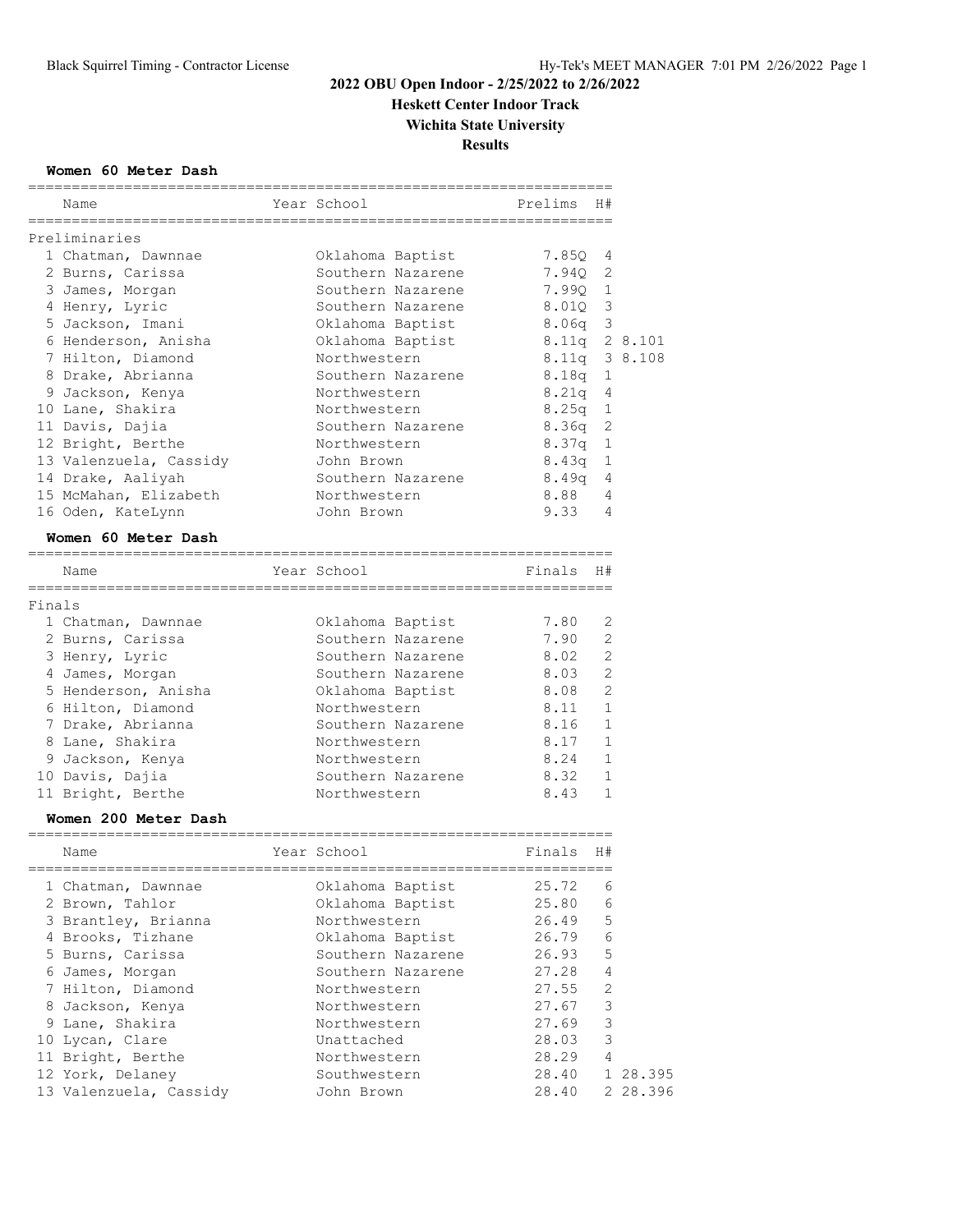**Heskett Center Indoor Track Wichita State University**

## **Results**

#### **....Women 200 Meter Dash**

| 14 Davis, Dajia     | Southern Nazarene | 28.51     | $\overline{4}$ |
|---------------------|-------------------|-----------|----------------|
| 15 Drake, Aaliyah   | Southern Nazarene | 30.04     | - 5            |
| 16 Williams, Adonia | Southern Nazarene | $30.56$ 2 |                |
| 17 Brown, Emilie    | Northwestern      | 33.78     | $\overline{1}$ |

#### **Women 400 Meter Dash**

| Name                                       | Year School                              | Finals  | H#             |
|--------------------------------------------|------------------------------------------|---------|----------------|
| 1 Clerima, Anne-Noelle<br>26.503 (26.503)  | Harding<br>56.710 (30.207)               | 56.71   | -3             |
| 2 Brooks, Addison<br>27.282 (27.282)       | Oklahoma Baptist<br>57.654 (30.372)      | 57.66   | 3              |
| 3 James, Taylor<br>$27.145$ $(27.145)$     | Oklahoma Baptist<br>57.797 (30.652)      | 57.80   | 3              |
| 4 McKey, Mary<br>27.901 (27.901)           | Oklahoma Baptist<br>1:00.385(32.484)     | 1:00.39 | 3              |
| 5 York, Delaney<br>29.500 (29.500)         | Southwestern<br>$1:04.289$ $(34.789)$    | 1:04.29 | $\mathbf{1}$   |
| 6 Whitefield, Caroline<br>29.796 (29.796)  | Southwestern<br>1:06.210(36.414)         | 1:06.21 | $\mathbf{1}$   |
| 7 Pace, Anastasia<br>31.318 (31.318)       | John Brown<br>1:07.117(35.799)           | 1:07.12 | $\mathbf{1}$   |
| 8 Stitt, Lauren<br>30.528 (30.528)         | Southern Nazarene<br>$1:07.324$ (36.796) | 1:07.33 | $\overline{2}$ |
| 9 Dennis, Sylvia<br>30.459 (30.459)        | Northwestern<br>1:08.431(37.972)         | 1:08.44 | $\mathbf{1}$   |
| 10 Davidson, Lauren<br>31.771 (31.771)     | Southern Nazarene<br>1:08.903(37.132)    | 1:08.91 | $\overline{2}$ |
| 11 Tucker, Jordyn<br>33.089 (33.089)       | Northwestern<br>$1:13.064$ (39.975)      | 1:13.07 | 1              |
| 12 Paruszewski, Mallory<br>34.782 (34.782) | Northwestern<br>1:17.177(42.395)         | 1:17.18 | 1              |

#### **Women 800 Meter Run**

| Name                                    | Year School                                           | Finals H#                   |
|-----------------------------------------|-------------------------------------------------------|-----------------------------|
| 1 Anderson, Jordan Unattached 2:13.28 2 |                                                       |                             |
|                                         | 32.312 (32.312) 1:05.455 (33.143) 1:38.997 (33.542)   |                             |
| 2 Pedzinski, Emily                      | Unattached 2:21.82 2                                  |                             |
|                                         | 33.848 (33.848) 1:09.490 (35.642) 1:46.686 (37.196)   |                             |
| 3 McGruder, Kayla                       | Oklahoma Baptist 2:21.90 2                            |                             |
|                                         | 34.217 (34.217) 1:10.104 (35.887)                     | 1:47.952 (37.848)           |
| 4 Weaver, Zoee                          |                                                       | Oklahoma Baptist 2:22.83 2  |
| 33.160 (33.160)                         | 1:09.390(36.230)                                      | 1:47.650 (38.260)           |
| 5 King, Kaylen                          | Oklahoma Baptist                                      | $2:28.43$ 2                 |
| 34.886 (34.886)                         | 1:11.699(36.813)                                      | 1:50.466 (38.767)           |
| 6 Jones, Elora                          | Southern Nazarene                                     | 2:30.11<br>$\overline{2}$   |
| 36.132 (36.132)                         | $1:13.407$ (37.275) 1:52.296 (38.889)                 |                             |
| 7 Collins, Sienna                       | Southwestern                                          | 2:30.12<br>$\overline{2}$   |
| 36.016 (36.016)                         | $1:12.072$ (36.056) $1:50.783$ (38.711)               |                             |
| 8 Taylor, Sabbatha                      |                                                       | Southern Nazarene 2:30.80 1 |
|                                         | $35.653$ (35.653) 1:11.940 (36.287) 1:50.309 (38.369) |                             |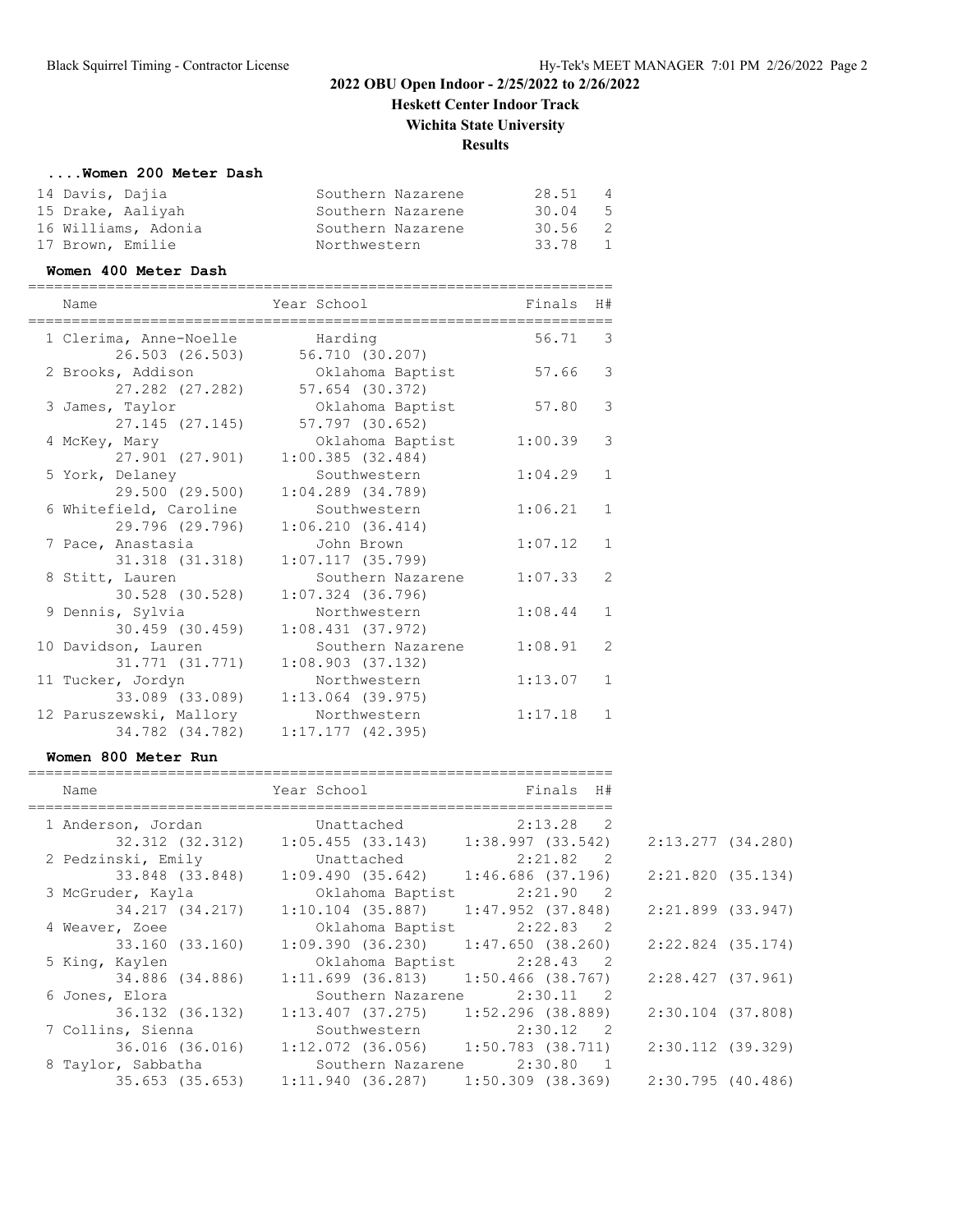**Heskett Center Indoor Track**

## **Wichita State University**

## **Results**

# **....Women 800 Meter Run**

| 9 Mertz, Caitlin      | Oklahoma Baptist 2:31.70 2 |                                       |                       |
|-----------------------|----------------------------|---------------------------------------|-----------------------|
| 35.318 (35.318)       | $1:12.482$ $(37.164)$      | $1:52.153$ (39.671)                   | $2:31.700$ (39.547)   |
| 10 Brown, Kaleigh     | Southwestern               | $2:34.39$ 1                           |                       |
| 34.722 (34.722)       | $1:11.652$ (36.930)        | 1:51.890(40.238)                      | $2:34.385$ (42.495)   |
| 11 Williams, Courtney | Southwestern               | 2:36.22<br>$\overline{\phantom{0}}^2$ |                       |
| 36.366 (36.366)       | 1:13.720(37.354)           | 1:54.535(40.815)                      | 2:36.215(41.680)      |
| 12 Whiteneck, Hayley  | Southwestern               | $2:37.95$ 1                           |                       |
| 35.878 (35.878)       | 1:14.927(39.049)           | 1:56.125(41.198)                      | $2:37.946$ (41.821)   |
| 13 Pearson, Allika    | John Brown                 | $2:40.26$ 2                           |                       |
| 37.100 (37.100)       | $1:17.060$ (39.960)        | $1:59.398$ $(42.338)$                 | $2:40.257$ (40.859)   |
| 14 O'Connor, Adeline  | Oklahoma Baptist 2:41.06   | $\overline{2}$                        |                       |
| 34.850 (34.850)       | $1:13.924$ (39.074)        | $1:57.503$ $(43.579)$                 | $2:41.056$ (43.553)   |
| 15 Hale, Ryleigh      | John Brown                 | $2:43.22$ 1                           |                       |
| 36.000 (36.000)       | 1:15.030(39.030)           | 1:58.505(43.475)                      | $2:43.219$ $(44.714)$ |
| 16 Buchanan, Renny    | John Brown                 | 2:44.98<br>$\sqrt{1}$                 |                       |
| 34.838 (34.838)       | $1:13.072$ (38.234)        | $1:57.091$ $(44.019)$                 | $2:44.976$ (47.885)   |
| 17 Berryman, Brianna  | Northwestern               | 2:52.75<br>$\overline{1}$             |                       |
| 37.875 (37.875)       | $1:19.851$ $(41.976)$      | $2:09.076$ (49.225)                   | $2:52.744$ (43.668)   |
| 18 Coon, Jaeden       | Northwestern               | $2:54.71$ 1                           |                       |
| 39.518 (39.518)       | $1:22.594$ (43.076)        | 2:09.509(46.915)                      | $2:54.710$ (45.201)   |
| 19 Brown, Emma        | John Brown                 | 2:56.16<br>$\overline{1}$             |                       |
| 38.697 (38.697)       | $1:22.138$ $(43.441)$      | $2:09.178$ (47.040)                   | 2:56.156(46.978)      |
| 20 Dodds, Jean        | Northwestern               | 3:06.75<br>$\overline{1}$             |                       |
| 40.931 (40.931)       | $1:26.524$ (45.593)        | $2:18.234$ $(51.710)$                 | $3:06.744$ $(48.510)$ |
| 21 Thompson, Mariah   | Northwestern               | $3:08.49$ 1                           |                       |
| 40.343 (40.343)       | 1:27.617(47.274)           | 2:20.965(53.348)                      | $3:08.490$ (47.525)   |
| 22 Dahn, Katelynn     | Northwestern               | $3:08.51$ 1                           |                       |
| 39.227 (39.227)       | 1:24.505(45.278)           | 2:16.600(52.095)                      | $3:08.506$ (51.906)   |
| 23 Alcuitas, Elah     | Southwestern               | $3:12.67$ 1                           |                       |
| 40.702 (40.702)       | $1:27.485$ (46.783)        | 2:21.413(53.928)                      | 3:12.663(51.250)      |
|                       |                            |                                       |                       |

#### **Women 1 Mile Run**

| Name                  | Year School Finals H#                                                                                                                                                                                                          |                             |                       |
|-----------------------|--------------------------------------------------------------------------------------------------------------------------------------------------------------------------------------------------------------------------------|-----------------------------|-----------------------|
| 1 Downing, Emma       | Oklahoma Baptist 5:07.92 2                                                                                                                                                                                                     |                             |                       |
|                       | 38.869 (38.869) 1:16.373 (37.504) 1:54.611 (38.238)                                                                                                                                                                            |                             | $2:33.993$ (39.382)   |
| $3:14.165$ (40.172)   | $3:54.440$ (40.275) $4:32.771$ (38.331)                                                                                                                                                                                        |                             | $5:07.913$ (35.142)   |
| 2 Harper, Madalyn     |                                                                                                                                                                                                                                | Southern Nazarene 5:09.35 2 |                       |
| 39.161 (39.161)       | $1:16.689$ (37.528) $1:54.917$ (38.228)                                                                                                                                                                                        |                             | 2:34.249 (39.332)     |
| $3:14.464$ (40.215)   | $3:54.671$ (40.207)                                                                                                                                                                                                            | 4:33.016 (38.345)           | $5:09.346$ (36.330)   |
| 3 Pearson, Allika     | John Brown the control of the control of the control of the control of the control of the control of the control of the control of the control of the control of the control of the control of the control of the control of t | 5:21.57 2                   |                       |
| 39.439 (39.439)       | $1:17.122$ (37.683)                                                                                                                                                                                                            | 1:56.656 (39.534)           | 2:37.510(40.854)      |
| $3:18.258$ (40.748)   | $3:59.531$ $(41.273)$                                                                                                                                                                                                          | 4:41.060 (41.529)           | $5:21.562$ (40.502)   |
| 4 Strange, Sophia     |                                                                                                                                                                                                                                | Oklahoma Baptist 5:24.42 2  |                       |
| 39.864 (39.864)       | 1:18.613(38.749)                                                                                                                                                                                                               | $1:58.622$ (40.009)         | $2:38.506$ (39.884)   |
| $3:18.568$ (40.062)   | $4:00.901$ $(42.333)$                                                                                                                                                                                                          | $4:44.888$ $(43.987)$       | $5:24.417$ (39.529)   |
| 5 Brown, Maicie       | Southwestern                                                                                                                                                                                                                   | $5:42.46$ 1                 |                       |
| 40.483 (40.483)       | $1:22.892$ (42.409)                                                                                                                                                                                                            | 2:06.956(44.064)            | $2:51.116$ $(44.160)$ |
| $3:34.959$ $(43.843)$ | $4:19.576$ $(44.617)$                                                                                                                                                                                                          | 5:03.947(44.371)            | $5:42.453$ (38.506)   |
|                       | 6 Collins, Sienna Southwestern                                                                                                                                                                                                 | $5:47.88$ 1                 |                       |
|                       | 39.804 (39.804) 1:22.617 (42.813)                                                                                                                                                                                              | 2:06.650 (44.033)           | 2:50.717 (44.067)     |
| $3:34.664$ (43.947)   | $4:19.388$ $(44.724)$                                                                                                                                                                                                          | $5:05.634$ $(46.246)$       | $5:47.874$ $(42.240)$ |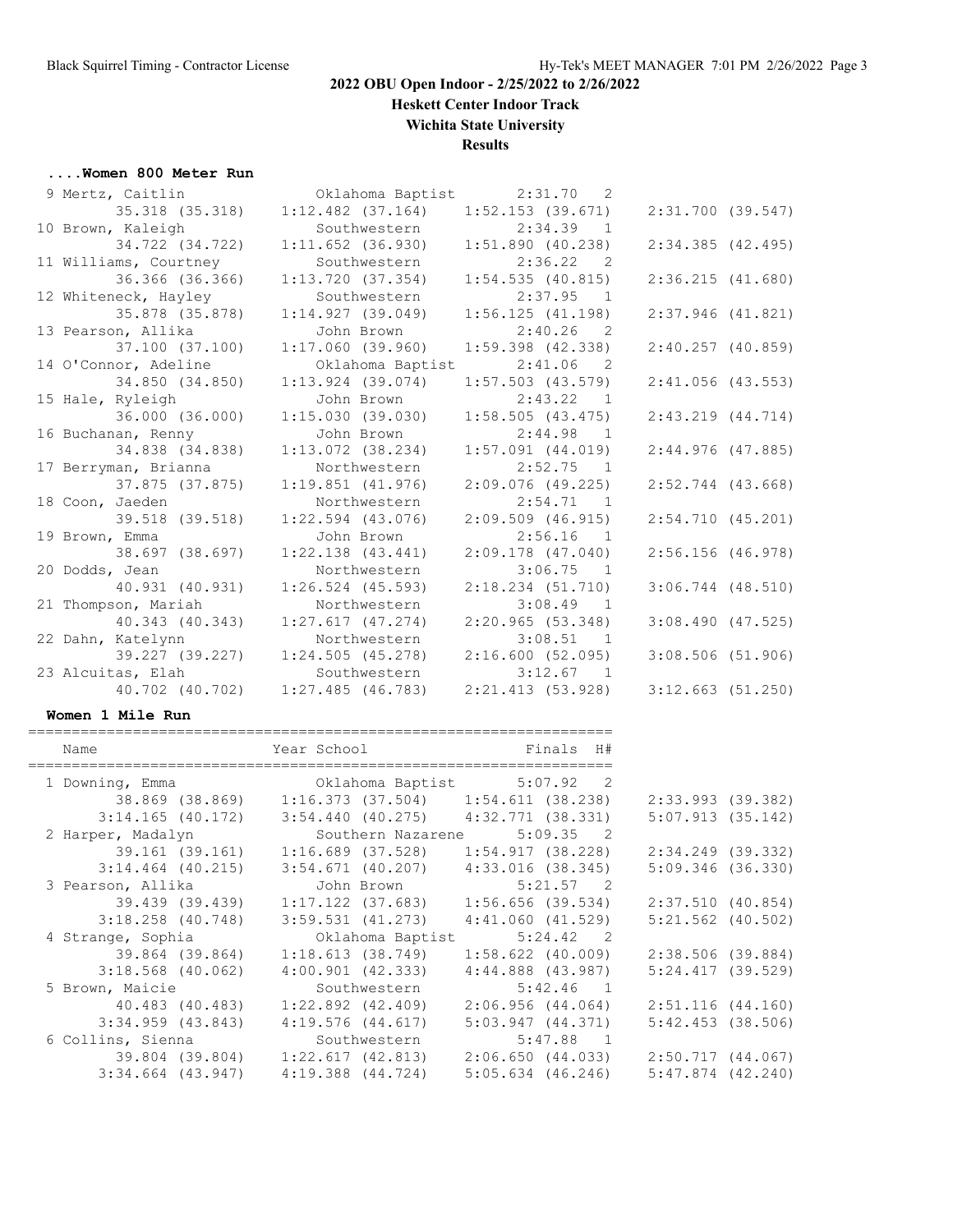**Heskett Center Indoor Track**

**Wichita State University**

# **Results**

# **....Women 1 Mile Run**

| 7 Williams, Courtney   | Southwestern                            | $5:50.04$ 1                 |                       |
|------------------------|-----------------------------------------|-----------------------------|-----------------------|
| 40.161 (40.161)        | $1:22.509$ (42.348) $2:06.328$ (43.819) |                             | 2:50.810(44.482)      |
| $3:34.248$ (43.438)    | 4:18.805(44.557)                        | $5:05.326$ (46.521)         | $5:50.039$ $(44.713)$ |
| 8 Whiteneck, Hayley    | Southwestern                            | 5:53.41 1                   |                       |
| 40.718 (40.718)        | $1:23.152$ $(42.434)$                   | $2:07.075$ (43.923)         | 2:51.430(44.355)      |
| $3:35.284$ (43.854)    | $4:20.272$ $(44.988)$                   | $5:07.548$ (47.276)         | $5:53.406$ (45.858)   |
| 9 Mertz, Caitlin       |                                         | Oklahoma Baptist 5:56.61 2  |                       |
| 40.662 (40.662)        | $1:21.631$ (40.969)                     | 2:05.105(43.474)            | $2:49.244$ $(44.139)$ |
| $3:33.678$ (44.434)    | $4:20.078$ $(46.400)$                   | $5:08.668$ (48.590)         | $5:56.605$ (47.937)   |
| 10 Brownell, Elizabeth | John Brown                              | $6:11.08$ 2                 |                       |
| 43.369 (43.369)        | $1:28.271$ $(44.902)$                   | 2:16.060 (47.789)           | $3:03.822$ $(47.762)$ |
| $3:51.754$ (47.932)    | $4:39.416$ (47.662)                     | $5:27.662$ (48.246)         | $6:11.076$ $(43.414)$ |
| 11 Downs, Lauryn       | Southern Nazarene                       | 6:19.36<br>$\overline{1}$   |                       |
| 42.946 (42.946)        | 1:26.165(43.219)                        | 2:11.950(45.785)            | $3:00.551$ $(48.601)$ |
| $3:51.115$ (50.564)    | 4:41.425(50.310)                        | 5:32.771(51.346)            | $6:19.359$ (46.588)   |
| 12 Buchanan, Renny     | John Brown                              | $6:20.48$ 2                 |                       |
| 41.964 (41.964)        | $1:24.466$ $(42.502)$                   | 2:09.932 (45.466)           | $2:58.494$ (48.562)   |
| 3:49.211(50.717)       | $4:40.188$ (50.977)                     | 5:31.575(51.387)            | $6:20.472$ $(48.897)$ |
| 13 Rubio, Afeni        |                                         | Southern Nazarene 6:21.20 1 |                       |
| 41.505 (41.505)        | $1:24.893$ $(43.388)$                   | 2:11.763 (46.870)           | 3:00.731(48.968)      |
| $3:51.513$ (50.782)    | $4:42.294$ (50.781)                     | $5:33.198$ (50.904)         | $6:21.193$ $(47.995)$ |
| 14 Gibson, Josie       | Northwestern                            | $6:28.73$ 1                 |                       |
| 44.021 (44.021)        | $1:29.331$ $(45.310)$                   | 2:18.726 (49.395)           | $3:09.442$ (50.716)   |
| $4:00.659$ $(51.217)$  | 4:51.870(51.211)                        | 5:41.940(50.070)            | $6:28.728$ $(46.788)$ |
| 15 Coon, Jaeden        | Northwestern                            | $6:34.27$ 1                 |                       |
| 44.322 (44.322)        | $1:29.681$ (45.359)                     | $2:19.099$ (49.418)         | $3:09.894$ (50.795)   |
| 4:01.207(51.313)       | $4:53.469$ (52.262)                     | 5:45.939(52.470)            | $6:34.261$ $(48.322)$ |
| 16 Brown, Emma         | John Brown                              | 6:38.10<br>$\overline{1}$   |                       |
| 42.802 (42.802)        | $1:25.136$ $(42.334)$                   | 2:10.844 (45.708)           | $3:00.006$ (49.162)   |
| 3:52.133(52.127)       | $4:48.454$ (56.321)                     | 5:45.365(56.911)            | 6:38.100(52.735)      |
| 17 Coon, Jerika        | Northwestern                            | $7:14.66$ 1                 |                       |
| 45.771 (45.771)        | $1:32.481$ $(46.710)$                   | 2:24.557 (52.076)           | $3:21.546$ (56.989)   |
| 4:21.025(59.479)       | $5:20.455$ (59.430)                     | 6:20.151(59.696)            | 7:14.653(54.502)      |
| 18 Dodds, Jean         | Northwestern                            | $7:22.36$ 1                 |                       |
| 46.204 (46.204)        | $1:33.749$ (47.545)                     | 2:26.690(52.941)            | 3:24.340(57.650)      |
| $4:24.332$ $(59.992)$  | $5:25.321$ $(1:00.989)$                 | $6:25.419$ $(1:00.098)$     | $7:22.351$ (56.932)   |

#### **Women 3000 Meter Run**

| Name                  | Year School            | Finals                 |                       |
|-----------------------|------------------------|------------------------|-----------------------|
| 1 Downing, Emma       | Oklahoma Baptist       | 10:44.02               |                       |
| 39.214 (39.214)       | $1:22.700$ (43.486)    | 2:07.579 (44.879)      | $2:52.549$ (44.970)   |
| $3:37.133$ $(44.584)$ | $4:21.812$ $(44.679)$  | 5:06.599 (44.787)      | $5:50.869$ $(44.270)$ |
| 6:35.845(44.976)      | 7:18.050 (42.205)      | 8:00.679 (42.629)      | 8:44.068 (43.389)     |
| $9:26.632$ $(42.564)$ | $10:06.787$ (40.155)   | $10:44.012$ $(37.225)$ |                       |
| 2 Strange, Sophia     | Oklahoma Baptist       | 10:45.14               |                       |
| 39.481 (39.481)       | $1:23.166$ (43.685)    | 2:08.013 (44.847)      | 2:52.997(44.984)      |
| $3:37.494$ $(44.497)$ | 4:22.130(44.636)       | 5:06.941(44.811)       | $5:51.036$ $(44.095)$ |
| $6:35.869$ $(44.833)$ | $7:18.381$ (42.512)    | 8:00.976 (42.595)      | 8:44.225(43.249)      |
| $9:26.963$ $(42.738)$ | $10:07.282$ $(40.319)$ | $10:45.132$ $(37.850)$ |                       |

================================================================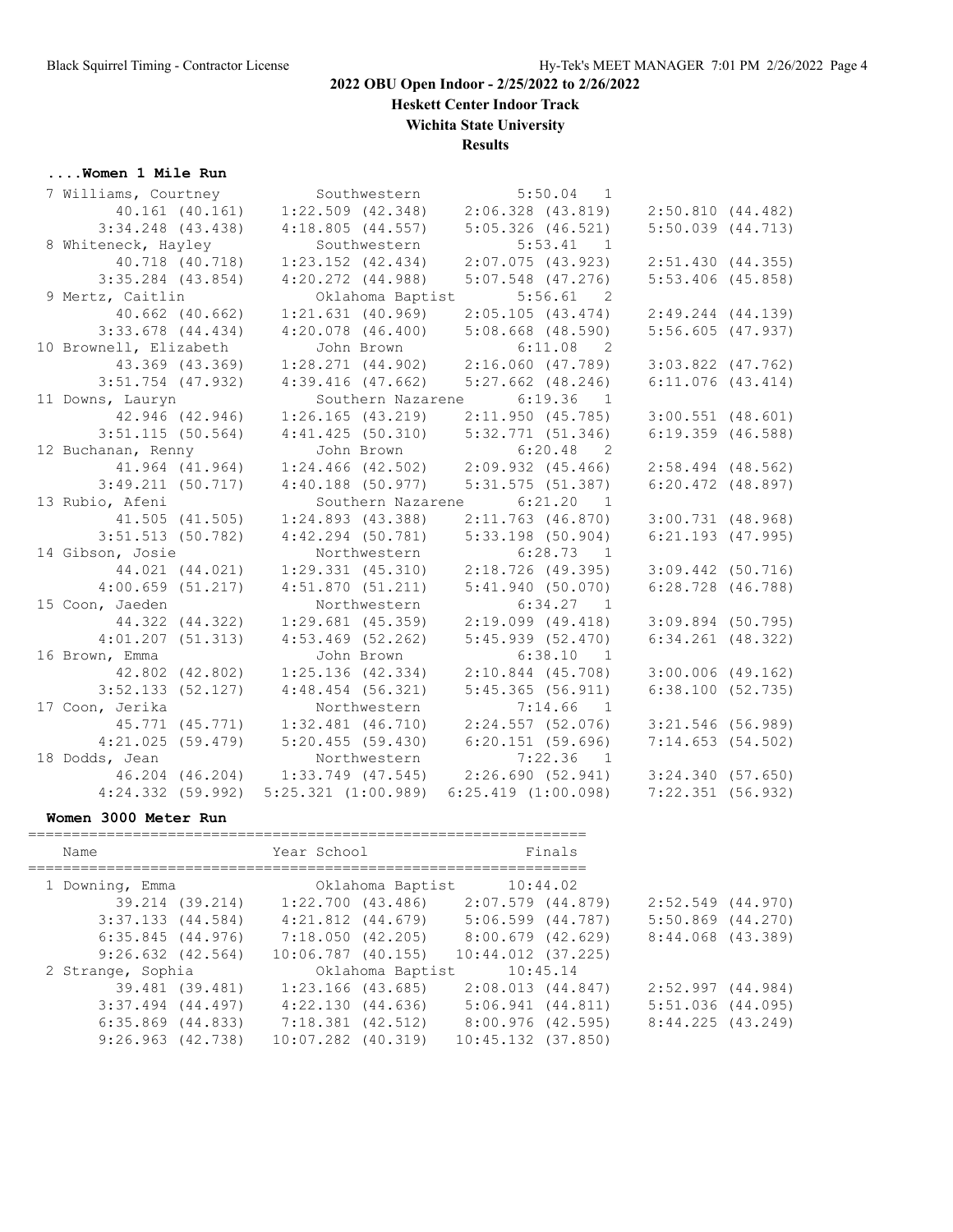**Heskett Center Indoor Track**

**Wichita State University**

# **Results**

# **....Women 3000 Meter Run**<br>3 McGruder Kayla

| 3 McGruder, Kayla      |                        |                       | Oklahoma Baptist 10:57.50 |                        |  |
|------------------------|------------------------|-----------------------|---------------------------|------------------------|--|
| 39.560 (39.560)        |                        | $1:22.860$ (43.300)   | $2:07.702$ $(44.842)$     | 2:52.687 (44.985)      |  |
| $3:37.344$ (44.657)    |                        | $4:21.962$ $(44.618)$ | $5:06.799$ $(44.837)$     | $5:51.151$ $(44.352)$  |  |
| $6:36.171$ $(45.020)$  | $7:19.252$ $(43.081)$  |                       | $8:03.698$ $(44.446)$     | 8:48.420(44.722)       |  |
| 9:33.515(45.095)       | $10:17.561$ $(44.046)$ |                       | $10:57.498$ (39.937)      |                        |  |
| 4 Lewis, Abigail       |                        | Southwestern          | 11:09.88                  |                        |  |
| 39.637 (39.637)        | $1:23.548$ (43.911)    |                       | $2:08.392$ $(44.844)$     | 2:53.772 (45.380)      |  |
| $3:38.983$ $(45.211)$  | $4:24.407$ $(45.424)$  |                       | $5:10.012$ (45.605)       | $5:56.021$ $(46.009)$  |  |
| $6:42.308$ $(46.287)$  | 7:28.517(46.209)       |                       | 8:15.545(47.028)          | 9:02.340(46.795)       |  |
| 9:47.847(45.507)       | $10:31.388$ $(43.541)$ |                       | 11:09.871(38.483)         |                        |  |
| 5 Smith, Seydi         |                        | Southwestern          | 11:15.86                  |                        |  |
| 39.256 (39.256)        |                        | $1:23.022$ (43.766)   | $2:07.962$ $(44.940)$     | 2:52.905 (44.943)      |  |
| $3:37.506$ $(44.601)$  | $4:22.156$ $(44.650)$  |                       | 5:06.981(44.825)          | $5:51.593$ $(44.612)$  |  |
| $6:36.409$ $(44.816)$  | 7:21.028 (44.619)      |                       | 8:08.027 (46.999)         | 8:56.452 (48.425)      |  |
| $9:44.691$ (48.239)    | 10:31.725(47.034)      |                       | 11:15.853(44.128)         |                        |  |
| 6 Jaimz, Alexzandria   |                        |                       | Oklahoma Baptist 11:51.46 |                        |  |
| 45.989 (45.989)        | $1:33.642$ (47.653)    |                       | $2:20.812$ $(47.170)$     | $3:08.141$ (47.329)    |  |
| $3:56.129$ (47.988)    | 4:44.000(47.871)       |                       | $5:31.943$ (47.943)       | 6:19.633(47.690)       |  |
| 7:09.362 (49.729)      | 7:58.049 (48.687)      |                       | 8:48.013 (49.964)         | 9:36.821(48.808)       |  |
| $10:25.622$ $(48.801)$ | 11:09.940(44.318)      |                       | $11:51.460$ $(41.520)$    |                        |  |
| 7 Boden, Mallory       |                        | Northwestern          | 11:56.47                  |                        |  |
| 43.200 (43.200)        | 1:28.095 (44.895)      |                       | 2:13.928 (45.833)         | $3:00.536$ (46.608)    |  |
| 3:48.017(47.481)       | 4:36.427(48.410)       |                       | 5:25.204 (48.777)         | $6:14.048$ $(48.844)$  |  |
| $7:01.902$ $(47.854)$  | 7:50.982 (49.080)      |                       | 8:41.153 (50.171)         | $9:31.728$ (50.575)    |  |
| $10:22.327$ (50.599)   | 11:11.316(48.989)      |                       | $11:56.468$ (45.152)      |                        |  |
| 8 Zavaleta, Giselle    |                        | Southwestern          | 12:03.60                  |                        |  |
| 41.241 (41.241)        | $1:26.872$ (45.631)    |                       | $2:13.423$ (46.551)       | $3:00.272$ (46.849)    |  |
| $3:47.650$ (47.378)    | $4:36.482$ $(48.832)$  |                       | 5:24.916(48.434)          | $6:13.741$ $(48.825)$  |  |
| 7:02.213(48.472)       | 7:51.991 (49.778)      |                       | 8:44.032 (52.041)         | $9:35.202$ (51.170)    |  |
| 10:26.997(51.795)      | $11:17.198$ (50.201)   |                       | $12:03.591$ (46.393)      |                        |  |
| 9 Tapia, Zalee         |                        | Southwestern          | 12:07.57                  |                        |  |
| 39.988 (39.988)        | $1:23.941$ (43.953)    |                       | 2:08.879 (44.938)         | $2:54.899$ (46.020)    |  |
| 3:41.816(46.917)       | $4:29.453$ $(47.637)$  |                       | 5:18.006(48.553)          | $6:07.902$ (49.896)    |  |
| $6:59.968$ $(52.066)$  | $7:52.174$ (52.206)    |                       | 8:44.768 (52.594)         | 9:37.635(52.867)       |  |
| 10:29.956(52.321)      | $11:22.097$ (52.141)   |                       | $12:07.565$ (45.468)      |                        |  |
| 10 Smith, Sarah        |                        | John Brown            | 12:35.89                  |                        |  |
| 45.037 (45.037)        | $1:31.956$ (46.919)    |                       | 2:21.270(49.314)          | $3:10.718$ (49.448)    |  |
| 4:01.135(50.417)       | $4:52.294$ (51.159)    |                       | 5:43.529 (51.235)         | 6:34.755(51.226)       |  |
| $7:26.424$ (51.669)    | 8:18.393 (51.969)      |                       | $9:11.082$ (52.689)       | $10:03.092$ $(52.010)$ |  |
| 10:54.666(51.574)      | 11:47.156(52.490)      |                       | $12:35.889$ (48.733)      |                        |  |
| 11 Scates, Olivia      |                        |                       | John Brown 12:48.56       |                        |  |
| 46.268 (46.268)        |                        | $1:34.276$ (48.008)   | $2:24.388$ (50.112)       | $3:15.509$ (51.121)    |  |
| $4:06.492$ (50.983)    | 4:58.699 (52.207)      |                       | $5:51.534$ (52.835)       | 6:43.995(52.461)       |  |
| 7:36.747 (52.752)      | 8:30.340 (53.593)      |                       | 9:24.352(54.012)          | 10:17.413(53.061)      |  |
| $11:10.108$ (52.695)   | $11:59.046$ (48.938)   |                       | 12:48.560(49.514)         |                        |  |
| 12 Goodnow, Libby      |                        | Northwestern          | 12:57.31                  |                        |  |
| 45.468 (45.468)        |                        | 1:35.300(49.832)      | $2:26.556$ (51.256)       | 3:18.503(51.947)       |  |
| $4:10.708$ (52.205)    |                        | 5:01.916(51.208)      | 5:54.331(52.415)          | $6:47.534$ (53.203)    |  |
| 7:41.470 (53.936)      | 8:34.386 (52.916)      |                       | 9:29.306(54.920)          | $10:22.984$ (53.678)   |  |
| 11:17.293 (54.309)     | 12:09.776 (52.483)     |                       | $12:57.303$ $(47.527)$    |                        |  |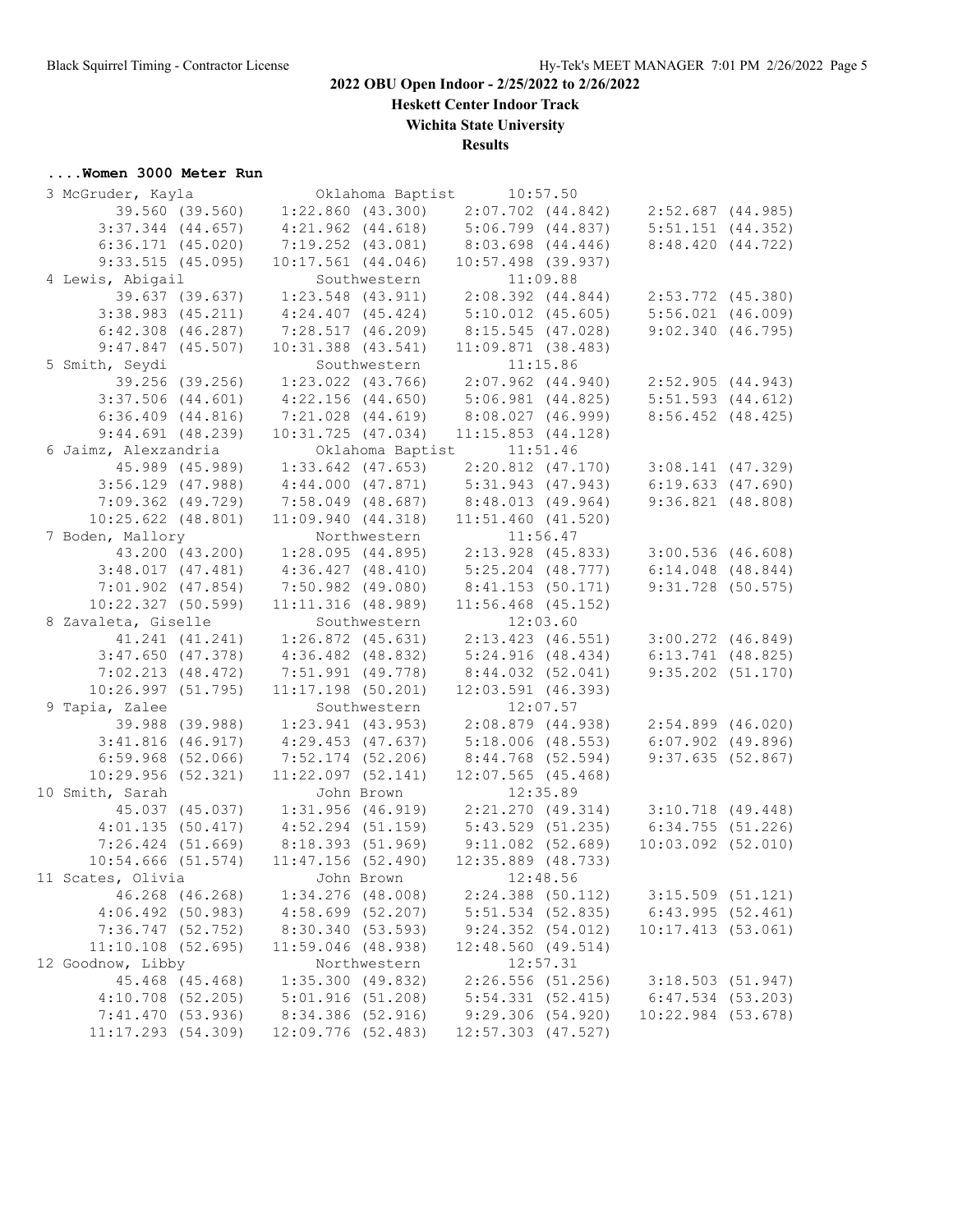**Heskett Center Indoor Track**

**Wichita State University**

**Results**

## **....Women 3000 Meter Run**

| 13 Gibson, Josie      |                 |                       | Northwestern |                       | 13:00.87 |                      |  |
|-----------------------|-----------------|-----------------------|--------------|-----------------------|----------|----------------------|--|
|                       | 45.676 (45.676) | $1:35.248$ (49.572)   |              | 2:26.346 (51.098)     |          | 3:17.716 (51.370)    |  |
| $4:10.078$ $(52.362)$ |                 | 5:01.020(50.942)      |              | $5:53.124$ $(52.104)$ |          | 6:46.430 (53.306)    |  |
| 7:41.086 (54.656)     |                 | 8:35.523 (54.437)     |              | 9:28.773(53.250)      |          | $10:22.586$ (53.813) |  |
| 11:16.918(54.332)     |                 | $12:11.245$ (54.327)  |              | 13:00.868 (49.623)    |          |                      |  |
|                       |                 |                       |              |                       |          |                      |  |
| 14 Thompson, Rachel   |                 |                       | John Brown   | 13:04.19              |          |                      |  |
|                       | 43.832 (43.832) | $1:32.941$ (49.109)   |              | 2:24.180 (51.239)     |          | 3:16.890(52.710)     |  |
| 4:09.530(52.640)      |                 | $5:02.091$ $(52.561)$ |              | 5:54.405(52.314)      |          | 6:47.133 (52.728)    |  |
| 7:40.336 (53.203)     |                 | 8:35.036 (54.700)     |              | 9:29.432(54.396)      |          | $10:23.348$ (53.916) |  |

#### **Women 5000 Meter Run**

| Name                                           | Year School Finals                                                              |                                       |                                                       |  |
|------------------------------------------------|---------------------------------------------------------------------------------|---------------------------------------|-------------------------------------------------------|--|
| 1 Zermeno-Geschwentner, Ke Unattached 18:53.04 |                                                                                 |                                       |                                                       |  |
|                                                | 42.705 (42.705) 1:27.613 (44.908) 2:10.848 (43.235) 2:53.783 (42.935)           |                                       |                                                       |  |
|                                                | 3:37.599 (43.816) 4:22.787 (45.188) 5:08.848 (46.061) 5:54.516 (45.668)         |                                       |                                                       |  |
|                                                | $6:40.506$ (45.990) 7:26.096 (45.590) 8:11.734 (45.638) 8:57.594 (45.860)       |                                       |                                                       |  |
|                                                | 9:43.484 (45.890) 10:29.211 (45.727) 11:14.974 (45.763) 12:02.026 (47.052)      |                                       |                                                       |  |
|                                                | 12:48.087 (46.061) 13:33.708 (45.621) 14:18.981 (45.273)                        |                                       | $15:05.775$ $(46.794)$                                |  |
| 15:51.685(45.910)                              | 16:38.557 (46.872)                                                              | $17:25.698$ $(47.141)$                | 18:11.180 (45.482)                                    |  |
| $18:53.034$ $(41.854)$                         |                                                                                 |                                       |                                                       |  |
| 2 Lynch, Olivia                                |                                                                                 | Oklahoma Baptist 19:24.95             |                                                       |  |
|                                                | 44.225 (44.225) 1:29.164 (44.939) 2:15.045 (45.881) 3:01.020 (45.975)           |                                       |                                                       |  |
|                                                | 3:46.534 (45.514) 4:32.242 (45.708) 5:19.323 (47.081) 6:05.543 (46.220)         |                                       |                                                       |  |
| $6:51.856$ (46.313)                            |                                                                                 |                                       | 7:37.774 (45.918) 8:24.578 (46.804) 9:11.844 (47.266) |  |
| $9:58.998$ $(47.154)$                          | $10:46.260$ $(47.262)$                                                          | $11:33.713$ $(47.453)$                | $12:21.309$ (47.596)                                  |  |
| $13:08.855$ (47.546)                           | 13:56.761 (47.906)                                                              | 14:44.229 (47.468)                    | 15:31.836 (47.607)                                    |  |
| 16:19.853(48.017)                              | $17:07.369$ $(47.516)$                                                          | 17:54.792 (47.423)                    | 18:40.890 (46.098)                                    |  |
| 19:24.944 (44.054)                             |                                                                                 |                                       |                                                       |  |
| 3 Pavlik, Jadyn                                |                                                                                 |                                       |                                                       |  |
|                                                |                                                                                 |                                       |                                                       |  |
|                                                | $3:37.719$ (46.921) $4:24.405$ (46.686) $5:11.803$ (47.398) $5:59.733$ (47.930) |                                       |                                                       |  |
| $6:47.994$ $(48.261)$                          |                                                                                 |                                       | 7:36.337 (48.343) 8:25.266 (48.929) 9:13.587 (48.321) |  |
| $10:03.191$ (49.604)                           | $10:53.414$ (50.223)                                                            | $11:43.414$ (50.000)                  | $12:33.266$ (49.852)                                  |  |
| $13:22.902$ (49.636)                           |                                                                                 | 14:12.828 (49.926) 15:02.073 (49.245) | 15:52.572 (50.499)                                    |  |
| $16:42.264$ (49.692)                           | $17:32.211$ $(49.947)$                                                          | 18:22.136 (49.925)                    | 19:11.632 (49.496)                                    |  |
| 19:58.443 (46.811)                             |                                                                                 |                                       |                                                       |  |
| 4 Jaimz, Alexzandria                           |                                                                                 | Oklahoma Baptist 20:04.72             |                                                       |  |
|                                                | 44.935 (44.935) 1:30.745 (45.810) 2:17.889 (47.144) 3:04.979 (47.090)           |                                       |                                                       |  |
| $3:50.621$ (45.642)                            |                                                                                 |                                       | 4:37.173 (46.552) 5:24.989 (47.816) 6:13.011 (48.022) |  |
| $7:00.968$ (47.957)                            |                                                                                 |                                       | 7:48.684 (47.716) 8:37.492 (48.808) 9:26.021 (48.529) |  |
| $10:14.763$ $(48.742)$                         | $11:03.354$ (48.591)                                                            | $11:53.752$ (50.398)                  | $12:43.321$ $(49.569)$                                |  |
|                                                | $13:33.453$ (50.132) $14:21.566$ (48.113) $15:12.483$ (50.917)                  |                                       | $16:03.092$ (50.609)                                  |  |
| $16:53.318$ (50.226)                           | $17:43.134$ (49.816)                                                            | 18:32.127(48.993)                     | 19:20.169 (48.042)                                    |  |
| 20:04.711 (44.542)                             |                                                                                 |                                       |                                                       |  |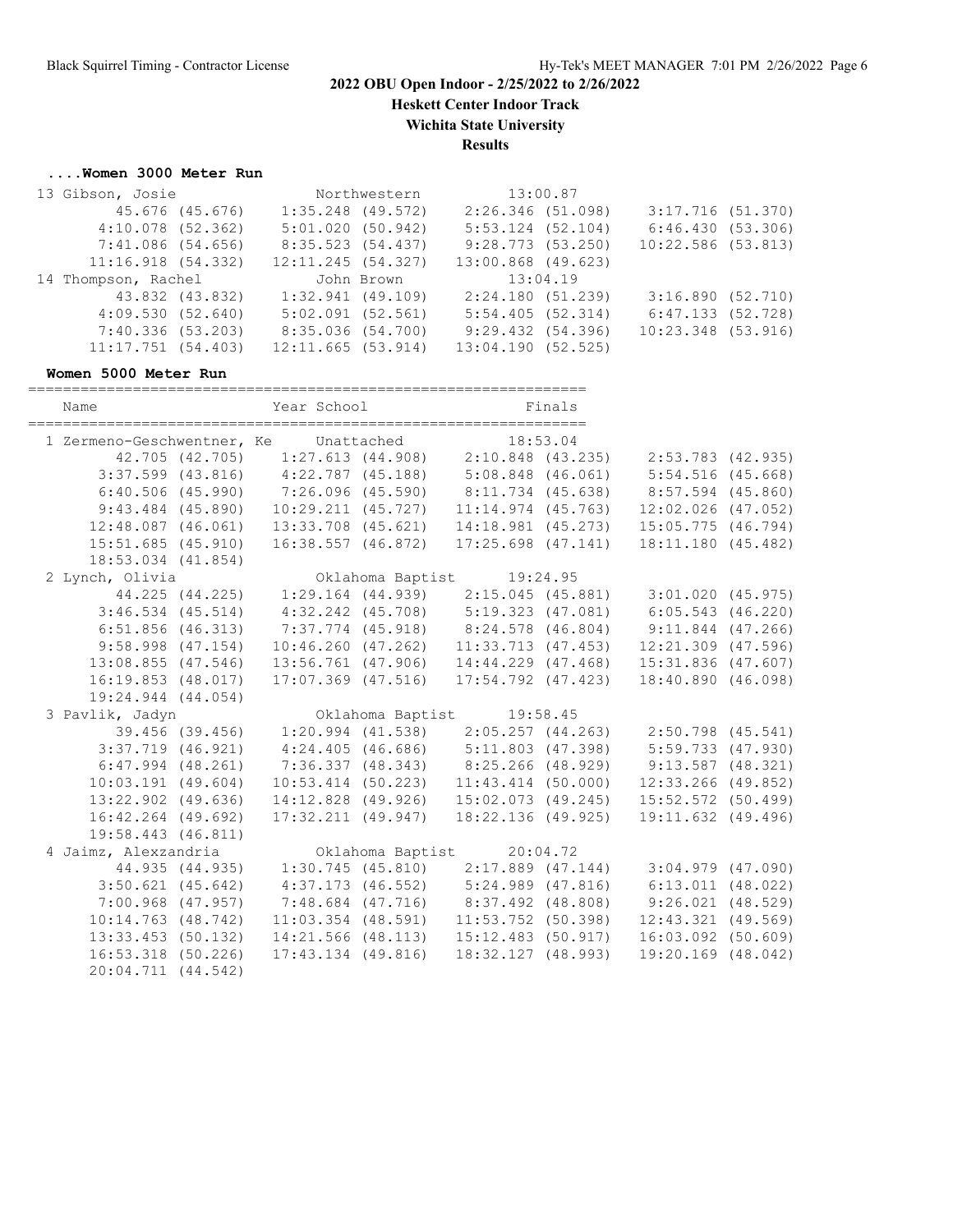**Heskett Center Indoor Track**

**Wichita State University**

**Results**

# **....Women 5000 Meter Run**

| 5 Smith, Sarah                                                                                                                                                     | John Brown                                                  |              |                     | 20:38.04             |                                                             |  |
|--------------------------------------------------------------------------------------------------------------------------------------------------------------------|-------------------------------------------------------------|--------------|---------------------|----------------------|-------------------------------------------------------------|--|
|                                                                                                                                                                    |                                                             |              |                     |                      |                                                             |  |
| 44.783 (44.783)                                                                                                                                                    |                                                             |              |                     |                      | $1:30.033$ (45.250) $2:16.785$ (46.752) $3:04.169$ (47.384) |  |
| $3:50.963$ $(46.794)$                                                                                                                                              | $4:37.958$ (46.995)                                         |              | $5:26.473$ (48.515) |                      | 6:15.837(49.364)                                            |  |
| 7:05.133(49.296)                                                                                                                                                   | $7:55.094$ (49.961)                                         |              |                     | 8:45.200(50.106)     | 9:35.145(49.945)                                            |  |
| 10:24.937(49.792)                                                                                                                                                  | $11:15.362$ (50.425)                                        |              |                     | $12:05.624$ (50.262) | $12:56.401$ (50.777)                                        |  |
| 13:47.650(51.249)                                                                                                                                                  | 14:38.974 (51.324)                                          |              |                     | 15:30.801(51.827)    | $16:22.801$ (52.000)                                        |  |
| $17:15.326$ (52.525)                                                                                                                                               | 18:07.695 (52.369)                                          |              |                     | 18:59.344 (51.649)   | 19:49.602 (50.258)                                          |  |
| 20:38.036 (48.434)                                                                                                                                                 |                                                             |              |                     |                      |                                                             |  |
| 6 Boden, Mallory                                                                                                                                                   |                                                             | Northwestern |                     | 21:03.79             |                                                             |  |
| 42.135 (42.135)                                                                                                                                                    | 1:28.106(45.971)                                            |              |                     | 2:13.163 (45.057)    | 2:58.846 (45.683)                                           |  |
| $3:45.088$ (46.242)                                                                                                                                                | $4:32.482$ $(47.394)$                                       |              |                     | $5:20.356$ (47.874)  | 6:09.635(49.279)                                            |  |
| $6:59.646$ (50.011)                                                                                                                                                | $7:50.828$ (51.182)                                         |              |                     | $8:42.514$ (51.686)  | $9:34.684$ (52.170)                                         |  |
| $10:27.076$ (52.392)                                                                                                                                               | 11:19.670(52.594)                                           |              |                     | 12:13.360(53.690)    | 13:07.584 (54.224)                                          |  |
| 14:01.805 (54.221)                                                                                                                                                 | $14:55.681$ (53.876)                                        |              |                     | 15:49.834(54.153)    | 16:44.014 (54.180)                                          |  |
|                                                                                                                                                                    |                                                             |              |                     |                      |                                                             |  |
| 17:37.437(53.423)                                                                                                                                                  | 18:30.626 (53.189)                                          |              |                     | 19:23.887 (53.261)   | 20:16.089 (52.202)                                          |  |
| 21:03.790 (47.701)                                                                                                                                                 |                                                             |              |                     |                      |                                                             |  |
| 7 Scates, Olivia                                                                                                                                                   | John Brown                                                  |              |                     | 21:54.92             |                                                             |  |
| 44.692 (44.692)                                                                                                                                                    | $1:32.414$ (47.722) $2:23.460$ (51.046) $3:16.346$ (52.886) |              |                     |                      |                                                             |  |
| $4:08.771$ (52.425)                                                                                                                                                | 5:01.319(52.548)                                            |              | 5:53.805 (52.486)   |                      | $6:46.668$ (52.863)                                         |  |
| 7:39.643(52.975)                                                                                                                                                   | 8:32.990 (53.347)                                           |              | 9:26.847(53.857)    |                      | 10:20.690(53.843)                                           |  |
| 11:14.575(53.885)                                                                                                                                                  | $12:07.968$ (53.393)                                        |              |                     | $13:02.361$ (54.393) | 13:56.563 (54.202)                                          |  |
| $14:50.674$ (54.111)                                                                                                                                               | $15:45.576$ (54.902)                                        |              |                     | $16:39.426$ (53.850) | 17:33.633 (54.207)                                          |  |
| 18:27.012 (53.379)                                                                                                                                                 | 19:21.386 (54.374)                                          |              |                     | 20:15.282 (53.896)   | 21:06.315 (51.033)                                          |  |
| $21:54.911$ (48.596)                                                                                                                                               |                                                             |              |                     |                      |                                                             |  |
| 8 Goodnow, Libby                                                                                                                                                   |                                                             | Northwestern |                     | 21:59.01             |                                                             |  |
| 45.270 (45.270)                                                                                                                                                    | 1:31.890(46.620)                                            |              |                     |                      | 2:21.644 (49.754) 3:13.143 (51.499)                         |  |
| 4:04.840(51.697)                                                                                                                                                   | 4:56.720(51.880)                                            |              | 5:49.080(52.360)    |                      | $6:42.024$ $(52.944)$                                       |  |
| 7:34.728 (52.704)                                                                                                                                                  | 8:27.954 (53.226)                                           |              |                     | 9:21.240(53.286)     | $10:15.164$ (53.924)                                        |  |
| $11:09.724$ (54.560)                                                                                                                                               | $12:04.428$ (54.704)                                        |              |                     | $12:57.982$ (53.554) | 13:53.242 (55.260)                                          |  |
|                                                                                                                                                                    |                                                             |              |                     |                      |                                                             |  |
| 14:48.223 (54.981)                                                                                                                                                 | $15:43.969$ (55.746)                                        |              |                     | $16:39.154$ (55.185) | 17:35.538 (56.384)                                          |  |
| 18:31.106 (55.568)                                                                                                                                                 | 19:25.842 (54.736)                                          |              |                     | 20:20.006(54.164)    | $21:12.766$ (52.760)                                        |  |
| $21:59.007$ $(46.241)$                                                                                                                                             |                                                             |              |                     |                      |                                                             |  |
| 9 Richardson, Bailey                                                                                                                                               | Southwestern                                                |              | 22:29.07            |                      |                                                             |  |
| 48.829 (48.829)                                                                                                                                                    | $1:39.164$ (50.335)                                         |              |                     | 2:28.519(49.355)     | 3:17.780 (49.261)                                           |  |
| $4:09.178$ (51.398)                                                                                                                                                | $5:01.098$ $(51.920)$                                       |              |                     | 5:52.735(51.637)     | 6:44.805(52.070)                                            |  |
| $7:36.994$ (52.189)                                                                                                                                                | 8:29.600(52.606)                                            |              |                     | $9:22.561$ (52.961)  | 10:15.137(52.576)                                           |  |
| 11:09.815(54.678)                                                                                                                                                  | 12:05.597 (55.782)                                          |              |                     | 13:01.372 (55.775)   | 13:58.466 (57.094)                                          |  |
| 14:55.647 (57.181)                                                                                                                                                 | $15:53.095$ (57.448)                                        |              |                     | $16:50.007$ (56.912) | $17:47.526$ (57.519)                                        |  |
| 18:45.550 (58.024)                                                                                                                                                 | 19:44.335 (58.785)                                          |              |                     | 20:41.200 (56.865)   | $21:37.224$ (56.024)                                        |  |
| 22:29.063 (51.839)                                                                                                                                                 |                                                             |              |                     |                      |                                                             |  |
|                                                                                                                                                                    |                                                             |              |                     |                      |                                                             |  |
| St. Cyr, Madelyn                           Oklahoma Baptist               DNF<br>42.050 (42.050)     1:31.938 (49.888)     2:23.196 (51.258)     3:16.170 (52.974) |                                                             |              |                     |                      |                                                             |  |
| 4:09.246 (53.076) 5:02.674 (53.428) 6:00.116 (57.442) 6:59.072 (58.956)                                                                                            |                                                             |              |                     |                      |                                                             |  |
|                                                                                                                                                                    |                                                             |              |                     |                      |                                                             |  |
| 7:58.680 (59.608) 8:58.783 (1:00.103) 10:00.416 (1:01.633) 11:01.635 (1:01.219)                                                                                    |                                                             |              |                     |                      |                                                             |  |
| 12:04.891 (1:03.256) 13:07.312 (1:02.421) 14:08.574 (1:01.262) 15:12.022 (1:03.448)                                                                                |                                                             |              |                     |                      |                                                             |  |
| 16:15.566 (1:03.544) 17:17.525 (1:01.959) 18:21.128 (1:03.603) 19:23.849 (1:02.721)                                                                                |                                                             |              |                     |                      |                                                             |  |
| 20:25.995 (1:02.146) 21:26.450 (1:00.455) 22:28.427 (1:01.977) 23:29.261 (1:00.834)                                                                                |                                                             |              |                     |                      |                                                             |  |
| -- Morton, Allie                                                                                                                                                   |                                                             |              | Oklahoma Baptist    | DNF                  |                                                             |  |
| 45.020 (45.020) 1:31.507 (46.487)                                                                                                                                  |                                                             |              | 2:20.567 (49.060)   |                      | $3:11.233$ (50.666)                                         |  |
| $4:02.129$ (50.896)                                                                                                                                                | $4:53.231$ (51.102) $5:45.281$ (52.050)                     |              |                     |                      | 6:37.690 (52.409)                                           |  |
| 7:31.127(53.437)                                                                                                                                                   | 8:25.139(54.012)                                            |              | 9:19.175(54.036)    |                      | 10:13.732 (54.557)                                          |  |
|                                                                                                                                                                    |                                                             |              |                     |                      | 13:54.548 (55.734)                                          |  |
| $11:08.069$ (54.337) $12:03.617$ (55.548) $12:58.814$ (55.197)<br>$14:50.523$ (55.975) $15:46.041$ (55.518) $16:42.764$ (56.723)                                   |                                                             |              |                     |                      | 17:39.231 (56.467)                                          |  |
| 18:36.113 (56.882) 19:32.822 (56.709)                                                                                                                              |                                                             |              |                     |                      | 20:29.132 (56.310) 21:18.407 (49.275)                       |  |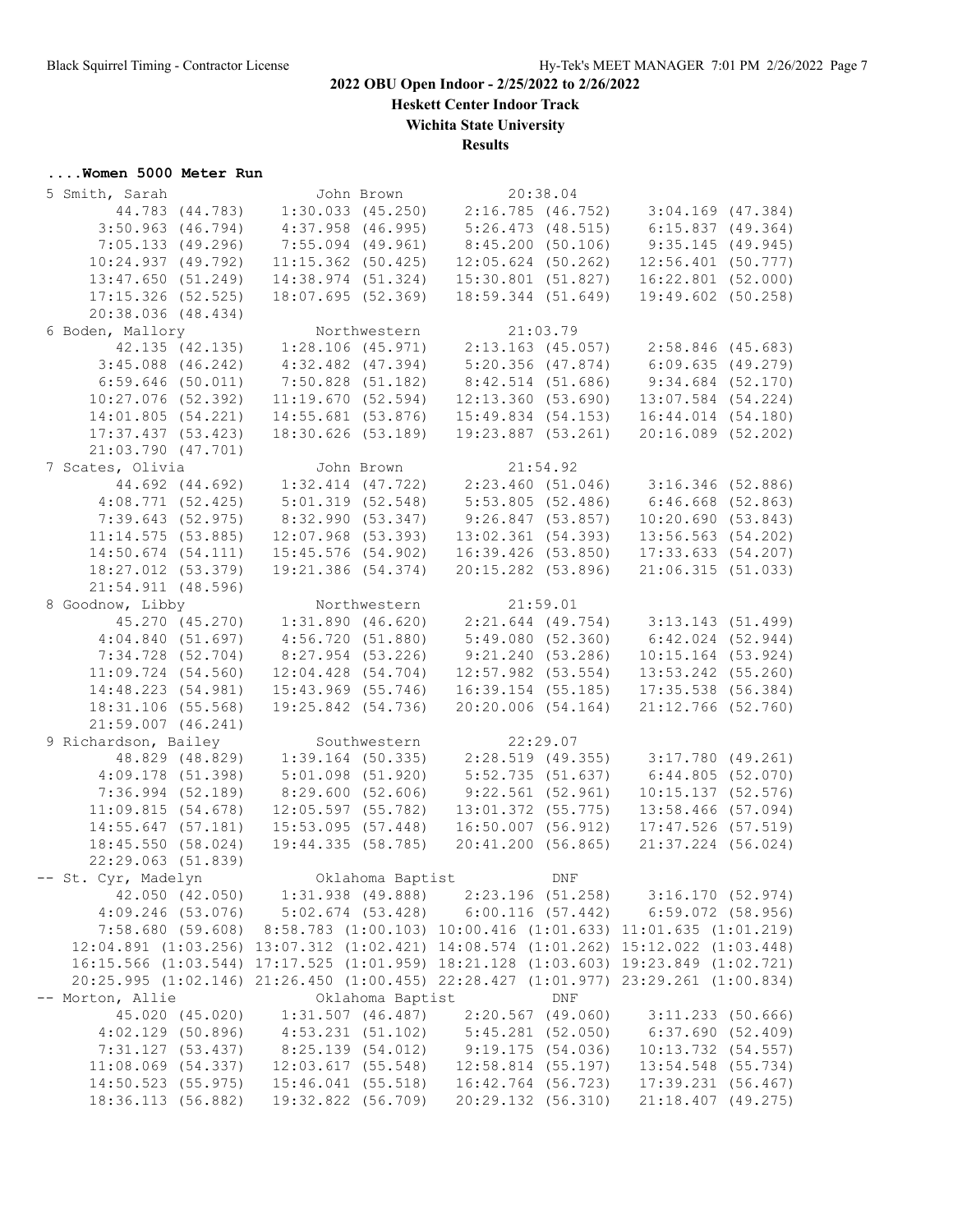**Heskett Center Indoor Track**

**Wichita State University**

**Results**

#### **Women 60 Meter Hurdles**

|                                      | =============                                                           | ======================           |                         |
|--------------------------------------|-------------------------------------------------------------------------|----------------------------------|-------------------------|
| Name                                 | Year School                                                             | Prelims<br>H#                    |                         |
| Preliminaries                        |                                                                         | ==============================   |                         |
| 1 McKey, Mary                        | Oklahoma Baptist                                                        | 9.00Q<br>2                       |                         |
| 2 Brown, Tahlor                      | Oklahoma Baptist                                                        | 9.20Q<br>$\mathbf{1}$            |                         |
| 3 Lotz, Isabella                     | Oklahoma Baptist                                                        | 9.290<br>$\overline{\mathbf{3}}$ |                         |
| 4 Wortmann, Megan                    | Southern Nazarene                                                       | 9.45g 2                          |                         |
| 5 Moody, Kamdyn                      | Oklahoma Baptist                                                        | 9.59q<br><sup>1</sup>            |                         |
| 6 Smith, Emily                       | Northwestern                                                            | $\overline{\mathbf{3}}$<br>9.67q |                         |
| 7 Crittenden, Chaya                  | Southern Nazarene                                                       | 9.89q<br>$\mathbf{1}$            |                         |
| 8 McMahan, Elizabeth                 | Northwestern                                                            | $10.45q$ 2                       |                         |
| 9 Wilson, Gina                       | Northwestern                                                            | 10.48q 3                         |                         |
| 10 Paruszewski, Mallory              | Northwestern                                                            | $11.86q$ 2                       |                         |
| 11 Brown, Emilie                     | Northwestern                                                            | $12.74q$ 3                       |                         |
| Women 60 Meter Hurdles               |                                                                         |                                  |                         |
| ----------------------------<br>Name | Year School                                                             | Finals H#                        |                         |
|                                      |                                                                         | ==========================       |                         |
| Finals                               |                                                                         |                                  |                         |
| 1 Brown, Tahlor                      | Oklahoma Baptist                                                        | 8.95<br>2                        |                         |
| 2 McKey, Mary                        | Oklahoma Baptist                                                        | 9.11<br>2                        |                         |
| 3 Lotz, Isabella                     | Oklahoma Baptist                                                        | 2<br>9.18                        |                         |
| 4 Wortmann, Megan                    | Southern Nazarene                                                       | 9.44<br>2                        |                         |
| 5 Smith, Emily                       | Northwestern                                                            | 9.66<br>2                        |                         |
| 6 Moody, Kamdyn                      | Oklahoma Baptist                                                        | 2<br>9.67                        |                         |
| 7 Crittenden, Chaya                  | Southern Nazarene                                                       | $\mathbf{1}$<br>9.82             |                         |
| 8 Wilson, Gina                       | Northwestern                                                            | 10.12<br>$\mathbf{1}$            |                         |
| 9 McMahan, Elizabeth                 | Northwestern                                                            | 10.17<br>1                       |                         |
| 10 Paruszewski, Mallory              | Northwestern                                                            | 11.60<br>1                       |                         |
| 11 Brown, Emilie                     | Northwestern                                                            | 12.60<br>1                       |                         |
| Women 4x400 Meter Relay              |                                                                         |                                  |                         |
| School                               |                                                                         | Finals                           |                         |
|                                      |                                                                         |                                  |                         |
| 1 Oklahoma Baptist<br>$\mathsf{A}$   |                                                                         | 3:54.55                          |                         |
| 1) Brooks, Addison                   | 2) Brooks, Tizhane                                                      |                                  |                         |
| 3) McKey, Mary                       | 4) James, Taylor                                                        |                                  |                         |
|                                      | 57.883 (57.883) 1:58.114 (1:00.231) 2:56.572 (58.458) 3:54.542 (57.970) |                                  |                         |
| 2 Oklahoma Baptist<br>"B"            |                                                                         | 4:08.25                          |                         |
| 1) Weaver, Zoee                      | 2) O'Connor, Adeline                                                    |                                  |                         |
| 3) Chatman, Dawnnae                  | 4) King, Kaylen                                                         |                                  |                         |
| $1:00.421$ $(1:00.421)$              | 2:00.678 (1:00.257) 3:04.521 (1:03.843) 4:08.250 (1:03.729)             |                                  |                         |
| 3 Northwestern Oklahoma              | 'A'                                                                     | 4:19.83                          |                         |
| 1) Bell, Ladasheray                  | 2) Brantley, Brianna                                                    |                                  |                         |
| 3) Smith, Emily                      | 4) Lane, Shakira                                                        |                                  |                         |
| $1:02.584$ $(1:02.584)$              | $2:07.585$ $(1:05.001)$ $3:12.350$ $(1:04.765)$                         |                                  | $4:19.823$ $(1:07.473)$ |
| 4 Unattached 'A'                     |                                                                         | 4:20.72                          |                         |
| 58.140 (58.140)                      | 2:02.525(1:04.385)                                                      | 3:08.427(1:05.902)               | $4:20.712$ $(1:12.285)$ |
| 5 John Brown 'A'                     |                                                                         | 4:39.93                          |                         |
| 1) Pace, Anastasia                   | 2) Stone, Rachael                                                       |                                  |                         |
| 3) Buchanan, Renny                   | 4) Hale, Ryleigh                                                        |                                  |                         |
| $1:10.674$ $(1:10.674)$              | $2:17.114$ (1:06.440) 3:29.257 (1:12.143) 4:39.929 (1:10.672)           |                                  |                         |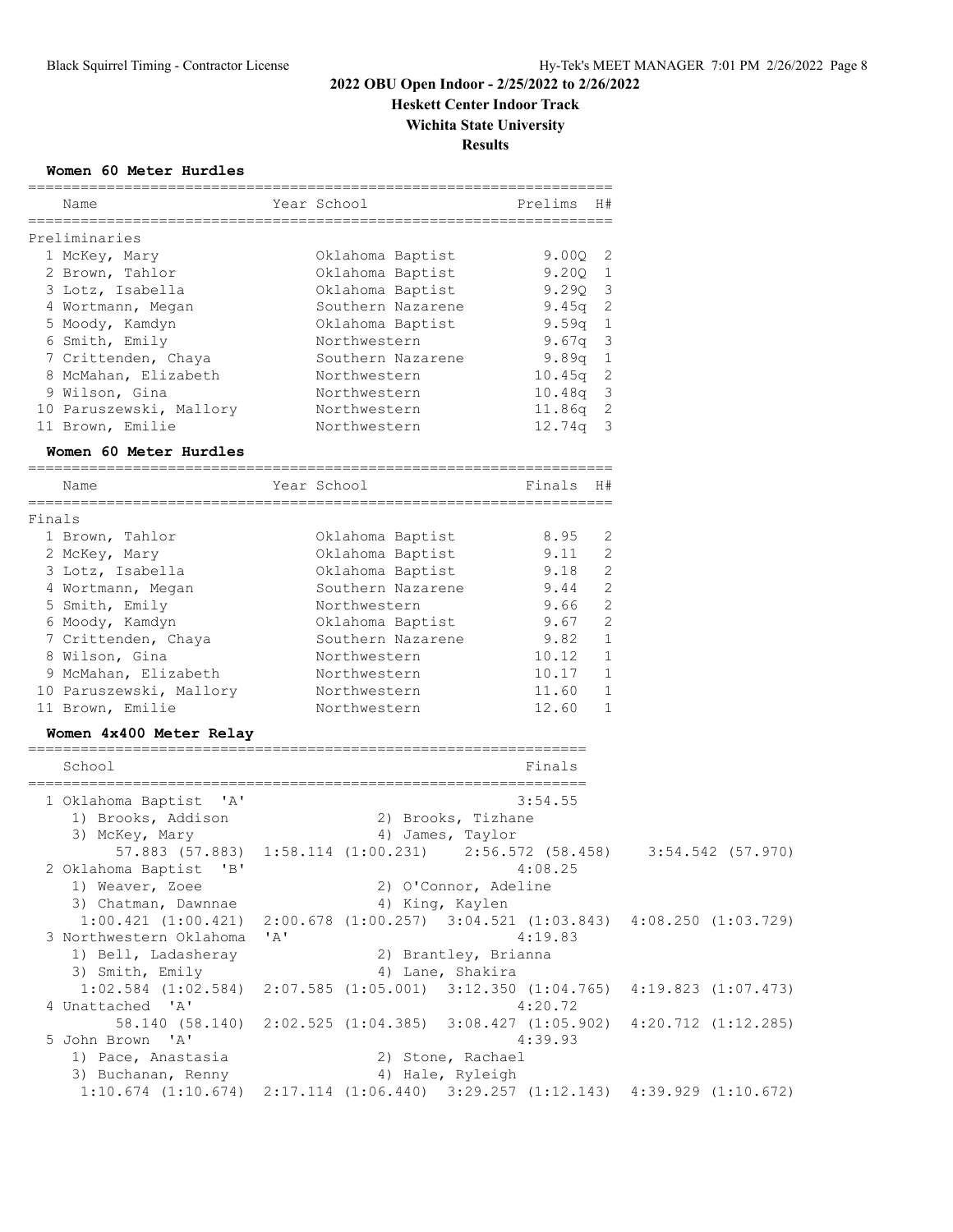**Heskett Center Indoor Track**

## **Wichita State University**

**Results**

#### **....Women 4x400 Meter Relay**

6 Northwestern Oklahoma 'B' 4:57.63<br>1) Berryman, Brianna 2) Dahn, Katelynn 1) Berryman, Brianna 3) Thompson, Mariah 4) Bright, Berthe 1:10.222 (1:10.222) 2:20.609 (1:10.387) 3:37.933 (1:17.324) 4:57.622 (1:19.689)

#### **Women Distance Medley**

================================================================

| School                                                                                           |                                 |                       | Finals   |  |
|--------------------------------------------------------------------------------------------------|---------------------------------|-----------------------|----------|--|
| 1 Oklahoma Baptist 'A'<br>1) McGruder, Kayla                                                     |                                 | 2) James, Taylor      | 12:02.19 |  |
| 3) Brooks, Addison                                                                               |                                 | 4) Downing, Emma      |          |  |
| $3:43.659$ $(3:43.659)$ $4:40.515$ $(56.856)$ $6:59.190$ $(2:18.675)$ $12:02.188$ $(5:02.998)$   |                                 |                       |          |  |
| 2 Southwestern Oklahoma 'A'                                                                      |                                 |                       | 13:27.45 |  |
| 1) Brown, Kaleigh                                                                                |                                 | 2) Collins, Sienna    |          |  |
| 3) Schenk, Josilyn                                                                               |                                 | 4) Williams, Courtney |          |  |
| $4:00.976$ $(4:00.976)$ $5:06.162$ $(1:05.186)$ $7:35.906$ $(2:29.744)$ $13:27.444$ $(5:51.538)$ |                                 |                       |          |  |
| 3 Southwestern Oklahoma                                                                          | $'$ B <sup><math>'</math></sup> |                       | 13:35.63 |  |
| 1) York, Delaney                                                                                 |                                 | 2) Brown, Maicie      |          |  |
| 3) Lewis, Abigail                                                                                |                                 | 4) Smith, Seydi       |          |  |
| 4:05.601 (4:05.601) 5:11.687 (1:06.086) 7:45.283 (2:33.596) 13:35.623 (5:50.340)                 |                                 |                       |          |  |
| 4 Northwestern Oklahoma                                                                          | ' A'                            |                       | 14:15.54 |  |
| 1) Coon, Jaeden                                                                                  |                                 | 2) Bell, Ladasheray   |          |  |
| 3) Smith, Emily                                                                                  |                                 | 4) Boden, Mallory     |          |  |
| 4:40.100 (4:40.100) 5:43.053 (1:02.953) 8:14.230 (2:31.177) 14:15.532 (6:01.302)                 |                                 |                       |          |  |

#### **Women High Jump**

| Name                                                                            | Year School                     |                  | Finals             |                   |
|---------------------------------------------------------------------------------|---------------------------------|------------------|--------------------|-------------------|
| 1 Blankinship, Kiera         Harding<br>1.37 1.42 1.47 1.52 1.57 1.62 1.67 1.72 |                                 |                  |                    | $1.67m$ $5-05.75$ |
| P P P 0 0 0<br>2 Williams, Brylan Barding<br>1.37 1.42 1.47 1.52 1.57 1.62 1.67 |                                 | O XXX            |                    | $1.62m$ $5-03.75$ |
| P P P O<br>3 Robbins, Skyler<br>1.37 1.42 1.47 1.52 1.57                        | $\circ$<br>XO XXX<br>John Brown |                  |                    | $1.52m$ $4-11.75$ |
| O O O XO XXX<br>4 Moody, Kamdyn<br>1.37 1.42 1.47 1.52                          |                                 | Oklahoma Baptist |                    | $1.47m$ $4-09.75$ |
| O O O XXX<br>5 Miller, Mackenzie<br>1.37 1.42 1.47 1.52                         |                                 | Oklahoma Baptist | $J1.47m$ $4-09.75$ |                   |
| O XO XXX<br>$\circ$<br>6 Wilson, Gina<br>1.37 1.42                              |                                 | Northwestern     |                    | $1.37m$ $4-06.00$ |
| O XXX<br>-- Smither, Cayla<br>1.37<br>XXX                                       |                                 | Northwestern     | NΗ                 |                   |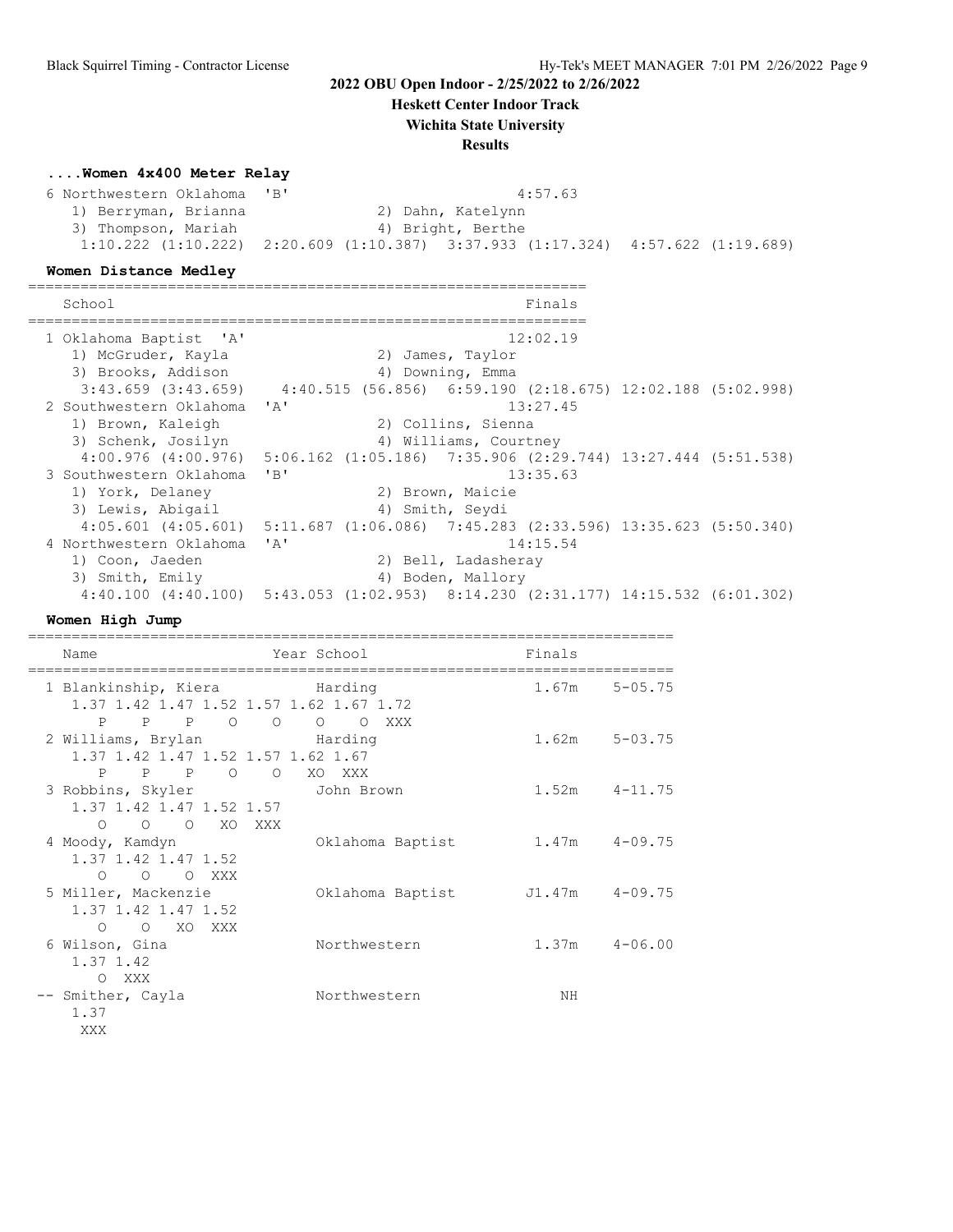**Heskett Center Indoor Track**

**Wichita State University**

**Results**

**Women Pole Vault**

| Name                       |                                    | Year School        |                                              | Finals |                    |
|----------------------------|------------------------------------|--------------------|----------------------------------------------|--------|--------------------|
| 1 White, Sierra            |                                    | Harding            |                                              |        | $3.76m$ $12-04.00$ |
|                            |                                    |                    | 2.96 3.11 3.26 3.41 3.56 3.66 3.76 3.86 3.96 |        |                    |
| P                          | P P P P P                          |                    | $\circ$<br>P<br>XXX                          |        |                    |
| 2 Carter, Katie            |                                    |                    | Oklahoma Baptist                             |        | $3.66m$ $12-00.00$ |
|                            | 2.96 3.11 3.26 3.41 3.56 3.66 3.76 |                    |                                              |        |                    |
| P P XXO                    |                                    | $\circ$ 0 0<br>XO. | xx xx                                        |        |                    |
| 3 Gautreaux, Sarah Marding |                                    |                    |                                              |        | $3.56m$ $11-08.00$ |
|                            | 2.96 3.11 3.26 3.41 3.56 3.66      |                    |                                              |        |                    |
| P                          | PXO O OXXX                         |                    |                                              |        |                    |
| 4 Stueve, Kendalyn         |                                    |                    | Oklahoma Baptist                             |        | $3.41m$ $11-02.25$ |
|                            | 2.96 3.11 3.26 3.41 3.56           |                    |                                              |        |                    |
| P                          | $P \qquad \Omega$                  | O XXX              |                                              |        |                    |
| 5 Hufford, Payton          |                                    |                    | Oklahoma Baptist                             | 3.26m  | $10 - 08.25$       |
| 2.96 3.11 3.26 3.41        |                                    |                    |                                              |        |                    |
| XXO                        | P XXO<br>XXX                       |                    |                                              |        |                    |

#### **Women Long Jump**

| Name                                                                              | Year School  | Finals |                    |
|-----------------------------------------------------------------------------------|--------------|--------|--------------------|
| 1 Henderson, Anisha (2008) Oklahoma Baptist<br>FOUL 5.41m 5.51m 5.20m 5.43m 5.27m |              |        | 5.51m 18-01.00     |
| 2 Stovall, Aaliyah<br>4.97m 4.91m 4.84m FOUL 5.14m 5.44m                          | Northwestern |        | $5.44m$ $17-10.25$ |
| 3 Leyva, Alexa<br>5.13m 5.17m 5.00m 5.04m 5.12m 5.26m                             | Northwestern |        | $5.26m$ $17-03.25$ |
| 4 Loque, Myiah<br>4.64m FOUL FOUL FOUL FOUL 4.86m                                 | Northwestern |        | $4.86m$ $15-11.50$ |
| 5 Lycan, Clare<br>Unattached<br>3.70m FOUL 4.70m FOUL 4.57m 4.85m                 |              |        | $4.85m$ $15-11.00$ |
| Northwestern<br>6 Stocks, Natasha<br>4.19m  4.52m  3.94m  3.74m  4.37m  4.05m     |              |        | $4.52m$ $14-10.00$ |
| 7 Oden, KateLynn<br>John Brown<br>3.93m 3.94m FOUL 3.92m 3.87m 4.09m              |              |        | $4.09m$ $13-05.00$ |

**Women Triple Jump**

| Name                                                           | Year School                                                  | Finals |                     |
|----------------------------------------------------------------|--------------------------------------------------------------|--------|---------------------|
| 1 Anttila, Ella                                                | Abilene Christian<br>11.97m 12.25m FOUL 12.03m 12.32m 12.54m |        | $12.54m$ $41-01.75$ |
| 2 Henderson, Anisha (2008) 2 December 2016                     | 10.98m FOUL 10.85m 10.95m 11.01m 11.58m                      |        | 11.58m 38-00.00     |
| 3 Miller, Mariah<br>11.00m  11.52m  11.25m  11.36m  FOUL  FOUL | Harding                                                      |        | $11.52m$ $37-09.50$ |
| 4 Smither, Cayla<br>FOUL FOUL 10.80m FOUL 10.81m 10.72m        | Northwestern                                                 |        | 10.81m 35-05.75     |
| 5 Loque, Myiah<br>10.46m FOUL 10.35m FOUL FOUL 9.55m           | Northwestern                                                 |        | $10.46m$ $34-04.00$ |
| 6 Leyva, Alexa<br>9.70m 9.73m 9.63m 10.02m 9.60m 9.68m         | Northwestern                                                 |        | $10.02m$ $32-10.50$ |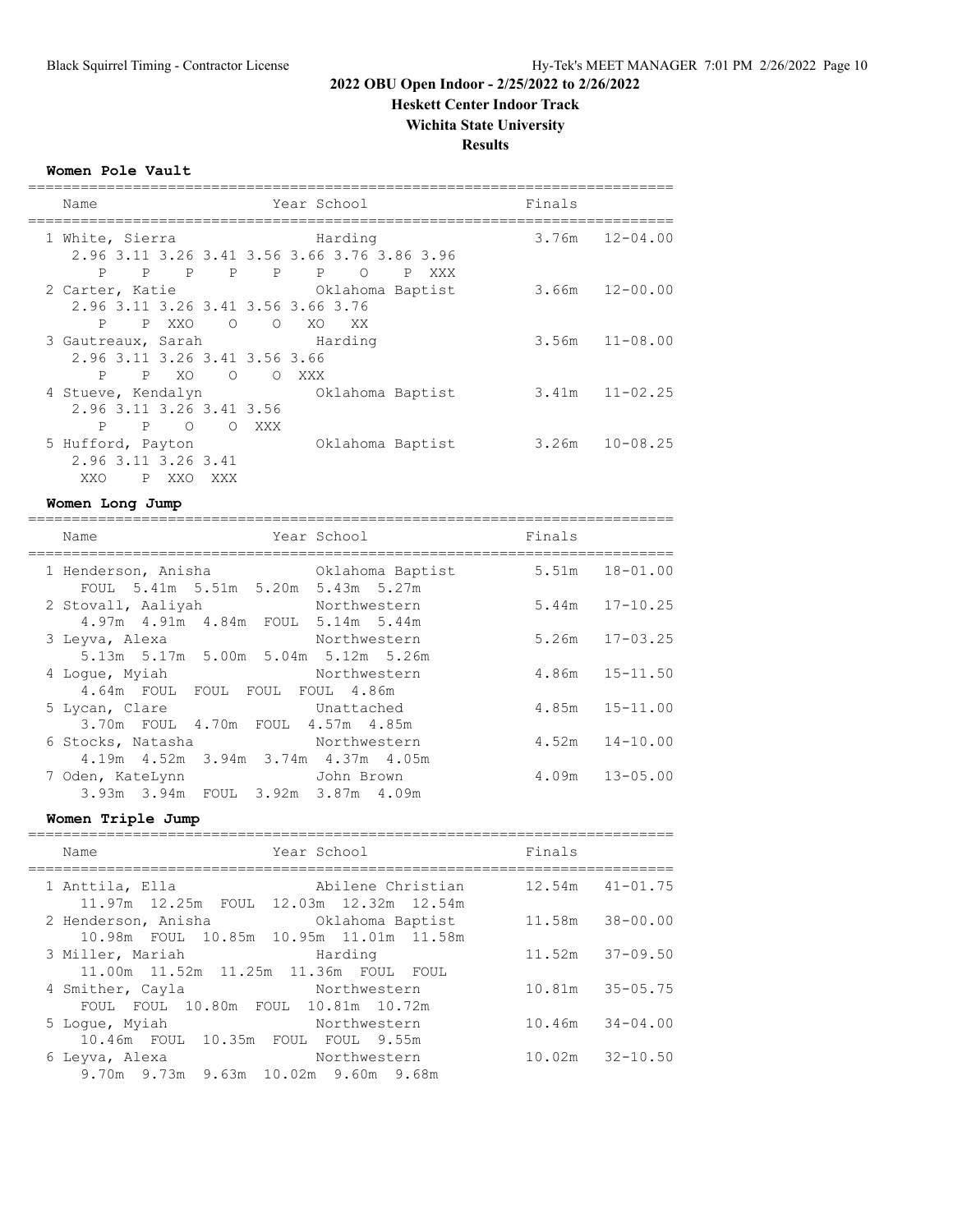**Heskett Center Indoor Track**

## **Wichita State University**

## **Results**

#### **....Women Triple Jump**

| 7 Stocks, Natasha   |  |                               | Northwestern                    |      | $9.12m$ $29-11.25$ |
|---------------------|--|-------------------------------|---------------------------------|------|--------------------|
|                     |  |                               | FOUL FOUL 9.12m FOUL 9.05m FOUL |      |                    |
| -- McClary, Kaitlyn |  |                               | Northwestern                    | FOUL |                    |
|                     |  | FOUL FOUL FOUL FOUL FOUL FOUL |                                 |      |                    |

#### **Women Shot Put**

| Name                                           | Year School      | Finals              |                    |
|------------------------------------------------|------------------|---------------------|--------------------|
| 1 Dove, KeAyla                                 | Sam Houston      | 17.34m 56-10.75     |                    |
| 15.90m  17.34m  16.43m  FOUL  15.74m  16.36m   |                  |                     |                    |
| 2 Mason, Cara                                  | Harding          | 13.33m 43-09.00     |                    |
| 12.73m  13.18m  13.16m  12.70m  13.33m  FOUL   |                  |                     |                    |
| 3 Monn, Cooper                                 | Harding          | 13.28m  43-07.00    |                    |
| 12.39m 12.81m 12.13m 12.92m FOUL 13.28m        |                  |                     |                    |
| 4 Byrd, Jade                                   | Oklahoma Baptist | 11.69m 38-04.25     |                    |
| 11.52m  11.69m  10.41m  FOUL  FOUL  FOUL       |                  |                     |                    |
| 5 West, Marleigh                               | Southwestern     | 11.46m 37-07.25     |                    |
| 11.05m  10.90m  10.37m  10.32m  10.54m  11.46m |                  |                     |                    |
| 6 Mannon, Caitlin                              | Oklahoma Baptist | $11.42m$ $37-05.75$ |                    |
| 11.10m  11.30m  11.29m  11.42m  10.96m  11.12m |                  |                     |                    |
| 7 Bortey, Andrea                               | Southwestern     | 10.29m              | $33 - 09.25$       |
| 8.73m 9.65m 9.08m 8.92m 10.29m                 |                  |                     |                    |
| 8 Appleton, Hannah                             | Northwestern     | 9.84m               | $32 - 03.50$       |
| FOUL 9.12m 8.96m 9.84m 9.18m 9.77m             |                  |                     |                    |
| 9 Beck, Shaylee                                | Northwestern     | 8.92m               | $29 - 03.25$       |
| 8.92m FOUL 8.50m                               |                  |                     |                    |
| 10 Chew, Destiny                               | Northwestern     | 8.82m               | $28 - 11.25$       |
| 8.78m 8.69m 8.82m                              |                  |                     |                    |
| 11 McMillin, Hunter                            | Northwestern     |                     | $8.54m$ $28-00.25$ |
| 8.54m 8.40m 8.23m                              |                  |                     |                    |

#### **Women Weight Throw**

| Name                                                 | Year School                                                 | Finals |                     |
|------------------------------------------------------|-------------------------------------------------------------|--------|---------------------|
| 1 Mannon, Caitlin                                    | Oklahoma Baptist<br>FOUL 15.84m 16.04m 14.45m 15.96m 16.51m |        | $16.51m$ $54-02.00$ |
| 2 Monn, Cooper                                       | Harding                                                     |        | $14.56m$ $47-09.25$ |
| 13.32m FOUL 14.27m 14.56m FOUL FOUL<br>3 Byrd, Jade  | Oklahoma Baptist                                            |        | $12.68m$ $41-07.25$ |
| 4 Swindle, Kelsey                                    | 10.59m FOUL 12.12m 12.68m 12.37m 12.23m<br>Northwestern     |        | 11.86m  38-11.00    |
|                                                      | 10.46m  11.51m  10.90m  11.07m  11.86m  10.63m              |        |                     |
| 5 Beck, Shaylee<br>8.20m 8.71m FOUL FOUL FOUL 10.13m | Northwestern                                                |        | $10.13m$ $33-03.00$ |
| 6 Setzer, Eryn<br>FOUL 9.92m FOUL 9.89m FOUL FOUL    | Northwestern                                                |        | $9.92m$ $32-06.50$  |
|                                                      |                                                             |        |                     |

#### **Indoor Pentathlon: #5 Women 800 Meter Run Indoor Pentathlon**

| Name | Year School | Finals Points |
|------|-------------|---------------|
|      |             |               |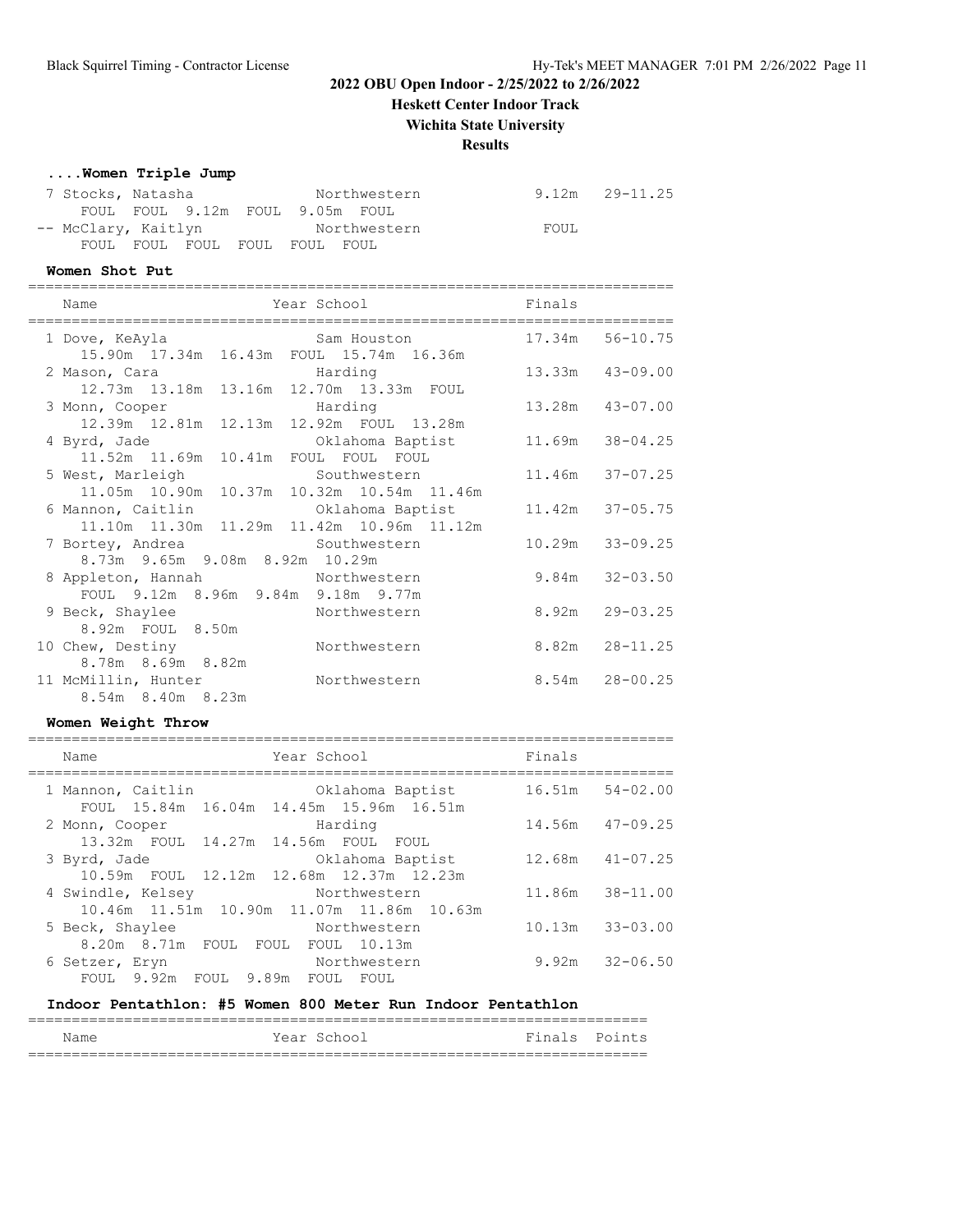**Heskett Center Indoor Track**

#### **Wichita State University**

## **Results**

#### **....Indoor Pentathlon: #5 Women 800 Meter Run Indoor Pentathlon**

| 1 Jones, Elisabeth  | Oklahoma Baptist 2:38.48 590                                |                           |     |  |
|---------------------|-------------------------------------------------------------|---------------------------|-----|--|
| 33.320 (33.320)     | $1:11.146$ (37.826) 1:56.456 (45.310) 2:38.471 (42.015)     |                           |     |  |
| 2 Wortmann, Megan   |                                                             | Southern Nazarene 2:41.03 | 561 |  |
| 35.310 (35.310)     | $1:15.728$ (40.418) 1:59.257 (43.529) 2:41.025 (41.768)     |                           |     |  |
| 3 Moody, Kamdyn     | Oklahoma Baptist 2:41.36 557                                |                           |     |  |
| 35.873 (35.873)     | $1:16.060$ (40.187) $1:57.775$ (41.715) $2:41.351$ (43.576) |                           |     |  |
| 4 Wilson, Gina      | Northwestern 2:46.53 500                                    |                           |     |  |
| 35.431 (35.431)     | $1:15.891$ (40.460) $2:00.338$ (44.447) $2:46.525$ (46.187) |                           |     |  |
| 5 Crittenden, Chaya | Southern Nazarene 3:04.43 325                               |                           |     |  |
| 35.886 (35.886)     | $1:18.595$ (42.709) $2:10.396$ (51.801) $3:04.428$ (54.032) |                           |     |  |

#### **Indoor Pentathlon: #1 Women 60 Meter Hurdles Indoor Pentathlon**

| Name                | Year School       | Finals H# Points |               |     |
|---------------------|-------------------|------------------|---------------|-----|
|                     |                   |                  |               |     |
| 1 Jones, Elisabeth  | Oklahoma Baptist  | 8.91             | - 2           | 929 |
| 2 Wortmann, Megan   | Southern Nazarene | 9.04             | $\mathcal{L}$ | 902 |
| 3 Moody, Kamdyn     | Oklahoma Baptist  | 9.21             |               | 867 |
| 4 Wilson, Gina      | Northwestern      | 9.53             | 2             | 802 |
| 5 Crittenden, Chaya | Southern Nazarene | 973              |               | 763 |

#### **Indoor Pentathlon: #2 Women High Jump Indoor Pentathlon**

| Points |                   | Finals            | Year School                                                 |                                    |                |            | Name                     |  |
|--------|-------------------|-------------------|-------------------------------------------------------------|------------------------------------|----------------|------------|--------------------------|--|
| 632    |                   | $1.51m$ $4-11.50$ | Oklahoma Baptist<br>1.33 1.36 1.39 1.42 1.45 1.48 1.51 1.54 |                                    |                |            | 1 Moody, Kamdyn          |  |
|        |                   |                   | XXX<br>$\Omega$                                             | O XXO                              | $\Omega$       | $\bigcirc$ | P<br>$\Omega$            |  |
| 599    | $1.48m$ $4-10.25$ |                   | 2 Jones, Elisabeth Cklahoma Baptist                         |                                    |                |            |                          |  |
|        |                   |                   |                                                             | 1.33 1.36 1.39 1.42 1.45 1.48 1.51 |                |            |                          |  |
|        |                   |                   | XO XXX                                                      | $\circ$ $\circ$                    |                | $P$ 0      | $\circ$                  |  |
| 599    | $1.48m$ $4-10.25$ |                   | Northwestern                                                |                                    |                |            | 2 Wilson, Gina           |  |
|        |                   |                   |                                                             | 1.33 1.36 1.39 1.42 1.45 1.48 1.51 |                |            |                          |  |
|        |                   |                   | O XXX                                                       | $\circ$                            | XO             | $\Omega$   | P<br>$\Omega$            |  |
| 566    | $1.45m$ $4-09.00$ |                   | 4 Crittenden, Chaya Mouthern Nazarene                       |                                    |                |            |                          |  |
|        |                   |                   |                                                             | 1.33 1.36 1.39 1.42 1.45 1.48      |                |            |                          |  |
|        |                   |                   | XXX                                                         | $\circ$                            | $\overline{O}$ | $\bigcirc$ | P<br>$\bigcirc$          |  |
| 534    |                   | $1.42m$ $4-07.75$ | Southern Nazarene                                           |                                    |                |            | 5 Wortmann, Megan        |  |
|        |                   |                   |                                                             |                                    |                |            | 1.33 1.36 1.39 1.42 1.45 |  |
|        |                   |                   |                                                             | XXX                                | XO.            | $\bigcirc$ | $\Omega$<br>$\Omega$     |  |

## **Indoor Pentathlon: #4 Women Long Jump Indoor Pentathlon**

| Name                                           | Year School       | Finals |              | Points |
|------------------------------------------------|-------------------|--------|--------------|--------|
| 1 Jones, Elisabeth<br>$4.91m$ 5.02m $4.99m$    | Oklahoma Baptist  | 5.02m  | $16 - 05.75$ | 565    |
| 2 Wortmann, Megan<br>4.61m  4.55m  4.98m       | Southern Nazarene | 4.98m  | $16 - 04.25$ | 554    |
| 3 Wilson, Gina<br>FOUL FOUL 4.76m              | Northwestern      | 4.76m  | $15 - 07.50$ | 495    |
| 4 Moody, Kamdyn<br>FOUL 4.70m FOUL             | Oklahoma Baptist  | 4.70m  | $15 - 05.00$ | 479    |
| 5 Crittenden, Chaya<br>$3.95m$ $3.91m$ $4.05m$ | Southern Nazarene | 4.05m  | $13 - 03.50$ | 319    |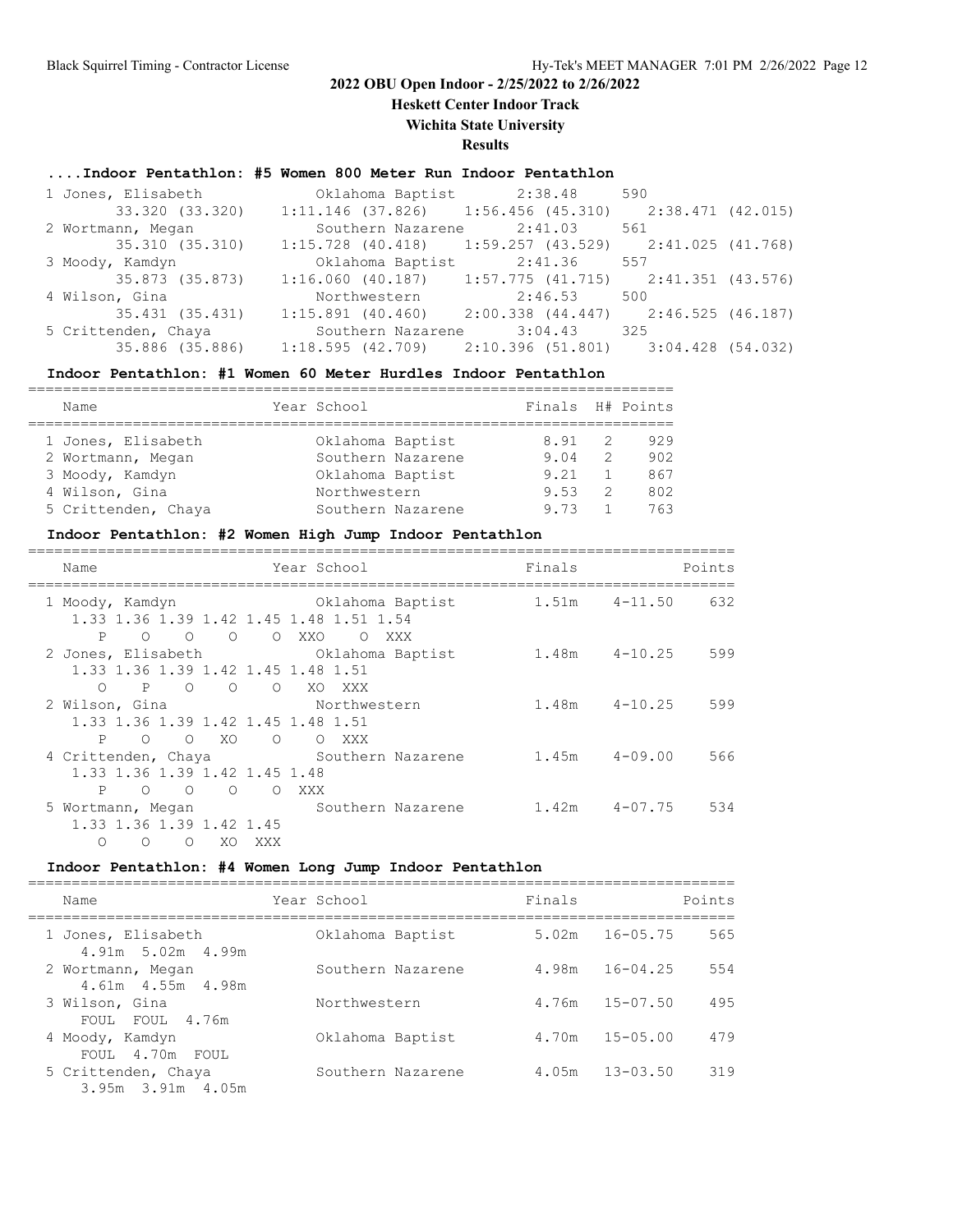**Heskett Center Indoor Track**

**Wichita State University**

**Results**

## **Indoor Pentathlon: #3 Women Shot Put Indoor Pentathlon**

| Name                                           | Year School       | Finals |              | Points |
|------------------------------------------------|-------------------|--------|--------------|--------|
| 1 Wortmann, Megan<br>10.07m 10.05m 10.20m      | Southern Nazarene | 10.20m | $33 - 05.75$ | 543    |
| 2 Moody, Kamdyn<br>9.03m 9.70m FOUL            | Oklahoma Baptist  | 9.70m  | $31 - 10.00$ | 510    |
| 3 Wilson, Gina                                 | Northwestern      | 9.25m  | $30 - 04.25$ | 480    |
| 9.07m 9.25m FOUL<br>4 Jones, Elisabeth         | Oklahoma Baptist  | 9.02m  | $29 - 07.25$ | 465    |
| 8.59m 9.02m FOUL                               |                   |        |              |        |
| 5 Crittenden, Chaya<br>$8.13m$ $8.61m$ $8.93m$ | Southern Nazarene | 8.93m  | $29 - 03.75$ | 460    |

#### **Women Indoor Pentathlon**

| Name                   | Year School       | Finals        | H#             |         |
|------------------------|-------------------|---------------|----------------|---------|
| 1 Jones, Elisabeth     | Oklahoma Baptist  | 3148          |                |         |
| 2 Wortmann, Megan      | Southern Nazarene | 3094          |                |         |
| 3 Moody, Kamdyn        | Oklahoma Baptist  | 3045          |                |         |
| 4 Wilson, Gina         | Northwestern      | 2876          |                |         |
| 5 Crittenden, Chaya    | Southern Nazarene | 2433          |                |         |
| Men 60 Meter Dash      |                   |               |                |         |
| Name                   | Year School       | Prelims H#    |                |         |
| Preliminaries          |                   |               |                |         |
| 1 Smith, Mahcoe        | Oklahoma Baptist  | 6.840         | 4              |         |
| 2 Moore, Jai           | Oklahoma Baptist  | 6.950         | 2              |         |
| 3 Moore, Jaydon        | Northwest Kansas  | 7.050         | 3              |         |
| 4 Morton, Andrew       | John Brown        | 7.09Q 1       |                |         |
| 5 Sonnier, Tyler       | Pratt CC          | 7.08q 3 7.079 |                |         |
| 6 Sanders, Brendan     | Oklahoma Baptist  | 7.08q         |                | 2 7.080 |
| 7 Knauls, Shirvante    | Oklahoma Baptist  | 7.10q         | 2              |         |
| 8 Ghee, Jalen          | Pratt CC          | 7.12g         | 2              |         |
| 9 Norman, Matthew      | Oklahoma Baptist  | 7.13q         | $\mathfrak{Z}$ |         |
| 10 Willis, Isaiah      | Oklahoma Baptist  | 7.17q         | $\mathbf{1}$   |         |
| 11 Petersen, Marcus    | Oklahoma Baptist  | 7.20q         | $\mathbf{2}$   |         |
| 12 Vail II, William    | John Brown        | 7.24q         | $\mathbf{1}$   |         |
| 13 Gardner, Jacoby     | Oklahoma Baptist  | 7.25q         |                | 4 7.245 |
| 14 Smith, Delazis      | Pratt CC          | 7.25q         |                | 4 7.248 |
| 15 John, Omari         | Pratt CC          | 7.26          |                | 4 7.251 |
| 16 Wilson, Andrew      | Pratt CC          | 7.26          |                | 2 7.252 |
| 17 Rollins, Andrew     | Northwest Kansas  | 7.28          | 1.             |         |
| 18 Anderson, Salathiel | Unattached        | 7.47 3 7.462  |                |         |
| 19 Paris, Evan         | Pratt CC          | 7.47 3 7.466  |                |         |
| 20 Jacobs, Nicholas    | Oklahoma Baptist  | 7.59          | 1              |         |
| 21 Kramer, Johnnie     | John Brown        | 7.86          | 4              |         |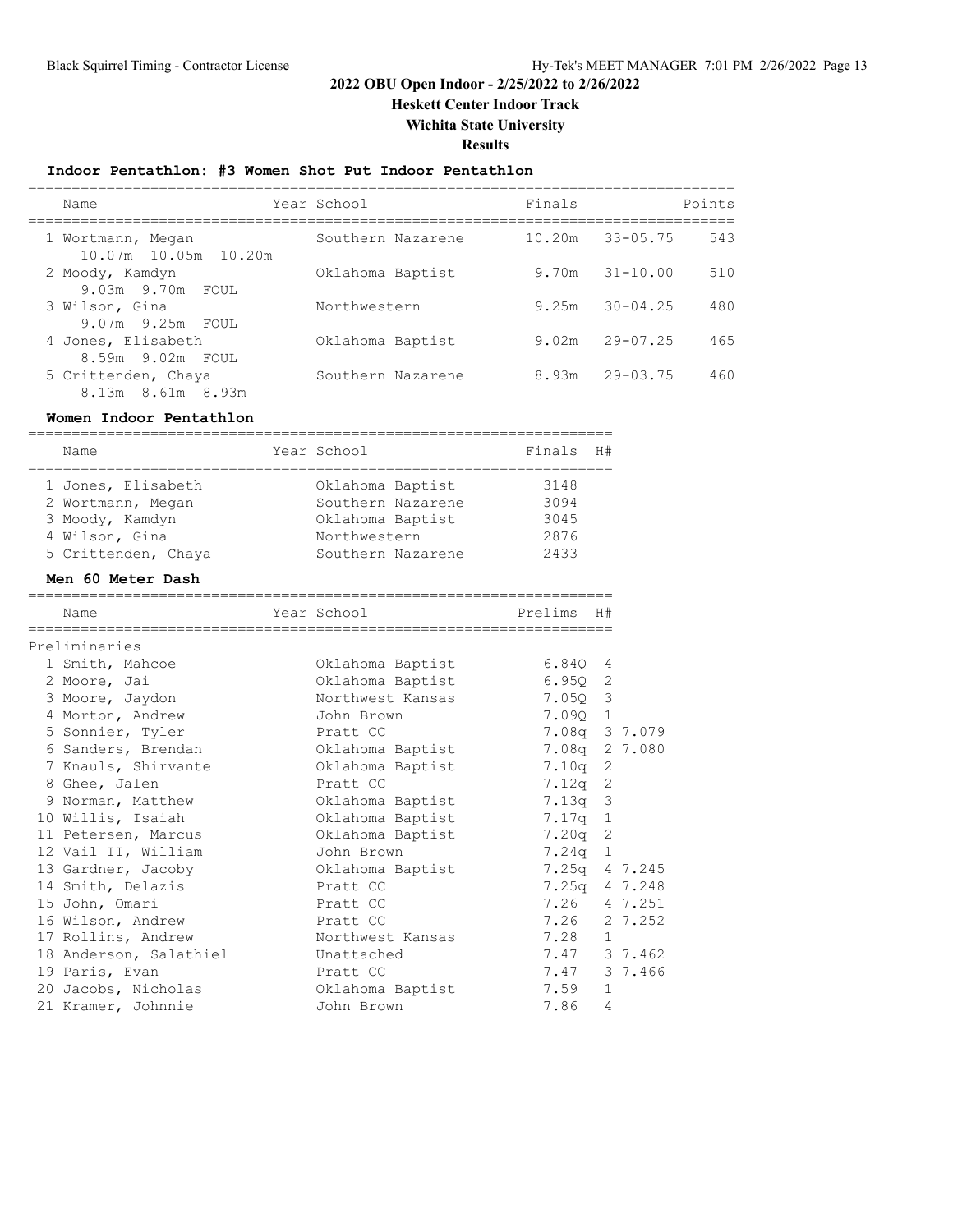**Heskett Center Indoor Track**

**Wichita State University**

**Results**

#### **Men 60 Meter Dash**

|        | Name                   | Year School       | Finals | H#             |
|--------|------------------------|-------------------|--------|----------------|
| Finals |                        |                   |        |                |
|        | 1 Smith, Mahcoe        | Oklahoma Baptist  | 6.82   | 2              |
|        | 2 Moore, Jai           | Oklahoma Baptist  | 6.97   | 2              |
|        | 3 Moore, Jaydon        | Northwest Kansas  | 7.01   | $\overline{2}$ |
|        | 4 Morton, Andrew       | John Brown        | 7.02   | $\overline{2}$ |
|        | 5 Knauls, Shirvante    | Oklahoma Baptist  | 7.04   | $\mathbf{1}$   |
|        | 6 Sanders, Brendan     | Oklahoma Baptist  | 7.06   | $\overline{2}$ |
|        | 7 Willis, Isaiah       | Oklahoma Baptist  | 7.08   | $\mathbf{1}$   |
|        | 8 Sonnier, Tyler       | Pratt CC          | 7.09   | $\overline{2}$ |
|        | 9 Ghee, Jalen          | Pratt CC          | 7.10   | $\mathbf{1}$   |
|        | 10 Norman, Matthew     | Oklahoma Baptist  | 7.14   | $\mathbf{1}$   |
|        | 11 Petersen, Marcus    | Oklahoma Baptist  | 7.23   | $\mathbf{1}$   |
|        | 12 Vail II, William    | John Brown        | 7.24   | $\mathbf{1}$   |
|        | Men 200 Meter Dash     |                   |        |                |
|        | Name                   | Year School       | Finals | H#             |
|        | 1 Smith, D'Kari        | Southern Nazarene | 22.29  | 5              |
|        | 2 Smith, Mahcoe        | Oklahoma Baptist  | 22.86  | 5              |
|        | 3 Norman, Matthew      | Oklahoma Baptist  | 22.99  | $\overline{4}$ |
|        | 4 Gardner, Jacoby      | Oklahoma Baptist  | 23.02  | $\overline{4}$ |
|        | 5 Smith, Jentezen      | Oklahoma Baptist  | 23.03  | 4              |
|        | 6 Sanders, Brendan     | Oklahoma Baptist  | 23.22  | 3              |
|        | 7 John, Omari          | Pratt CC          | 23.41  | 3              |
|        | 8 Wilson, Andrew       | Pratt CC          | 23.50  | 3              |
|        | 9 Ghee, Jalen          | Pratt CC          | 23.61  | 4              |
|        | 10 Smith, Delazis      | Pratt CC          | 23.72  | $\mathbf{1}$   |
|        | 11 Anderson, Aaryn     | Oklahoma Baptist  | 24.41  | $\overline{2}$ |
|        | 12 Paris, Evan         | Pratt CC          | 24.46  | $\overline{c}$ |
|        | 13 Sluyter, Ethan      | John Brown        | 25.05  | $\overline{2}$ |
|        | 14 Jacobs, Nicholas    | Oklahoma Baptist  | 25.22  | $\mathbf{1}$   |
|        | 15 Dolloff, Micah      | John Brown        | 25.38  | 3              |
|        | 16 Hilliary, Christian | Southern Nazarene | 26.14  | $\mathbf{1}$   |

#### **Men 400 Meter Dash**

| Name                                     | Year School                             | Finals | H#             |
|------------------------------------------|-----------------------------------------|--------|----------------|
| 1 Strauss, Joshua<br>24.098 (24.098)     | Oklahoma Baptist<br>$51.249$ $(27.151)$ | 51.25  | - 2            |
| 2 Evans, Trevor<br>24.039 (24.039)       | Oklahoma Baptist<br>51.617 (27.578)     | 51.62  | $\overline{4}$ |
| 3 Blackshire, Darrius<br>24.395 (24.395) | Southern Nazarene<br>51.628 (27.233)    | 51.63  | $\overline{4}$ |
| 4 Audette, Ryan<br>24.254 (24.254)       | Southern Nazarene<br>52.419 (28.165)    | 52.42  | $\overline{2}$ |
| 5 Morton, Andrew<br>24.847 (24.847)      | John Brown<br>52.563 (27.716)           | 52.57  | -3             |
| 6 Lynch, Scott<br>24.375 (24.375)        | Southern Nazarene<br>52.602 (28.227)    | 52.61  | -3             |
|                                          |                                         |        |                |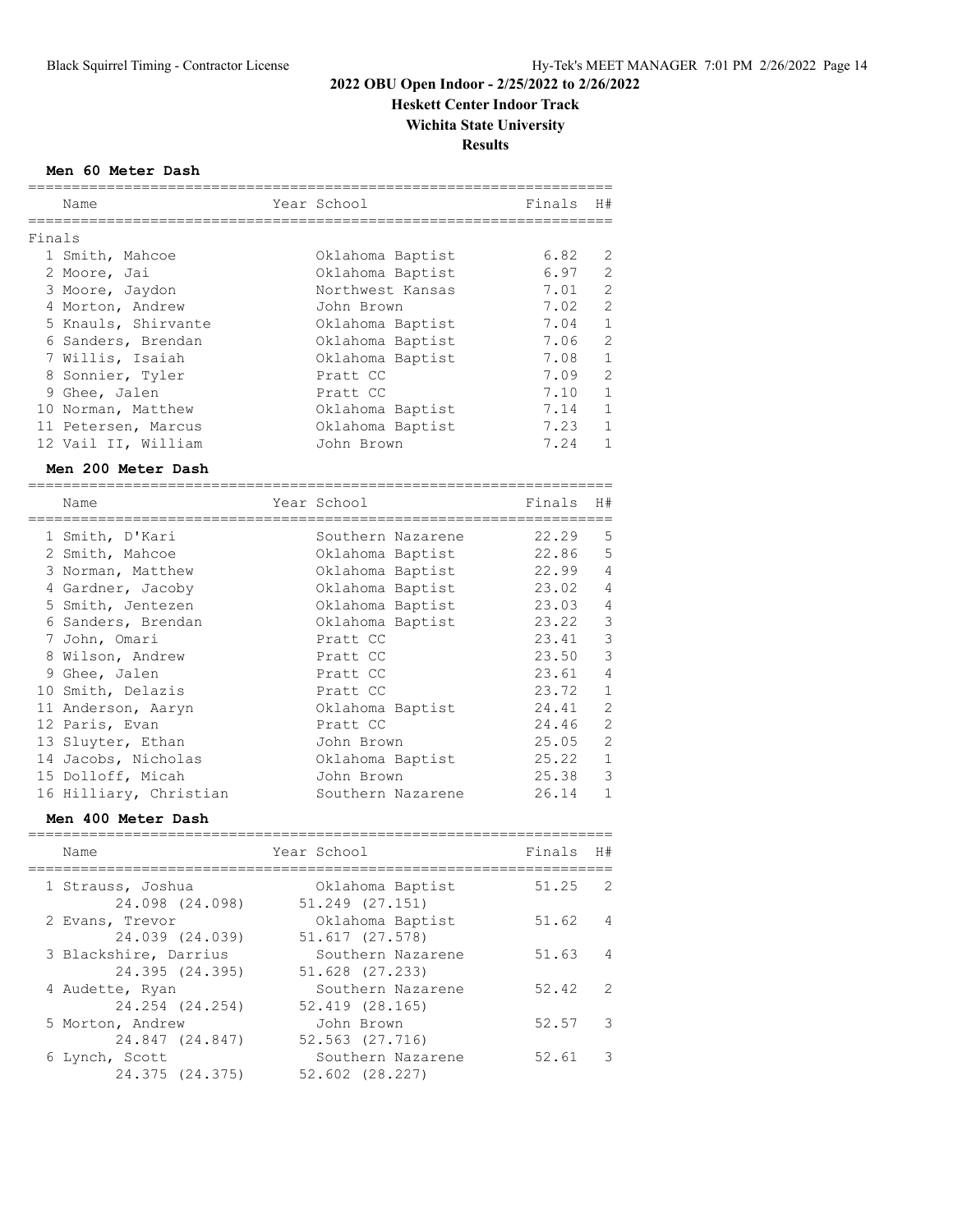**Heskett Center Indoor Track**

**Wichita State University**

# **Results**

#### **....Men 400 Meter Dash**

| 7 Petties, Cedric | Southern Nazarene   | 52.95 | -3                      |
|-------------------|---------------------|-------|-------------------------|
| 24.253 (24.253)   | 52.944 (28.691)     |       |                         |
| 8 Foutz, Hafton   | Oklahoma Baptist    | 52.97 | $\overline{4}$          |
| 24.152 (24.152)   | $52.969$ $(28.817)$ |       |                         |
| 9 Simon, Anthony  | Northwest Kansas    | 53.06 | $\overline{\mathbf{3}}$ |
| 24.160 (24.160)   | 53.060 (28.900)     |       |                         |
| 10 Allen, Malachi | Southern Nazarene   | 53.29 | $\mathcal{L}$           |
| 26.245 (26.245)   | 53.285 (27.040)     |       |                         |
| 11 Baker, Joshua  | Oklahoma Baptist    | 53.67 | 4                       |
| 24.196 (24.196)   | 53.666 (29.470)     |       |                         |
| 12 Morgan, Jarron | Oklahoma Baptist    | 53.79 | $\overline{1}$          |
| 25.834 (25.834)   | 53.783 (27.949)     |       |                         |
| 13 Sluyter, Ethan | John Brown          | 54.91 | $\overline{1}$          |
| 26.221 (26.221)   | 54.903 (28.682)     |       |                         |
| 14 Strauss, Caleb | Oklahoma Baptist    | 55.36 | -1.                     |
| 25.989 (25.989)   | 55.358 (29.369)     |       |                         |

#### **Men 800 Meter Run**

| Name                   |                                                             |                                   |                       |  |
|------------------------|-------------------------------------------------------------|-----------------------------------|-----------------------|--|
| 1 Parrish, Jackson     | Unattached                                                  | 1:54.90<br>$\overline{2}$         |                       |  |
| 27.456 (27.456)        |                                                             | 55.550 (28.094) 1:25.456 (29.906) | 1:54.895(29.439)      |  |
| 2 Wheeler, Maxamillian | Oklahoma Baptist                                            | 1:58.18<br>$\overline{2}$         |                       |  |
| 30.031 (30.031)        | 59.678 (29.647) 1:29.360 (29.682)                           |                                   | 1:58.171(28.811)      |  |
| 3 Eskew, Noah          |                                                             | Oklahoma Baptist 1:59.39 2        |                       |  |
| 29.307 (29.307)        |                                                             | 58.305 (28.998) 1:28.631 (30.326) | $1:59.386$ (30.755)   |  |
| 4 Rayner, Blake        | Oklahoma Baptist                                            | 1:59.47<br>$\overline{2}$         |                       |  |
| 28.901 (28.901)        | 57.757 (28.856) 1:28.459 (30.702)                           |                                   | $1:59.466$ (31.007)   |  |
| 5 Atukwatse, Crispus   | Pratt CC                                                    | 2:03.01 2                         |                       |  |
| 28.913 (28.913)        |                                                             | 57.991 (29.078) 1:29.465 (31.474) | $2:03.005$ $(33.540)$ |  |
| 6 Escritt, Christian   |                                                             | Southern Nazarene 2:04.15 2       |                       |  |
| 29.676 (29.676)        | 1:00.139(30.463)                                            | $1:31.663$ $(31.524)$             | $2:04.142$ $(32.479)$ |  |
| 7 Shepard, Andrew      |                                                             | Southern Nazarene 2:05.63 1       |                       |  |
| 30.006 (30.006)        | $1:01.481$ (31.475)                                         | 1:34.377 (32.896)                 | 2:05.627(31.250)      |  |
| 8 Reed, Jack           | Oklahoma Baptist                                            | 2:05.72<br>$\overline{2}$         |                       |  |
| 29.656 (29.656)        | 59.921 (30.265) 1:32.331 (32.410)                           |                                   | 2:05.715(33.384)      |  |
| 9 Dunfee, Johnny       |                                                             | $2:07.79$ 1                       |                       |  |
| $30.262$ $(30.262)$    | John Brown 2:07.79 1<br>1:02.463 (32.201) 1:35.975 (33.512) |                                   | $2:07.783$ (31.808)   |  |
| 10 Gustin, AJ          |                                                             |                                   |                       |  |
| 29.669 (29.669)        | Unattached 2:08.04 2<br>1:00.680 (31.011) 1:33.815 (33.135) |                                   | $2:08.033$ $(34.218)$ |  |
| 11 Green, Dennis       | Southern Nazarene                                           | 2:08.32 1                         |                       |  |
| 30.293 (30.293)        | $1:01.206$ (30.913)                                         | $1:34.461$ (33.255)               | $2:08.316$ (33.855)   |  |
| 12 Robbins, Nathan     | Oklahoma Baptist                                            | 2:08.58<br>$\overline{2}$         |                       |  |
| 29.461 (29.461)        | 59.709 (30.248)                                             | $1:33.282$ (33.573)               | $2:08.578$ (35.296)   |  |
| 13 Kletke, Matthew     | Southern Nazarene                                           | 2:10.59<br>$\overline{1}$         |                       |  |
| 31.591 (31.591)        | 1:04.020(32.429)                                            | $1:37.874$ (33.854)               | $2:10.581$ (32.707)   |  |
| 14 Lewis, Josh         |                                                             | Southern Nazarene 2:12.38 1       |                       |  |
| 30.810 (30.810)        | $1:03.394$ (32.584) $1:38.145$ (34.751)                     |                                   | 2:12.375(34.230)      |  |
| 15 Petties, Darius     | Southern Nazarene                                           | 2:14.91<br>$\overline{1}$         |                       |  |
| $30.652$ $(30.652)$    | $1:02.293$ $(31.641)$ $1:37.077$ $(34.784)$                 |                                   | $2:14.908$ (37.831)   |  |
| 16 Knight, Ryan        | John Brown                                                  | 2:16.65<br>$\overline{1}$         |                       |  |
| $31.639$ $(31.639)$    | $1:05.057$ (33.418) $1:40.302$ (35.245)                     |                                   | $2:16.643$ (36.341)   |  |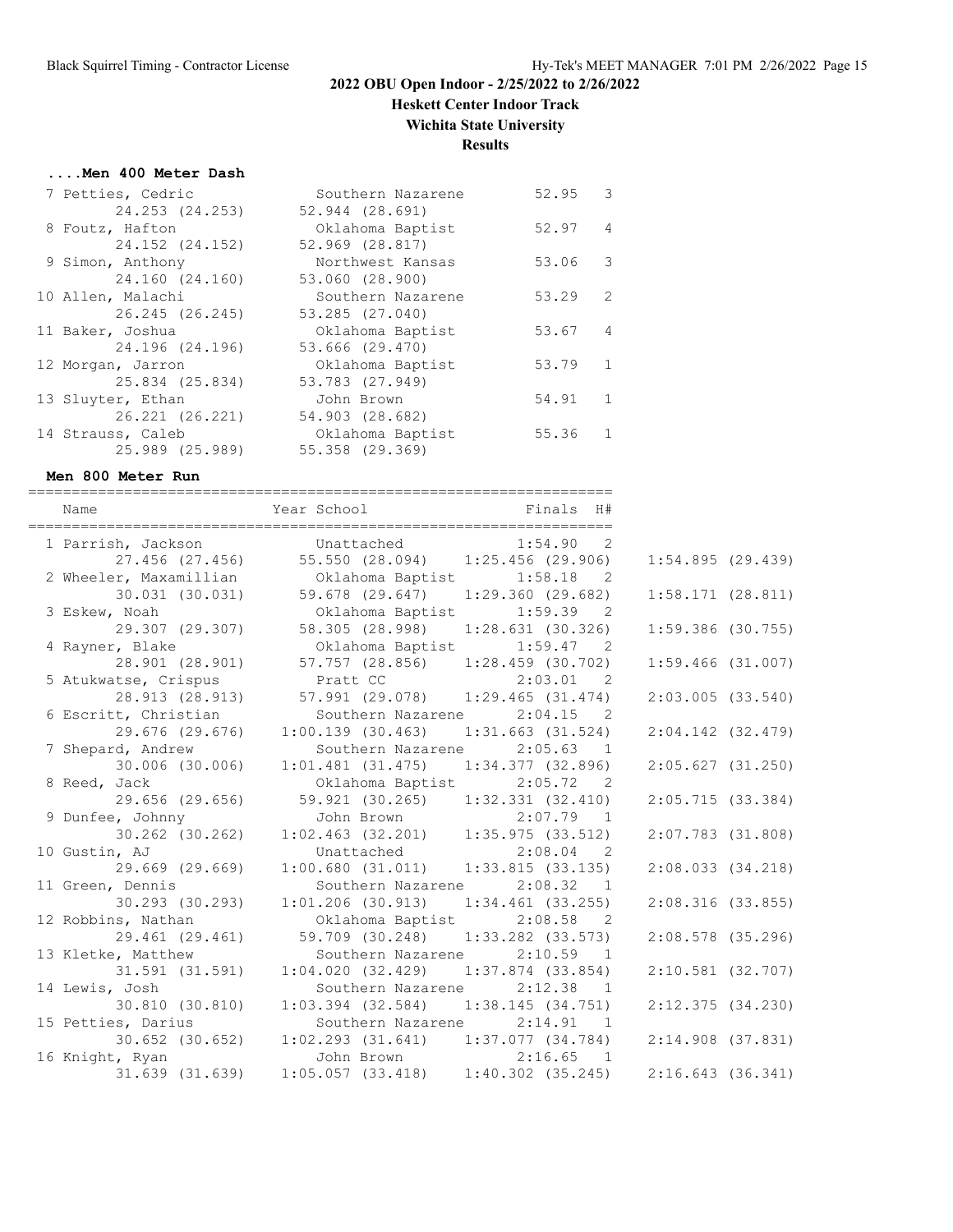# **Heskett Center Indoor Track**

**Wichita State University**

**Results**

#### **....Men 800 Meter Run**

| 17 Gamas, David      | 2:21.43 1<br>Southern Nazarene          |                   |
|----------------------|-----------------------------------------|-------------------|
| 33.005 (33.005)      | $1:07.549$ (34.544) $1:43.901$ (36.352) | 2:21.430 (37.529) |
| 18 Mekuria, Abesolom | Southern Nazarene<br>2:25.47 1          |                   |
| 32.369 (32.369)      | 1:06.908 (34.539)<br>1:44.769 (37.861)  | 2:25.468 (40.699) |

#### **Men 1 Mile Run**

| 1 Nightingale, Lorien<br>4:15.23<br>$\overline{\phantom{0}}^2$<br>LeTourneau<br>32.289 (32.289)<br>$1:03.391$ $(31.102)$<br>$1:35.122$ $(31.731)$<br>$2:06.826$ $(31.704)$<br>2:38.906(32.080)<br>$3:11.179$ (32.273)<br>$3:42.508$ (31.329)<br>$4:15.229$ $(32.721)$<br>2 Kardokus, Carson<br>Oklahoma Baptist<br>4:24.56<br>$\overline{2}$<br>33.726 (33.726)<br>$1:04.344$ (30.618)<br>1:36.270(31.926)<br>$2:09.059$ $(32.789)$<br>$3:52.307$ (34.440)<br>$4:24.555$ (32.248)<br>$2:42.914$ (33.855)<br>$3:17.867$ (34.953)<br>3 Merte, Jean-Benoit<br>4:32.93 2<br>John Brown<br>$1:40.318$ (33.650)<br>34.907 (34.907)<br>$1:06.668$ $(31.761)$<br>2:14.400(34.082)<br>$2:48.881$ (34.481)<br>$3:24.279$ (35.398)<br>$3:59.296$ (35.017)<br>$4:32.928$ $(33.632)$<br>4 Arenivar, Christian<br>Oklahoma Baptist<br>4:33.27<br>$\overline{2}$<br>$1:04.036$ (30.534)<br>$1:35.823$ (31.787)<br>$2:08.366$ (32.543)<br>33.502 (33.502)<br>$2:42.011$ (33.645)<br>3:18.911(36.900)<br>4:33.268 (35.972)<br>3:57.296 (38.385)<br>5 Cope, Blake<br>Oklahoma Baptist<br>4:37.70<br>$\overline{1}$<br>35.728 (35.728)<br>1:10.551(34.823)<br>$1:45.592$ (35.041)<br>$2:20.759$ (35.167)<br>$2:55.843$ (35.084)<br>$3:31.356$ (35.513)<br>$4:05.782$ (34.426)<br>$4:37.692$ $(31.910)$<br>6 McAlpin, Zach<br>Southern Nazarene<br>4:39.76<br>$\overline{2}$<br>34.644 (34.644)<br>$1:06.368$ $(31.724)$<br>$1:40.562$ (34.194)<br>$2:15.594$ (35.032)<br>$4:39.759$ (35.764)<br>$2:51.316$ (35.722)<br>$3:27.699$ (36.383)<br>4:03.995(36.296)<br>7 Ramirez, William<br>Southern Nazarene 4:40.70 2<br>$1:07.798$ (32.027)<br>$1:41.551$ (33.753)<br>2:16.835(35.284)<br>35.771 (35.771)<br>$2:52.404$ (35.569)<br>$3:28.301$ (35.897)<br>$4:04.616$ (36.315)<br>$4:40.692$ (36.076)<br>8 Fantoni, Samuel<br>Oklahoma Baptist<br>4:40.84<br>$\overline{1}$<br>$1:10.886$ (34.352)<br>1:46.010(35.124)<br>$2:21.232$ (35.222)<br>36.534 (36.534)<br>$3:31.917$ (35.581)<br>4:40.840(34.375)<br>$2:56.336$ (35.104)<br>4:06.465(34.548)<br>9 Conrad, Spencer<br>Oklahoma Baptist<br>4:41.80<br>$\overline{1}$<br>35.846 (35.846)<br>1:10.837(34.991)<br>$1:45.854$ (35.017)<br>$2:21.052$ (35.198)<br>$2:56.093$ (35.041)<br>$3:31.640$ (35.547)<br>$4:41.797$ (35.289)<br>$4:06.508$ $(34.868)$<br>10 Haynes, Joel<br>Southern Nazarene<br>4:45.15<br>$\overline{2}$<br>$1:07.051$ (31.855)<br>1:40.917(33.866)<br>35.196 (35.196)<br>$2:16.494$ (35.577)<br>$2:52.954$ (36.460)<br>4:45.148 (36.788)<br>$3:30.429$ (37.475)<br>4:08.360(37.931)<br>11 Garcia, Cesar<br>Unattached<br>4:45.86<br>$\overline{1}$<br>1:46.160(35.069)<br>36.068 (36.068)<br>1:11.091(35.023)<br>2:22.020(35.860)<br>4:10.533(36.190)<br>$4:45.851$ (35.318)<br>$2:57.555$ (35.535)<br>$3:34.343$ $(36.788)$<br>12 Roehr, Matt<br>John Brown<br>4:47.86<br>$\overline{2}$<br>$1:07.550$ (32.008)<br>$1:41.299$ (33.749)<br>2:17.346 (36.047)<br>35.542 (35.542)<br>$3:32.670$ (38.055)<br>$4:47.856$ (36.494)<br>2:54.615(37.269)<br>$4:11.362$ (38.692)<br>13 Mills, Cameron<br>Oklahoma Baptist<br>4:50.04<br>$\overline{2}$<br>1:04.600(30.749)<br>1:36.833(32.233)<br>33.851 (33.851)<br>2:11.753(34.920)<br>$2:50.008$ $(38.255)$<br>3:30.242 (40.234)<br>4:11.613(41.371)<br>$4:50.039$ $(38.426)$<br>14 Cook, Elijah<br>Unattached<br>4:53.95<br>- 1<br>36.298 (36.298)<br>$1:12.089$ $(35.791)$<br>$1:48.292$ (36.203)<br>$2:25.411$ (37.119)<br>$4:53.943$ (36.335)<br>$3:02.392$ $(36.981)$<br>3:40.305(37.913)<br>$4:17.608$ $(37.303)$<br>15 Zachary, Woods<br>Southern Nazarene<br>4:57.04<br>$\mathbf{1}$<br>36.483 (36.483)<br>1:12.050(35.567)<br>1:48.481(36.431)<br>2:26.160(37.679)<br>$3:04.235$ (38.075)<br>$3:42.226$ (37.991)<br>$4:20.087$ (37.861)<br>$4:57.039$ (36.952) | Name | Year School | Finals<br>H# |  |
|-----------------------------------------------------------------------------------------------------------------------------------------------------------------------------------------------------------------------------------------------------------------------------------------------------------------------------------------------------------------------------------------------------------------------------------------------------------------------------------------------------------------------------------------------------------------------------------------------------------------------------------------------------------------------------------------------------------------------------------------------------------------------------------------------------------------------------------------------------------------------------------------------------------------------------------------------------------------------------------------------------------------------------------------------------------------------------------------------------------------------------------------------------------------------------------------------------------------------------------------------------------------------------------------------------------------------------------------------------------------------------------------------------------------------------------------------------------------------------------------------------------------------------------------------------------------------------------------------------------------------------------------------------------------------------------------------------------------------------------------------------------------------------------------------------------------------------------------------------------------------------------------------------------------------------------------------------------------------------------------------------------------------------------------------------------------------------------------------------------------------------------------------------------------------------------------------------------------------------------------------------------------------------------------------------------------------------------------------------------------------------------------------------------------------------------------------------------------------------------------------------------------------------------------------------------------------------------------------------------------------------------------------------------------------------------------------------------------------------------------------------------------------------------------------------------------------------------------------------------------------------------------------------------------------------------------------------------------------------------------------------------------------------------------------------------------------------------------------------------------------------------------------------------------------------------------------------------------------------------------------------------------------------------------------------------------------------------------------------------------------------------------------------------------------------------------------------------------------------------------------------------------------------------------------------------------------------------------------------------------------------------------------------------------------------------------------------------------------------------------------------------------------------|------|-------------|--------------|--|
|                                                                                                                                                                                                                                                                                                                                                                                                                                                                                                                                                                                                                                                                                                                                                                                                                                                                                                                                                                                                                                                                                                                                                                                                                                                                                                                                                                                                                                                                                                                                                                                                                                                                                                                                                                                                                                                                                                                                                                                                                                                                                                                                                                                                                                                                                                                                                                                                                                                                                                                                                                                                                                                                                                                                                                                                                                                                                                                                                                                                                                                                                                                                                                                                                                                                                                                                                                                                                                                                                                                                                                                                                                                                                                                                                                             |      |             |              |  |
|                                                                                                                                                                                                                                                                                                                                                                                                                                                                                                                                                                                                                                                                                                                                                                                                                                                                                                                                                                                                                                                                                                                                                                                                                                                                                                                                                                                                                                                                                                                                                                                                                                                                                                                                                                                                                                                                                                                                                                                                                                                                                                                                                                                                                                                                                                                                                                                                                                                                                                                                                                                                                                                                                                                                                                                                                                                                                                                                                                                                                                                                                                                                                                                                                                                                                                                                                                                                                                                                                                                                                                                                                                                                                                                                                                             |      |             |              |  |
|                                                                                                                                                                                                                                                                                                                                                                                                                                                                                                                                                                                                                                                                                                                                                                                                                                                                                                                                                                                                                                                                                                                                                                                                                                                                                                                                                                                                                                                                                                                                                                                                                                                                                                                                                                                                                                                                                                                                                                                                                                                                                                                                                                                                                                                                                                                                                                                                                                                                                                                                                                                                                                                                                                                                                                                                                                                                                                                                                                                                                                                                                                                                                                                                                                                                                                                                                                                                                                                                                                                                                                                                                                                                                                                                                                             |      |             |              |  |
|                                                                                                                                                                                                                                                                                                                                                                                                                                                                                                                                                                                                                                                                                                                                                                                                                                                                                                                                                                                                                                                                                                                                                                                                                                                                                                                                                                                                                                                                                                                                                                                                                                                                                                                                                                                                                                                                                                                                                                                                                                                                                                                                                                                                                                                                                                                                                                                                                                                                                                                                                                                                                                                                                                                                                                                                                                                                                                                                                                                                                                                                                                                                                                                                                                                                                                                                                                                                                                                                                                                                                                                                                                                                                                                                                                             |      |             |              |  |
|                                                                                                                                                                                                                                                                                                                                                                                                                                                                                                                                                                                                                                                                                                                                                                                                                                                                                                                                                                                                                                                                                                                                                                                                                                                                                                                                                                                                                                                                                                                                                                                                                                                                                                                                                                                                                                                                                                                                                                                                                                                                                                                                                                                                                                                                                                                                                                                                                                                                                                                                                                                                                                                                                                                                                                                                                                                                                                                                                                                                                                                                                                                                                                                                                                                                                                                                                                                                                                                                                                                                                                                                                                                                                                                                                                             |      |             |              |  |
|                                                                                                                                                                                                                                                                                                                                                                                                                                                                                                                                                                                                                                                                                                                                                                                                                                                                                                                                                                                                                                                                                                                                                                                                                                                                                                                                                                                                                                                                                                                                                                                                                                                                                                                                                                                                                                                                                                                                                                                                                                                                                                                                                                                                                                                                                                                                                                                                                                                                                                                                                                                                                                                                                                                                                                                                                                                                                                                                                                                                                                                                                                                                                                                                                                                                                                                                                                                                                                                                                                                                                                                                                                                                                                                                                                             |      |             |              |  |
|                                                                                                                                                                                                                                                                                                                                                                                                                                                                                                                                                                                                                                                                                                                                                                                                                                                                                                                                                                                                                                                                                                                                                                                                                                                                                                                                                                                                                                                                                                                                                                                                                                                                                                                                                                                                                                                                                                                                                                                                                                                                                                                                                                                                                                                                                                                                                                                                                                                                                                                                                                                                                                                                                                                                                                                                                                                                                                                                                                                                                                                                                                                                                                                                                                                                                                                                                                                                                                                                                                                                                                                                                                                                                                                                                                             |      |             |              |  |
|                                                                                                                                                                                                                                                                                                                                                                                                                                                                                                                                                                                                                                                                                                                                                                                                                                                                                                                                                                                                                                                                                                                                                                                                                                                                                                                                                                                                                                                                                                                                                                                                                                                                                                                                                                                                                                                                                                                                                                                                                                                                                                                                                                                                                                                                                                                                                                                                                                                                                                                                                                                                                                                                                                                                                                                                                                                                                                                                                                                                                                                                                                                                                                                                                                                                                                                                                                                                                                                                                                                                                                                                                                                                                                                                                                             |      |             |              |  |
|                                                                                                                                                                                                                                                                                                                                                                                                                                                                                                                                                                                                                                                                                                                                                                                                                                                                                                                                                                                                                                                                                                                                                                                                                                                                                                                                                                                                                                                                                                                                                                                                                                                                                                                                                                                                                                                                                                                                                                                                                                                                                                                                                                                                                                                                                                                                                                                                                                                                                                                                                                                                                                                                                                                                                                                                                                                                                                                                                                                                                                                                                                                                                                                                                                                                                                                                                                                                                                                                                                                                                                                                                                                                                                                                                                             |      |             |              |  |
|                                                                                                                                                                                                                                                                                                                                                                                                                                                                                                                                                                                                                                                                                                                                                                                                                                                                                                                                                                                                                                                                                                                                                                                                                                                                                                                                                                                                                                                                                                                                                                                                                                                                                                                                                                                                                                                                                                                                                                                                                                                                                                                                                                                                                                                                                                                                                                                                                                                                                                                                                                                                                                                                                                                                                                                                                                                                                                                                                                                                                                                                                                                                                                                                                                                                                                                                                                                                                                                                                                                                                                                                                                                                                                                                                                             |      |             |              |  |
|                                                                                                                                                                                                                                                                                                                                                                                                                                                                                                                                                                                                                                                                                                                                                                                                                                                                                                                                                                                                                                                                                                                                                                                                                                                                                                                                                                                                                                                                                                                                                                                                                                                                                                                                                                                                                                                                                                                                                                                                                                                                                                                                                                                                                                                                                                                                                                                                                                                                                                                                                                                                                                                                                                                                                                                                                                                                                                                                                                                                                                                                                                                                                                                                                                                                                                                                                                                                                                                                                                                                                                                                                                                                                                                                                                             |      |             |              |  |
|                                                                                                                                                                                                                                                                                                                                                                                                                                                                                                                                                                                                                                                                                                                                                                                                                                                                                                                                                                                                                                                                                                                                                                                                                                                                                                                                                                                                                                                                                                                                                                                                                                                                                                                                                                                                                                                                                                                                                                                                                                                                                                                                                                                                                                                                                                                                                                                                                                                                                                                                                                                                                                                                                                                                                                                                                                                                                                                                                                                                                                                                                                                                                                                                                                                                                                                                                                                                                                                                                                                                                                                                                                                                                                                                                                             |      |             |              |  |
|                                                                                                                                                                                                                                                                                                                                                                                                                                                                                                                                                                                                                                                                                                                                                                                                                                                                                                                                                                                                                                                                                                                                                                                                                                                                                                                                                                                                                                                                                                                                                                                                                                                                                                                                                                                                                                                                                                                                                                                                                                                                                                                                                                                                                                                                                                                                                                                                                                                                                                                                                                                                                                                                                                                                                                                                                                                                                                                                                                                                                                                                                                                                                                                                                                                                                                                                                                                                                                                                                                                                                                                                                                                                                                                                                                             |      |             |              |  |
|                                                                                                                                                                                                                                                                                                                                                                                                                                                                                                                                                                                                                                                                                                                                                                                                                                                                                                                                                                                                                                                                                                                                                                                                                                                                                                                                                                                                                                                                                                                                                                                                                                                                                                                                                                                                                                                                                                                                                                                                                                                                                                                                                                                                                                                                                                                                                                                                                                                                                                                                                                                                                                                                                                                                                                                                                                                                                                                                                                                                                                                                                                                                                                                                                                                                                                                                                                                                                                                                                                                                                                                                                                                                                                                                                                             |      |             |              |  |
|                                                                                                                                                                                                                                                                                                                                                                                                                                                                                                                                                                                                                                                                                                                                                                                                                                                                                                                                                                                                                                                                                                                                                                                                                                                                                                                                                                                                                                                                                                                                                                                                                                                                                                                                                                                                                                                                                                                                                                                                                                                                                                                                                                                                                                                                                                                                                                                                                                                                                                                                                                                                                                                                                                                                                                                                                                                                                                                                                                                                                                                                                                                                                                                                                                                                                                                                                                                                                                                                                                                                                                                                                                                                                                                                                                             |      |             |              |  |
|                                                                                                                                                                                                                                                                                                                                                                                                                                                                                                                                                                                                                                                                                                                                                                                                                                                                                                                                                                                                                                                                                                                                                                                                                                                                                                                                                                                                                                                                                                                                                                                                                                                                                                                                                                                                                                                                                                                                                                                                                                                                                                                                                                                                                                                                                                                                                                                                                                                                                                                                                                                                                                                                                                                                                                                                                                                                                                                                                                                                                                                                                                                                                                                                                                                                                                                                                                                                                                                                                                                                                                                                                                                                                                                                                                             |      |             |              |  |
|                                                                                                                                                                                                                                                                                                                                                                                                                                                                                                                                                                                                                                                                                                                                                                                                                                                                                                                                                                                                                                                                                                                                                                                                                                                                                                                                                                                                                                                                                                                                                                                                                                                                                                                                                                                                                                                                                                                                                                                                                                                                                                                                                                                                                                                                                                                                                                                                                                                                                                                                                                                                                                                                                                                                                                                                                                                                                                                                                                                                                                                                                                                                                                                                                                                                                                                                                                                                                                                                                                                                                                                                                                                                                                                                                                             |      |             |              |  |
|                                                                                                                                                                                                                                                                                                                                                                                                                                                                                                                                                                                                                                                                                                                                                                                                                                                                                                                                                                                                                                                                                                                                                                                                                                                                                                                                                                                                                                                                                                                                                                                                                                                                                                                                                                                                                                                                                                                                                                                                                                                                                                                                                                                                                                                                                                                                                                                                                                                                                                                                                                                                                                                                                                                                                                                                                                                                                                                                                                                                                                                                                                                                                                                                                                                                                                                                                                                                                                                                                                                                                                                                                                                                                                                                                                             |      |             |              |  |
|                                                                                                                                                                                                                                                                                                                                                                                                                                                                                                                                                                                                                                                                                                                                                                                                                                                                                                                                                                                                                                                                                                                                                                                                                                                                                                                                                                                                                                                                                                                                                                                                                                                                                                                                                                                                                                                                                                                                                                                                                                                                                                                                                                                                                                                                                                                                                                                                                                                                                                                                                                                                                                                                                                                                                                                                                                                                                                                                                                                                                                                                                                                                                                                                                                                                                                                                                                                                                                                                                                                                                                                                                                                                                                                                                                             |      |             |              |  |
|                                                                                                                                                                                                                                                                                                                                                                                                                                                                                                                                                                                                                                                                                                                                                                                                                                                                                                                                                                                                                                                                                                                                                                                                                                                                                                                                                                                                                                                                                                                                                                                                                                                                                                                                                                                                                                                                                                                                                                                                                                                                                                                                                                                                                                                                                                                                                                                                                                                                                                                                                                                                                                                                                                                                                                                                                                                                                                                                                                                                                                                                                                                                                                                                                                                                                                                                                                                                                                                                                                                                                                                                                                                                                                                                                                             |      |             |              |  |
|                                                                                                                                                                                                                                                                                                                                                                                                                                                                                                                                                                                                                                                                                                                                                                                                                                                                                                                                                                                                                                                                                                                                                                                                                                                                                                                                                                                                                                                                                                                                                                                                                                                                                                                                                                                                                                                                                                                                                                                                                                                                                                                                                                                                                                                                                                                                                                                                                                                                                                                                                                                                                                                                                                                                                                                                                                                                                                                                                                                                                                                                                                                                                                                                                                                                                                                                                                                                                                                                                                                                                                                                                                                                                                                                                                             |      |             |              |  |
|                                                                                                                                                                                                                                                                                                                                                                                                                                                                                                                                                                                                                                                                                                                                                                                                                                                                                                                                                                                                                                                                                                                                                                                                                                                                                                                                                                                                                                                                                                                                                                                                                                                                                                                                                                                                                                                                                                                                                                                                                                                                                                                                                                                                                                                                                                                                                                                                                                                                                                                                                                                                                                                                                                                                                                                                                                                                                                                                                                                                                                                                                                                                                                                                                                                                                                                                                                                                                                                                                                                                                                                                                                                                                                                                                                             |      |             |              |  |
|                                                                                                                                                                                                                                                                                                                                                                                                                                                                                                                                                                                                                                                                                                                                                                                                                                                                                                                                                                                                                                                                                                                                                                                                                                                                                                                                                                                                                                                                                                                                                                                                                                                                                                                                                                                                                                                                                                                                                                                                                                                                                                                                                                                                                                                                                                                                                                                                                                                                                                                                                                                                                                                                                                                                                                                                                                                                                                                                                                                                                                                                                                                                                                                                                                                                                                                                                                                                                                                                                                                                                                                                                                                                                                                                                                             |      |             |              |  |
|                                                                                                                                                                                                                                                                                                                                                                                                                                                                                                                                                                                                                                                                                                                                                                                                                                                                                                                                                                                                                                                                                                                                                                                                                                                                                                                                                                                                                                                                                                                                                                                                                                                                                                                                                                                                                                                                                                                                                                                                                                                                                                                                                                                                                                                                                                                                                                                                                                                                                                                                                                                                                                                                                                                                                                                                                                                                                                                                                                                                                                                                                                                                                                                                                                                                                                                                                                                                                                                                                                                                                                                                                                                                                                                                                                             |      |             |              |  |
|                                                                                                                                                                                                                                                                                                                                                                                                                                                                                                                                                                                                                                                                                                                                                                                                                                                                                                                                                                                                                                                                                                                                                                                                                                                                                                                                                                                                                                                                                                                                                                                                                                                                                                                                                                                                                                                                                                                                                                                                                                                                                                                                                                                                                                                                                                                                                                                                                                                                                                                                                                                                                                                                                                                                                                                                                                                                                                                                                                                                                                                                                                                                                                                                                                                                                                                                                                                                                                                                                                                                                                                                                                                                                                                                                                             |      |             |              |  |
|                                                                                                                                                                                                                                                                                                                                                                                                                                                                                                                                                                                                                                                                                                                                                                                                                                                                                                                                                                                                                                                                                                                                                                                                                                                                                                                                                                                                                                                                                                                                                                                                                                                                                                                                                                                                                                                                                                                                                                                                                                                                                                                                                                                                                                                                                                                                                                                                                                                                                                                                                                                                                                                                                                                                                                                                                                                                                                                                                                                                                                                                                                                                                                                                                                                                                                                                                                                                                                                                                                                                                                                                                                                                                                                                                                             |      |             |              |  |
|                                                                                                                                                                                                                                                                                                                                                                                                                                                                                                                                                                                                                                                                                                                                                                                                                                                                                                                                                                                                                                                                                                                                                                                                                                                                                                                                                                                                                                                                                                                                                                                                                                                                                                                                                                                                                                                                                                                                                                                                                                                                                                                                                                                                                                                                                                                                                                                                                                                                                                                                                                                                                                                                                                                                                                                                                                                                                                                                                                                                                                                                                                                                                                                                                                                                                                                                                                                                                                                                                                                                                                                                                                                                                                                                                                             |      |             |              |  |
|                                                                                                                                                                                                                                                                                                                                                                                                                                                                                                                                                                                                                                                                                                                                                                                                                                                                                                                                                                                                                                                                                                                                                                                                                                                                                                                                                                                                                                                                                                                                                                                                                                                                                                                                                                                                                                                                                                                                                                                                                                                                                                                                                                                                                                                                                                                                                                                                                                                                                                                                                                                                                                                                                                                                                                                                                                                                                                                                                                                                                                                                                                                                                                                                                                                                                                                                                                                                                                                                                                                                                                                                                                                                                                                                                                             |      |             |              |  |
|                                                                                                                                                                                                                                                                                                                                                                                                                                                                                                                                                                                                                                                                                                                                                                                                                                                                                                                                                                                                                                                                                                                                                                                                                                                                                                                                                                                                                                                                                                                                                                                                                                                                                                                                                                                                                                                                                                                                                                                                                                                                                                                                                                                                                                                                                                                                                                                                                                                                                                                                                                                                                                                                                                                                                                                                                                                                                                                                                                                                                                                                                                                                                                                                                                                                                                                                                                                                                                                                                                                                                                                                                                                                                                                                                                             |      |             |              |  |
|                                                                                                                                                                                                                                                                                                                                                                                                                                                                                                                                                                                                                                                                                                                                                                                                                                                                                                                                                                                                                                                                                                                                                                                                                                                                                                                                                                                                                                                                                                                                                                                                                                                                                                                                                                                                                                                                                                                                                                                                                                                                                                                                                                                                                                                                                                                                                                                                                                                                                                                                                                                                                                                                                                                                                                                                                                                                                                                                                                                                                                                                                                                                                                                                                                                                                                                                                                                                                                                                                                                                                                                                                                                                                                                                                                             |      |             |              |  |
|                                                                                                                                                                                                                                                                                                                                                                                                                                                                                                                                                                                                                                                                                                                                                                                                                                                                                                                                                                                                                                                                                                                                                                                                                                                                                                                                                                                                                                                                                                                                                                                                                                                                                                                                                                                                                                                                                                                                                                                                                                                                                                                                                                                                                                                                                                                                                                                                                                                                                                                                                                                                                                                                                                                                                                                                                                                                                                                                                                                                                                                                                                                                                                                                                                                                                                                                                                                                                                                                                                                                                                                                                                                                                                                                                                             |      |             |              |  |
|                                                                                                                                                                                                                                                                                                                                                                                                                                                                                                                                                                                                                                                                                                                                                                                                                                                                                                                                                                                                                                                                                                                                                                                                                                                                                                                                                                                                                                                                                                                                                                                                                                                                                                                                                                                                                                                                                                                                                                                                                                                                                                                                                                                                                                                                                                                                                                                                                                                                                                                                                                                                                                                                                                                                                                                                                                                                                                                                                                                                                                                                                                                                                                                                                                                                                                                                                                                                                                                                                                                                                                                                                                                                                                                                                                             |      |             |              |  |
|                                                                                                                                                                                                                                                                                                                                                                                                                                                                                                                                                                                                                                                                                                                                                                                                                                                                                                                                                                                                                                                                                                                                                                                                                                                                                                                                                                                                                                                                                                                                                                                                                                                                                                                                                                                                                                                                                                                                                                                                                                                                                                                                                                                                                                                                                                                                                                                                                                                                                                                                                                                                                                                                                                                                                                                                                                                                                                                                                                                                                                                                                                                                                                                                                                                                                                                                                                                                                                                                                                                                                                                                                                                                                                                                                                             |      |             |              |  |
|                                                                                                                                                                                                                                                                                                                                                                                                                                                                                                                                                                                                                                                                                                                                                                                                                                                                                                                                                                                                                                                                                                                                                                                                                                                                                                                                                                                                                                                                                                                                                                                                                                                                                                                                                                                                                                                                                                                                                                                                                                                                                                                                                                                                                                                                                                                                                                                                                                                                                                                                                                                                                                                                                                                                                                                                                                                                                                                                                                                                                                                                                                                                                                                                                                                                                                                                                                                                                                                                                                                                                                                                                                                                                                                                                                             |      |             |              |  |
|                                                                                                                                                                                                                                                                                                                                                                                                                                                                                                                                                                                                                                                                                                                                                                                                                                                                                                                                                                                                                                                                                                                                                                                                                                                                                                                                                                                                                                                                                                                                                                                                                                                                                                                                                                                                                                                                                                                                                                                                                                                                                                                                                                                                                                                                                                                                                                                                                                                                                                                                                                                                                                                                                                                                                                                                                                                                                                                                                                                                                                                                                                                                                                                                                                                                                                                                                                                                                                                                                                                                                                                                                                                                                                                                                                             |      |             |              |  |
|                                                                                                                                                                                                                                                                                                                                                                                                                                                                                                                                                                                                                                                                                                                                                                                                                                                                                                                                                                                                                                                                                                                                                                                                                                                                                                                                                                                                                                                                                                                                                                                                                                                                                                                                                                                                                                                                                                                                                                                                                                                                                                                                                                                                                                                                                                                                                                                                                                                                                                                                                                                                                                                                                                                                                                                                                                                                                                                                                                                                                                                                                                                                                                                                                                                                                                                                                                                                                                                                                                                                                                                                                                                                                                                                                                             |      |             |              |  |
|                                                                                                                                                                                                                                                                                                                                                                                                                                                                                                                                                                                                                                                                                                                                                                                                                                                                                                                                                                                                                                                                                                                                                                                                                                                                                                                                                                                                                                                                                                                                                                                                                                                                                                                                                                                                                                                                                                                                                                                                                                                                                                                                                                                                                                                                                                                                                                                                                                                                                                                                                                                                                                                                                                                                                                                                                                                                                                                                                                                                                                                                                                                                                                                                                                                                                                                                                                                                                                                                                                                                                                                                                                                                                                                                                                             |      |             |              |  |
|                                                                                                                                                                                                                                                                                                                                                                                                                                                                                                                                                                                                                                                                                                                                                                                                                                                                                                                                                                                                                                                                                                                                                                                                                                                                                                                                                                                                                                                                                                                                                                                                                                                                                                                                                                                                                                                                                                                                                                                                                                                                                                                                                                                                                                                                                                                                                                                                                                                                                                                                                                                                                                                                                                                                                                                                                                                                                                                                                                                                                                                                                                                                                                                                                                                                                                                                                                                                                                                                                                                                                                                                                                                                                                                                                                             |      |             |              |  |
|                                                                                                                                                                                                                                                                                                                                                                                                                                                                                                                                                                                                                                                                                                                                                                                                                                                                                                                                                                                                                                                                                                                                                                                                                                                                                                                                                                                                                                                                                                                                                                                                                                                                                                                                                                                                                                                                                                                                                                                                                                                                                                                                                                                                                                                                                                                                                                                                                                                                                                                                                                                                                                                                                                                                                                                                                                                                                                                                                                                                                                                                                                                                                                                                                                                                                                                                                                                                                                                                                                                                                                                                                                                                                                                                                                             |      |             |              |  |
|                                                                                                                                                                                                                                                                                                                                                                                                                                                                                                                                                                                                                                                                                                                                                                                                                                                                                                                                                                                                                                                                                                                                                                                                                                                                                                                                                                                                                                                                                                                                                                                                                                                                                                                                                                                                                                                                                                                                                                                                                                                                                                                                                                                                                                                                                                                                                                                                                                                                                                                                                                                                                                                                                                                                                                                                                                                                                                                                                                                                                                                                                                                                                                                                                                                                                                                                                                                                                                                                                                                                                                                                                                                                                                                                                                             |      |             |              |  |
|                                                                                                                                                                                                                                                                                                                                                                                                                                                                                                                                                                                                                                                                                                                                                                                                                                                                                                                                                                                                                                                                                                                                                                                                                                                                                                                                                                                                                                                                                                                                                                                                                                                                                                                                                                                                                                                                                                                                                                                                                                                                                                                                                                                                                                                                                                                                                                                                                                                                                                                                                                                                                                                                                                                                                                                                                                                                                                                                                                                                                                                                                                                                                                                                                                                                                                                                                                                                                                                                                                                                                                                                                                                                                                                                                                             |      |             |              |  |
|                                                                                                                                                                                                                                                                                                                                                                                                                                                                                                                                                                                                                                                                                                                                                                                                                                                                                                                                                                                                                                                                                                                                                                                                                                                                                                                                                                                                                                                                                                                                                                                                                                                                                                                                                                                                                                                                                                                                                                                                                                                                                                                                                                                                                                                                                                                                                                                                                                                                                                                                                                                                                                                                                                                                                                                                                                                                                                                                                                                                                                                                                                                                                                                                                                                                                                                                                                                                                                                                                                                                                                                                                                                                                                                                                                             |      |             |              |  |
|                                                                                                                                                                                                                                                                                                                                                                                                                                                                                                                                                                                                                                                                                                                                                                                                                                                                                                                                                                                                                                                                                                                                                                                                                                                                                                                                                                                                                                                                                                                                                                                                                                                                                                                                                                                                                                                                                                                                                                                                                                                                                                                                                                                                                                                                                                                                                                                                                                                                                                                                                                                                                                                                                                                                                                                                                                                                                                                                                                                                                                                                                                                                                                                                                                                                                                                                                                                                                                                                                                                                                                                                                                                                                                                                                                             |      |             |              |  |
|                                                                                                                                                                                                                                                                                                                                                                                                                                                                                                                                                                                                                                                                                                                                                                                                                                                                                                                                                                                                                                                                                                                                                                                                                                                                                                                                                                                                                                                                                                                                                                                                                                                                                                                                                                                                                                                                                                                                                                                                                                                                                                                                                                                                                                                                                                                                                                                                                                                                                                                                                                                                                                                                                                                                                                                                                                                                                                                                                                                                                                                                                                                                                                                                                                                                                                                                                                                                                                                                                                                                                                                                                                                                                                                                                                             |      |             |              |  |
|                                                                                                                                                                                                                                                                                                                                                                                                                                                                                                                                                                                                                                                                                                                                                                                                                                                                                                                                                                                                                                                                                                                                                                                                                                                                                                                                                                                                                                                                                                                                                                                                                                                                                                                                                                                                                                                                                                                                                                                                                                                                                                                                                                                                                                                                                                                                                                                                                                                                                                                                                                                                                                                                                                                                                                                                                                                                                                                                                                                                                                                                                                                                                                                                                                                                                                                                                                                                                                                                                                                                                                                                                                                                                                                                                                             |      |             |              |  |
|                                                                                                                                                                                                                                                                                                                                                                                                                                                                                                                                                                                                                                                                                                                                                                                                                                                                                                                                                                                                                                                                                                                                                                                                                                                                                                                                                                                                                                                                                                                                                                                                                                                                                                                                                                                                                                                                                                                                                                                                                                                                                                                                                                                                                                                                                                                                                                                                                                                                                                                                                                                                                                                                                                                                                                                                                                                                                                                                                                                                                                                                                                                                                                                                                                                                                                                                                                                                                                                                                                                                                                                                                                                                                                                                                                             |      |             |              |  |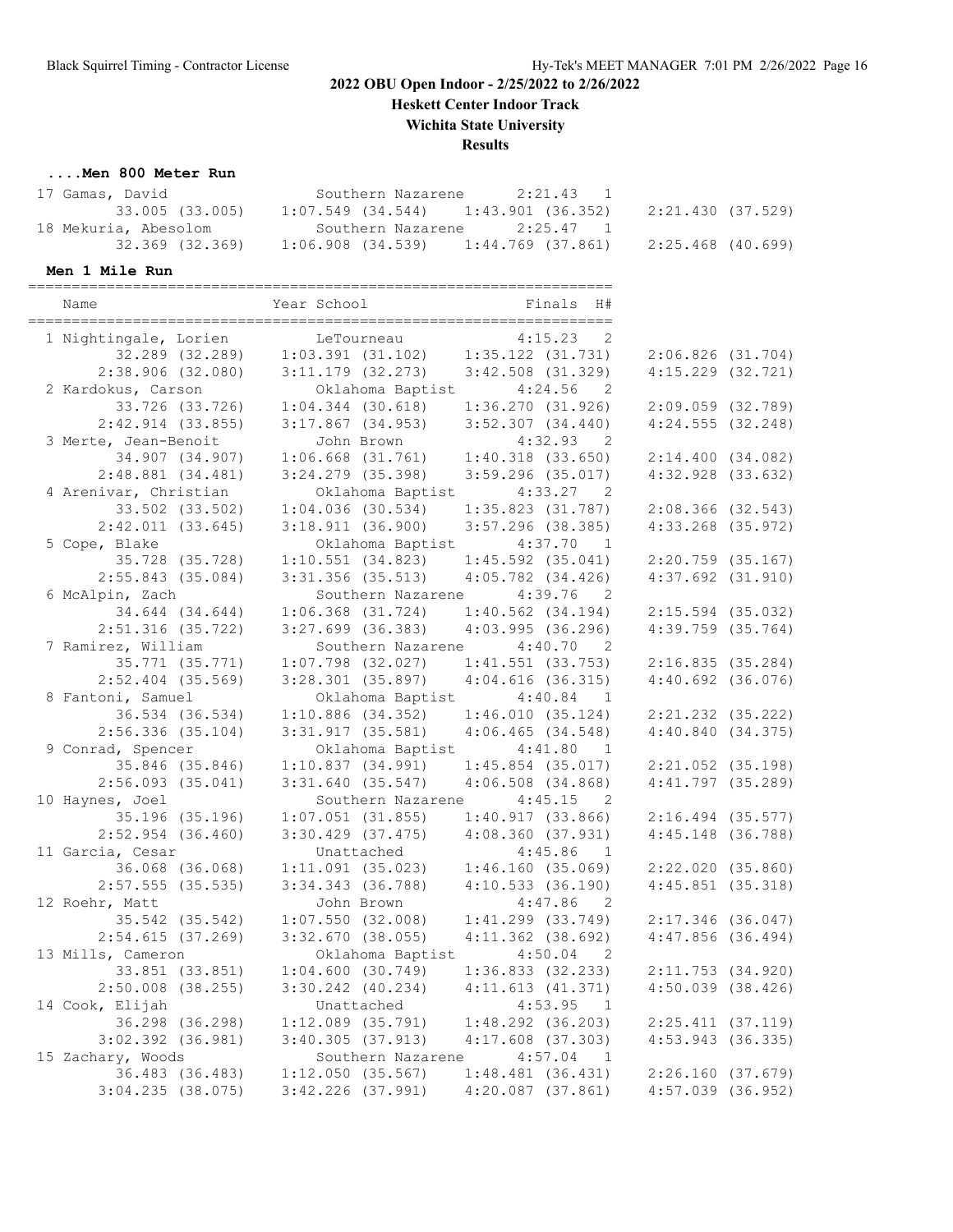**Heskett Center Indoor Track**

**Wichita State University Results**

#### **....Men 1 Mile Run**

| 16 Humphrey, Jacob  |                 |                       | Southern Nazarene |                       | $4:58.79$ 1 |                       |  |
|---------------------|-----------------|-----------------------|-------------------|-----------------------|-------------|-----------------------|--|
|                     | 35.956 (35.956) |                       | 1:10.986 (35.030) | 1:47.811(36.825)      |             | $2:26.138$ (38.327)   |  |
| $3:05.276$ (39.138) |                 | $3:45.560$ (40.284)   |                   | 4:24.015(38.455)      |             | $4:58.787$ $(34.772)$ |  |
| 17 Kleinow, Tayler  |                 |                       | Northwest Kansas  |                       | $4:59.18$ 1 |                       |  |
|                     | 35.691 (35.691) | 1:10.637(34.946)      |                   | $1:45.838$ $(35.201)$ |             | $2:22.475$ (36.637)   |  |
| $3:00.828$ (38.353) |                 | 3:40.915(40.087)      |                   | $4:20.967$ $(40.052)$ |             | $4:59.179$ $(38.212)$ |  |
| 18 Knight, Ryan     |                 |                       | John Brown        |                       | $5:02.28$ 1 |                       |  |
|                     | 36.328 (36.328) | $1:11.283$ (34.955)   |                   | $1:47.123$ (35.840)   |             | $2:24.205$ (37.082)   |  |
| $3:02.663$ (38.458) |                 | $3:42.498$ (39.835)   |                   | $4:22.798$ $(40.300)$ |             | $5:02.271$ (39.473)   |  |
| 19 Thng, Luke       |                 |                       | John Brown        |                       | $5:08.06$ 1 |                       |  |
|                     | 36.620 (36.620) | $1:11.696$ (35.076)   |                   | $1:47.428$ (35.732)   |             | $2:24.793$ (37.365)   |  |
| $3:05.058$ (40.265) |                 | 3:46.770(41.712)      |                   | $4:28.172$ $(41.402)$ |             | 5:08.055(39.883)      |  |
| 20 Hawkins, Taylor  |                 |                       | Southern Nazarene |                       | $5:25.36$ 1 |                       |  |
|                     | 37.049 (37.049) | 1:13.430(36.381)      |                   | $1:52.047$ (38.617)   |             | $2:33.902$ (41.855)   |  |
| $3:16.858$ (42.956) |                 | $4:00.442$ $(43.584)$ |                   | $4:42.686$ $(42.244)$ |             | $5:25.360$ $(42.674)$ |  |
|                     |                 |                       |                   |                       |             |                       |  |

#### **Men 3000 Meter Run**

| Name                  | Year School                                                           | <b>Example 1</b> Finals |                       |  |
|-----------------------|-----------------------------------------------------------------------|-------------------------|-----------------------|--|
|                       | 1 Kardokus, Carson <a> Oklahoma Baptist <a> 8:56.90</a></a>           |                         |                       |  |
|                       | 34.805 (34.805) 1:10.514 (35.709) 1:46.272 (35.758) 2:21.797 (35.525) |                         |                       |  |
| 2:57.657(35.860)      | $3:33.464$ (35.807) $4:09.787$ (36.323)                               |                         | $4:45.573$ (35.786)   |  |
| 5:21.671(36.098)      | $5:58.228$ (36.557) 6:35.587 (37.359)                                 |                         | 7:11.650(36.063)      |  |
| 7:48.493(36.843)      | 8:24.795 (36.302) 8:56.898 (32.103)                                   |                         |                       |  |
| 2 Arenivar, Christian | Oklahoma Baptist                                                      | 9:03.42                 |                       |  |
|                       | 34.551 (34.551) 1:10.245 (35.694)                                     | $1:46.014$ (35.769)     | 2:21.542 (35.528)     |  |
| $2:57.369$ (35.827)   | $3:33.188$ (35.819) $4:09.540$ (36.352)                               |                         | 4:45.315(35.775)      |  |
| $5:21.435$ (36.120)   | $5:58.012$ (36.577)                                                   | $6:35.351$ (37.339)     | $7:13.152$ $(37.801)$ |  |
| $7:51.538$ (38.386)   | $8:27.621$ (36.083)                                                   | $9:03.418$ (35.797)     |                       |  |
| 3 Turley, Collin      | Pratt CC                                                              | 9:13.73                 |                       |  |
| 35.602 (35.602)       | $1:11.542$ (35.940)                                                   | $1:47.149$ (35.607)     | 2:23.279 (36.130)     |  |
| $2:59.276$ (35.997)   | $3:35.472$ (36.196) $4:13.080$ (37.608)                               |                         | $4:50.799$ $(37.719)$ |  |
| $5:28.178$ (37.379)   | $6:05.839$ (37.661)                                                   | $6:44.869$ (39.030)     | 7:22.133(37.264)      |  |
| 8:00.411(38.278)      | 8:38.545(38.134)                                                      | 9:13.729(35.184)        |                       |  |
| 4 Cope, Blake         | Oklahoma Baptist 9:14.71                                              |                         |                       |  |
| 35.026 (35.026)       | $1:10.758$ (35.732)                                                   | $1:46.882$ $(36.124)$   | 2:22.819 (35.937)     |  |
| 2:58.990(36.171)      | $3:35.175$ (36.185) $4:12.142$ (36.967)                               |                         | $4:49.197$ $(37.055)$ |  |
| $5:26.749$ $(37.552)$ | $6:04.704$ (37.955)                                                   | 6:43.475 (38.771)       | $7:22.384$ (38.909)   |  |
| $8:01.061$ (38.677)   | 8:39.422 (38.361)                                                     | 9:14.703(35.281)        |                       |  |
| 5 Petak, Josiah       | John Brown                                                            | 9:27.11                 |                       |  |
| 35.412 (35.412)       | $1:11.002$ (35.590)                                                   | $1:46.609$ (35.607)     | 2:22.300 (35.691)     |  |
| $2:58.801$ (36.501)   | $3:36.139$ $(37.338)$                                                 | $4:14.708$ (38.569)     | $4:53.908$ $(39.200)$ |  |
| $5:33.088$ (39.180)   | $6:12.733$ $(39.645)$                                                 | $6:53.037$ $(40.304)$   | $7:33.725$ (40.688)   |  |
| $8:13.373$ (39.648)   | $8:51.529$ (38.156)                                                   | $9:27.105$ (35.576)     |                       |  |
| 6 Fantoni, Samuel     | Oklahoma Baptist 9:28.75                                              |                         |                       |  |
|                       | 35.464 (35.464) 1:12.182 (36.718)                                     | $1:48.814$ (36.632)     | 2:25.989 (37.175)     |  |
| $3:03.730$ $(37.741)$ | $3:41.702$ (37.972) $4:20.011$ (38.309)                               |                         | 4:58.670(38.659)      |  |
| $5:37.452$ (38.782)   | 6:16.386(38.934)                                                      | $6:55.698$ (39.312)     | $7:35.591$ (39.893)   |  |
| 8:14.220(38.629)      | $8:53.124$ (38.904)                                                   | 9:28.745(35.621)        |                       |  |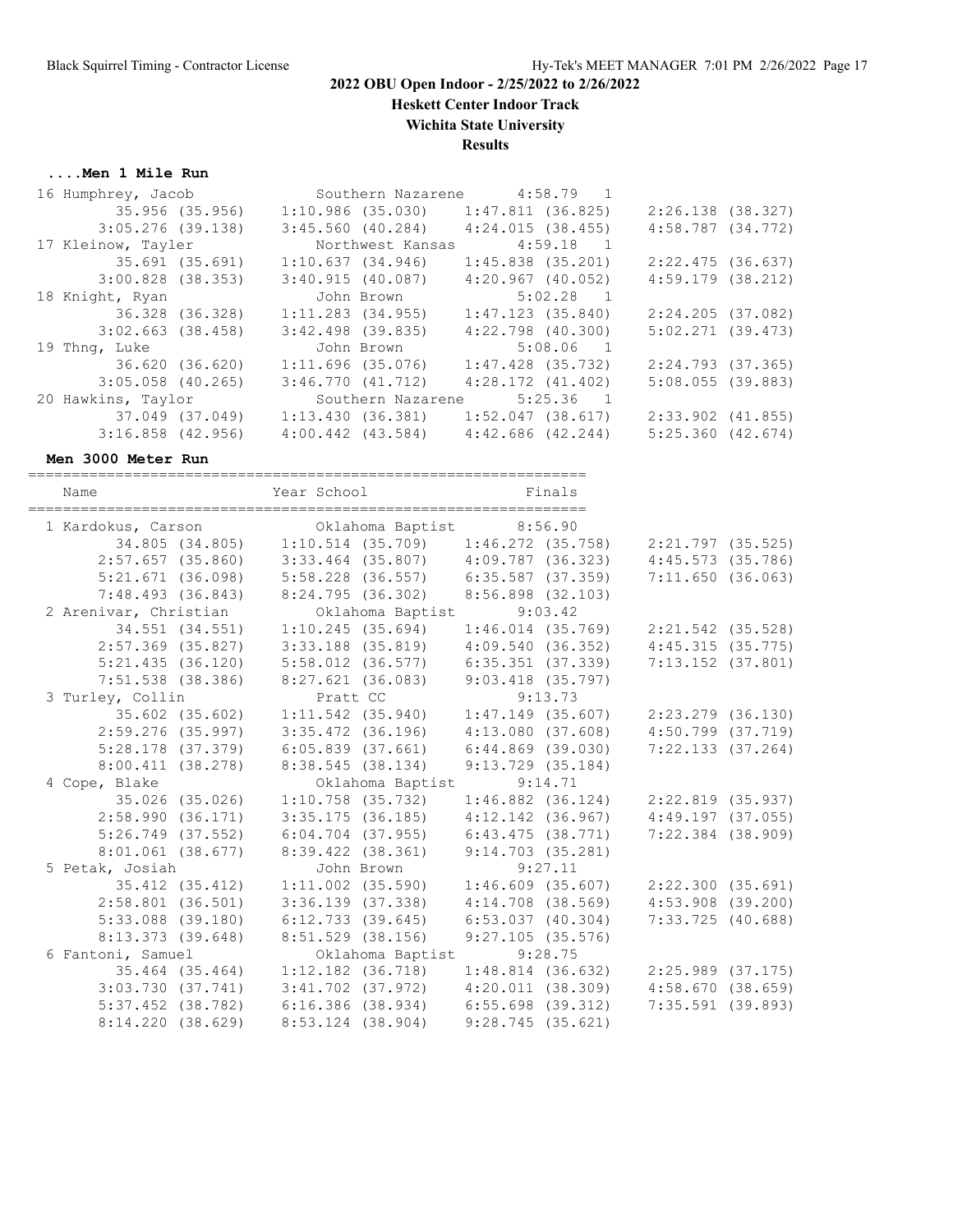**Heskett Center Indoor Track**

**Wichita State University**

# **Results**

## **....Men 3000 Meter Run**

| 7 Boddy, Landon                               |                       |                                                             |                   | Oklahoma Baptist 9:39.72                                  |        |                                                                       |  |
|-----------------------------------------------|-----------------------|-------------------------------------------------------------|-------------------|-----------------------------------------------------------|--------|-----------------------------------------------------------------------|--|
|                                               |                       |                                                             |                   |                                                           |        | 35.843 (35.843) 1:12.908 (37.065) 1:49.687 (36.779) 2:27.311 (37.624) |  |
|                                               |                       | $3:04.727$ (37.416) $3:42.187$ (37.460) $4:19.690$ (37.503) |                   |                                                           |        | $4:58.581$ $(38.891)$                                                 |  |
|                                               |                       | $5:37.217$ (38.636) 6:16.331 (39.114) 6:56.256 (39.925)     |                   |                                                           |        | $7:36.921$ (40.665)                                                   |  |
|                                               |                       | 8:18.493 (41.572) 8:59.515 (41.022) 9:39.717 (40.202)       |                   |                                                           |        |                                                                       |  |
| 8 Roehr, Matt                                 |                       |                                                             |                   |                                                           |        |                                                                       |  |
| 36.218 (36.218)                               |                       |                                                             |                   | John Brown 9:46.30<br>1:13.623 (37.405) 1:51.180 (37.557) |        | 2:28.049 (36.869)                                                     |  |
| $3:05.109$ $(37.060)$                         |                       |                                                             | 3:43.004 (37.895) | 4:22.178 (39.174)                                         |        | 5:02.490(40.312)                                                      |  |
| 5:43.140(40.650)                              |                       | $6:24.204$ $(41.064)$                                       |                   | 7:05.432 (41.228)                                         |        | 7:46.719 (41.287)                                                     |  |
|                                               |                       | $8:28.280$ (41.561) $9:09.198$ (40.918)                     |                   | 9:46.295(37.097)                                          |        |                                                                       |  |
| 9 Conrad, Spencer                             |                       |                                                             |                   | Oklahoma Baptist 9:47.89                                  |        |                                                                       |  |
|                                               | 36.099 (36.099)       |                                                             |                   |                                                           |        | $1:13.374$ (37.275) $1:50.900$ (37.526) $2:28.450$ (37.550)           |  |
|                                               |                       | $3:06.229$ (37.779) $3:44.401$ (38.172) $4:23.420$ (39.019) |                   |                                                           |        | $5:02.922$ $(39.502)$                                                 |  |
| $5:43.566$ (40.644)                           |                       | 6:23.792 (40.226)                                           |                   | 7:05.077 (41.285)                                         |        | 7:46.376 (41.299)                                                     |  |
|                                               | $8:27.953$ $(41.577)$ | $9:09.438$ $(41.485)$                                       |                   | 9:47.886(38.448)                                          |        |                                                                       |  |
| 10 Thng, Luke                                 |                       |                                                             |                   | John Brown 10:22.23                                       |        |                                                                       |  |
|                                               |                       |                                                             |                   |                                                           |        | 35.258 (35.258) 1:14.166 (38.908) 1:53.492 (39.326) 2:34.028 (40.536) |  |
| $3:14.451$ (40.423)                           |                       |                                                             |                   | $3:55.838$ (41.387) $4:37.485$ (41.647)                   |        | 5:20.336(42.851)                                                      |  |
|                                               |                       | $6:03.889$ (43.553) $6:47.132$ (43.243) 7:30.152 (43.020)   |                   |                                                           |        | $8:15.102$ $(44.950)$                                                 |  |
|                                               |                       | $9:00.614$ (45.512) $9:44.325$ (43.711)                     |                   | $10:22.224$ $(37.899)$                                    |        |                                                                       |  |
| 11 Haefli, Daniel                             |                       |                                                             | John Brown        | 12:08.92                                                  |        |                                                                       |  |
|                                               |                       |                                                             |                   | 1:57.539 (41.356)                                         |        | 2:42.140 (44.601)                                                     |  |
|                                               |                       | $3:29.402$ (47.262) $4:18.728$ (49.326) $5:09.752$ (51.024) |                   |                                                           |        | $6:02.702$ (52.950)                                                   |  |
|                                               |                       | $6:55.622$ (52.920) 7:48.381 (52.759) 8:42.245 (53.864)     |                   |                                                           |        | $9:36.784$ (54.539)                                                   |  |
|                                               |                       | $10:30.023$ (53.239) 11:19.589 (49.566) 12:08.917 (49.328)  |                   |                                                           |        |                                                                       |  |
| Men 5000 Meter Run<br>======================= |                       |                                                             |                   | ====================================                      |        |                                                                       |  |
| Name                                          |                       | Year School                                                 |                   |                                                           | Finals |                                                                       |  |
|                                               |                       |                                                             |                   |                                                           |        |                                                                       |  |

| 1 Wheeler, Maxamillian 60 Oklahoma Baptist 15:21.22                                           |  |  |                                                                                        |                                                                                     |  |
|-----------------------------------------------------------------------------------------------|--|--|----------------------------------------------------------------------------------------|-------------------------------------------------------------------------------------|--|
|                                                                                               |  |  |                                                                                        | 36.582 (36.582) 1:15.396 (38.814) 1:53.207 (37.811) 2:31.187 (37.980)               |  |
|                                                                                               |  |  | $3:07.307$ (36.120) $3:43.705$ (36.398) $4:20.265$ (36.560)                            | $4:56.779$ (36.514)                                                                 |  |
|                                                                                               |  |  |                                                                                        | $5:33.467$ (36.688) 6:10.074 (36.607) 6:46.567 (36.493) 7:23.056 (36.489)           |  |
|                                                                                               |  |  |                                                                                        | 8:00.324 (37.268) 8:36.692 (36.368) 9:13.125 (36.433) 9:50.235 (37.110)             |  |
|                                                                                               |  |  |                                                                                        | $10:27.224$ (36.989) $11:04.198$ (36.974) $11:41.119$ (36.921) $12:18.624$ (37.505) |  |
|                                                                                               |  |  |                                                                                        | 12:56.791 (38.167) 13:34.709 (37.918) 14:12.588 (37.879) 14:50.284 (37.696)         |  |
| $15:21.220$ (30.936)                                                                          |  |  |                                                                                        |                                                                                     |  |
| 2 Reed, Jack 0klahoma Baptist 15:41.04<br>36.912 (36.912) 1:15.657 (38.745) 1:53.464 (37.807) |  |  |                                                                                        |                                                                                     |  |
|                                                                                               |  |  |                                                                                        | 2:31.878 (38.414)                                                                   |  |
| $3:07.995$ (36.117) $3:44.335$ (36.340) $4:20.597$ (36.262)                                   |  |  |                                                                                        | $4:57.168$ (36.571)                                                                 |  |
|                                                                                               |  |  |                                                                                        | 5:33.818 (36.650) 6:10.451 (36.633) 6:46.970 (36.519) 7:23.464 (36.494)             |  |
|                                                                                               |  |  |                                                                                        | 8:00.610 (37.146) 8:37.385 (36.775) 9:14.260 (36.875) 9:51.858 (37.598)             |  |
|                                                                                               |  |  |                                                                                        | 10:29.818 (37.960) 11:07.976 (38.158) 11:46.827 (38.851) 12:26.037 (39.210)         |  |
|                                                                                               |  |  |                                                                                        | 13:06.217 (40.180) 13:46.443 (40.226) 14:26.394 (39.951) 15:04.317 (37.923)         |  |
| 15:41.035(36.718)                                                                             |  |  |                                                                                        |                                                                                     |  |
| 3 Petak, Josiah Manuel John Brown 15:52.70                                                    |  |  |                                                                                        |                                                                                     |  |
|                                                                                               |  |  | 37.531 (37.531)                1:16.409 (38.878)                     1:54.124 (37.715) | 2:32.544 (38.420)                                                                   |  |
|                                                                                               |  |  |                                                                                        | $3:09.454$ (36.910) $3:44.856$ (35.402) $4:21.511$ (36.655) $4:58.956$ (37.445)     |  |
|                                                                                               |  |  |                                                                                        | $5:36.655$ (37.699) 6:15.137 (38.482) 6:51.834 (36.697) 7:29.959 (38.125)           |  |
|                                                                                               |  |  | 8:08.259 (38.300)  8:46.816 (38.557)  9:25.319 (38.503)                                | $10:03.880$ (38.561)                                                                |  |
|                                                                                               |  |  |                                                                                        | $10:43.023$ (39.143) $11:22.595$ (39.572) $12:02.851$ (40.256) $12:42.286$ (39.435) |  |
|                                                                                               |  |  |                                                                                        | 13:21.523 (39.237) 14:01.101 (39.578) 14:40.253 (39.152) 15:17.582 (37.329)         |  |
| $15:52.695$ (35.113)                                                                          |  |  |                                                                                        |                                                                                     |  |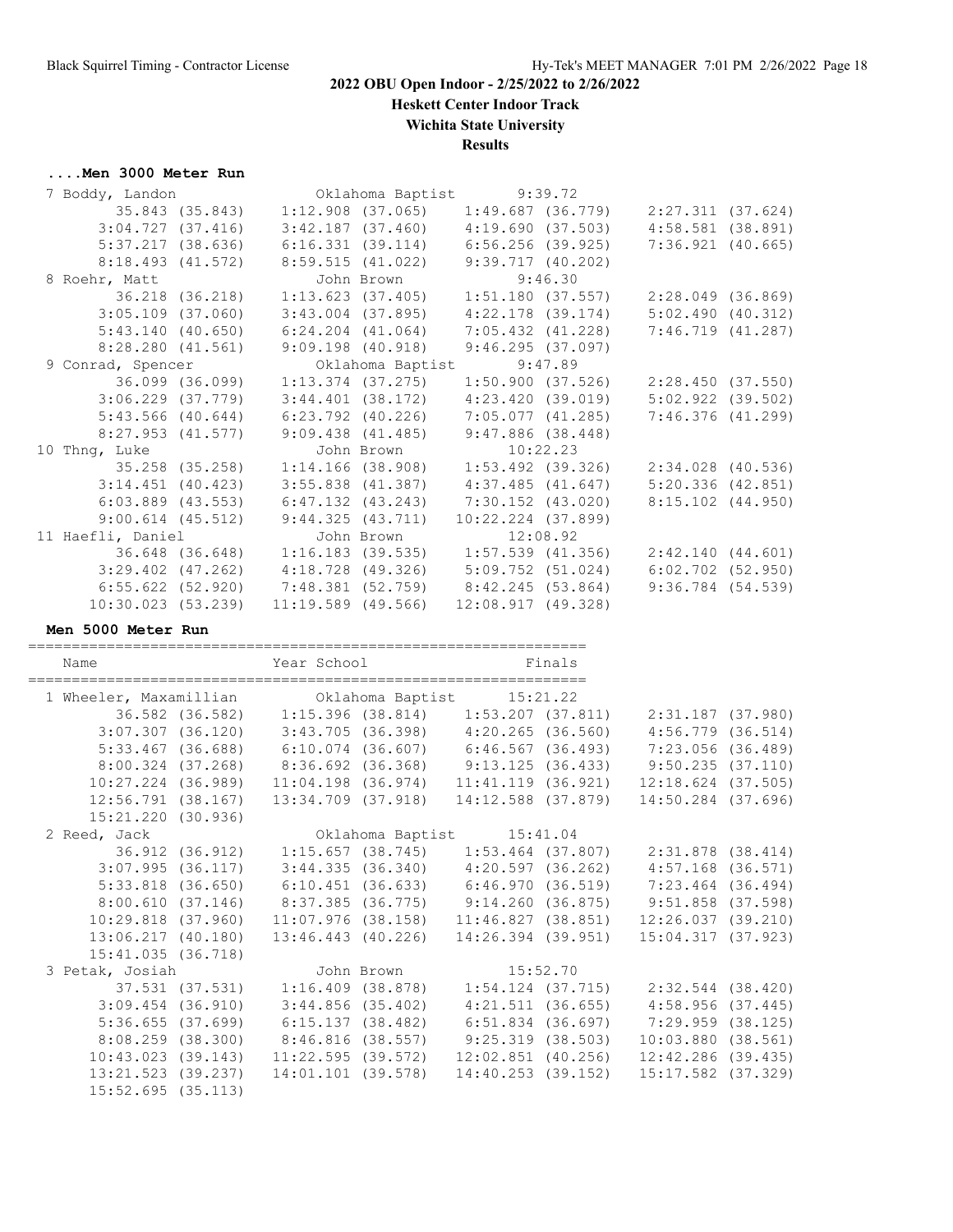**Heskett Center Indoor Track**

**Wichita State University**

**Results**

# **....Men 5000 Meter Run**

| 4 Ables, Parker        |                        |                                         |            | Oklahoma Baptist 16:08.17 |                     |                                                             |  |
|------------------------|------------------------|-----------------------------------------|------------|---------------------------|---------------------|-------------------------------------------------------------|--|
|                        | 37.104 (37.104)        | 1:15.935(38.831)                        |            |                           |                     | $1:53.504$ (37.569) $2:31.575$ (38.071)                     |  |
|                        | $3:07.635$ (36.060)    | $3:44.078$ $(36.443)$                   |            | 4:20.956 (36.878)         |                     | 4:58.432(37.476)                                            |  |
|                        | 5:36.140(37.708)       | $6:14.681$ (38.541)                     |            | $6:53.597$ (38.916)       |                     | 7:33.105 (39.508)                                           |  |
|                        | 8:12.621(39.516)       | 8:53.094 (40.473)                       |            | $9:34.362$ $(41.268)$     |                     | 10:14.165(39.803)                                           |  |
|                        | $10:54.371$ $(40.206)$ | 11:34.338 (39.967)                      |            | 12:14.400(40.062)         |                     | $12:55.099$ (40.699)                                        |  |
|                        | 13:35.015 (39.916)     | 14:14.059 (39.044)                      |            | $14:53.743$ (39.684)      |                     | 15:32.221 (38.478)                                          |  |
|                        |                        |                                         |            |                           |                     |                                                             |  |
|                        | $16:08.163$ (35.942)   |                                         |            |                           |                     |                                                             |  |
| 5 Hagood, Jake         |                        |                                         | John Brown |                           | 16:24.23            |                                                             |  |
|                        | 37.418 (37.418)        |                                         |            |                           |                     | $1:16.528$ (39.110) $1:54.311$ (37.783) $2:32.760$ (38.449) |  |
|                        | $3:09.860$ (37.100)    | $3:46.516$ (36.656)                     |            | $4:24.767$ (38.251)       |                     | $5:03.382$ $(38.615)$                                       |  |
|                        | 5:42.357(38.975)       | 6:20.757(38.400)                        |            | $7:00.233$ $(39.476)$     |                     | 7:40.835(40.602)                                            |  |
|                        | 8:21.413 (40.578)      | $9:01.079$ (39.666)                     |            | 9:41.415(40.336)          |                     | $10:21.004$ (39.589)                                        |  |
|                        | $11:00.644$ (39.640)   | $11:41.077$ (40.433)                    |            | 12:21.259 (40.182)        |                     | $13:01.359$ (40.100)                                        |  |
|                        | $13:42.065$ (40.706)   | 14:23.163 (41.098)                      |            | $15:04.669$ $(41.506)$    |                     | $15:45.273$ $(40.604)$                                      |  |
|                        | 16:24.229 (38.956)     |                                         |            |                           |                     |                                                             |  |
| 6 Stephenson, Maverick |                        | Unattached                              |            | 16:37.18                  |                     |                                                             |  |
|                        | 38.102 (38.102)        | $1:16.557$ (38.455) $1:54.041$ (37.484) |            |                           |                     | $2:32.644$ (38.603)                                         |  |
|                        | $3:10.139$ (37.495)    | $3:47.164$ (37.025)                     |            | $4:25.164$ (38.000)       |                     | 5:03.833(38.669)                                            |  |
|                        |                        | 6:20.400(38.772)                        |            | $6:59.936$ (39.536)       |                     | 7:40.536(40.600)                                            |  |
|                        | 5:41.628 (37.795)      |                                         |            |                           |                     |                                                             |  |
|                        | $8:21.129$ (40.593)    | 9:02.133(41.004)                        |            | $9:43.354$ $(41.221)$     |                     | 10:24.816(41.462)                                           |  |
|                        | $11:07.057$ $(42.241)$ | 11:48.235(41.178)                       |            | 12:30.105(41.870)         |                     | 13:11.372 (41.267)                                          |  |
|                        | $13:53.258$ (41.886)   | 14:36.110 (42.852)                      |            | 15:19.027(42.917)         |                     | 16:00.307 (41.280)                                          |  |
|                        | $16:37.175$ (36.868)   |                                         |            |                           |                     |                                                             |  |
| 7 Whiting, Jadin       |                        |                                         | John Brown |                           | 16:43.46            |                                                             |  |
|                        | 37.303 (37.303)        |                                         |            |                           |                     | $1:16.249$ (38.946) $1:53.881$ (37.632) $2:32.326$ (38.445) |  |
|                        | $3:09.071$ $(36.745)$  | $3:44.598$ (35.527)                     |            | $4:21.275$ (36.677)       |                     | $4:58.678$ (37.403)                                         |  |
|                        | $5:36.418$ $(37.740)$  | 6:14.942(38.524)                        |            | $6:52.651$ (37.709)       |                     | 7:32.473 (39.822)                                           |  |
|                        | 8:12.340(39.867)       | 8:52.891 (40.551)                       |            | 9:34.559(41.668)          |                     | $10:15.403$ $(40.844)$                                      |  |
|                        | $10:57.322$ $(41.919)$ | $11:39.638$ $(42.316)$                  |            | 12:21.570(41.932)         |                     | 13:04.897 (43.327)                                          |  |
|                        | 13:48.690 (43.793)     | 14:33.181 (44.491)                      |            | $15:17.908$ $(44.727)$    |                     | 16:00.737 (42.829)                                          |  |
|                        | $16:43.452$ $(42.715)$ |                                         |            |                           |                     |                                                             |  |
| 8 McIntire, Corey      |                        |                                         |            | Oklahoma Baptist 17:06.81 |                     |                                                             |  |
|                        | 36.470 (36.470)        | 1:16.007(39.537)                        |            | 1:53.689 (37.682)         |                     | 2:32.146 (38.457)                                           |  |
|                        |                        |                                         |            |                           |                     |                                                             |  |
|                        | $3:09.031$ (36.885)    | 3:46.235(37.204)                        |            | 4:24.231(37.996)          |                     | 5:03.179 (38.948)                                           |  |
|                        | $5:42.063$ (38.884)    | $6:21.269$ (39.206)                     |            | $7:01.221$ (39.952)       |                     | $7:42.364$ $(41.143)$                                       |  |
|                        | 8:23.881 (41.517)      | $9:05.918$ $(42.037)$                   |            | 9:48.529(42.611)          |                     | $10:30.408$ $(41.879)$                                      |  |
|                        | $11:13.153$ $(42.745)$ | $11:56.822$ $(43.669)$                  |            | $12:41.268$ $(44.446)$    |                     | $13:25.595$ $(44.327)$                                      |  |
|                        | 14:10.328 (44.733)     | $14:55.344$ (45.016)                    |            | $15:39.450$ $(44.106)$    |                     | $16:23.465$ $(44.015)$                                      |  |
|                        | $17:06.808$ $(43.343)$ |                                         |            |                           |                     |                                                             |  |
| 9 Hawes, Trenton       |                        |                                         |            | Northwest Kansas 17:47.65 |                     |                                                             |  |
|                        | 35.605 (35.605)        | $1:13.951$ (38.346)                     |            |                           | $1:53.239$ (39.288) | 2:32.050(38.811)                                            |  |
|                        | $3:08.434$ (36.384)    | 3:46.347(37.913)                        |            | $4:26.316$ (39.969)       |                     | $5:09.148$ $(42.832)$                                       |  |
|                        | $5:54.093$ $(44.945)$  | $6:39.099$ $(45.006)$                   |            | 7:23.658 (44.559)         |                     | 8:08.011 (44.353)                                           |  |
|                        | 8:53.420(45.409)       | 9:38.713 (45.293)                       |            | $10:21.806$ (43.093)      |                     | $11:06.571$ (44.765)                                        |  |
|                        | 11:51.051(44.480)      | $12:37.943$ (46.892)                    |            | $13:24.643$ (46.700)      |                     | 14:10.240 (45.597)                                          |  |
|                        | 14:55.600 (45.360)     | 15:40.824 (45.224)                      |            | 16:24.119 (43.295)        |                     | 17:06.703 (42.584)                                          |  |
|                        | $17:47.647$ (40.944)   |                                         |            |                           |                     |                                                             |  |
|                        |                        |                                         |            |                           |                     |                                                             |  |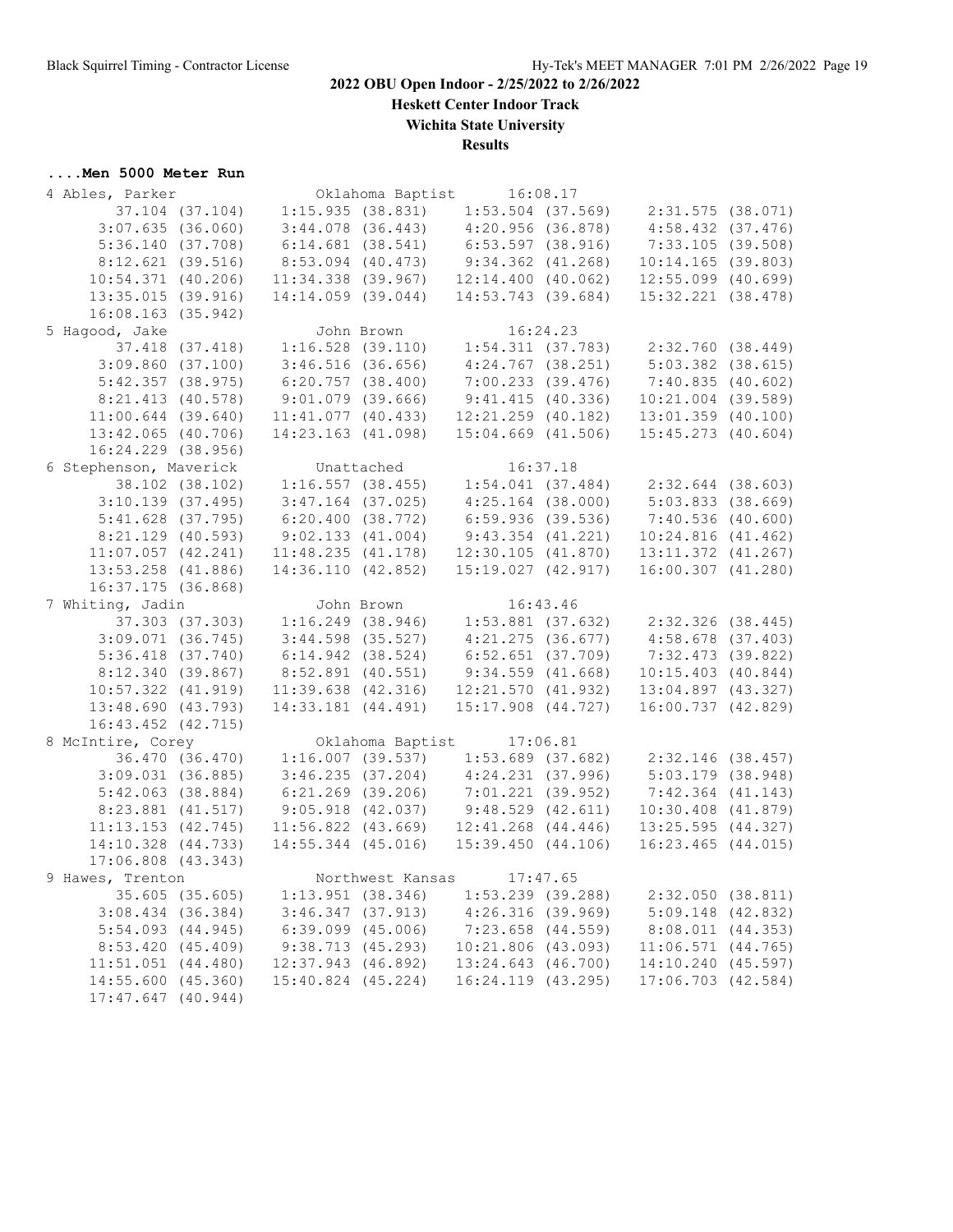**Heskett Center Indoor Track**

**Wichita State University**

**Results**

|  |  | Men 60 Meter Hurdles |
|--|--|----------------------|
|--|--|----------------------|

|        |                                                 | =================                                           |                  |                        |             |              |
|--------|-------------------------------------------------|-------------------------------------------------------------|------------------|------------------------|-------------|--------------|
|        | Name                                            | Year School                                                 |                  |                        | Prelims     | H#           |
|        | Preliminaries                                   |                                                             |                  |                        |             |              |
|        | 1 Bush, Dakarai                                 | Harding                                                     |                  |                        | $8.21Q$ 2   |              |
|        | 2 Anderson, Aaryn                               | Oklahoma Baptist                                            |                  |                        | 8.57Q 1     |              |
|        | 3 Smith, Jentezen                               | Oklahoma Baptist                                            |                  |                        | $8.58q$ 1   |              |
|        | 4 McMullen, Maurice                             | Oklahoma Baptist                                            |                  |                        | $8.59q$ 2   |              |
|        | 5 Fellers, Reid                                 | Oklahoma Baptist                                            |                  |                        | $9.85q$ 1   |              |
|        | -- Ward, Michael                                | Oklahoma Baptist                                            |                  |                        | DNF         | 2            |
|        | Men 60 Meter Hurdles                            |                                                             |                  |                        |             |              |
|        | Name                                            | Year School                                                 |                  |                        | Finals      |              |
| Finals |                                                 |                                                             |                  |                        |             |              |
|        | 1 Bush, Dakarai                                 | Harding                                                     |                  |                        | 8.07        |              |
|        | 2 Smith, Jentezen                               | Oklahoma Baptist                                            |                  |                        | 8.47        |              |
|        | 3 Anderson, Aaryn                               | Oklahoma Baptist                                            |                  |                        | 8.52        |              |
|        | 4 McMullen, Maurice                             | Oklahoma Baptist                                            |                  |                        | 8.60        |              |
|        | 5 Fellers, Reid                                 | Oklahoma Baptist                                            |                  |                        | 9.84        |              |
|        | Men 4x400 Meter Relay                           |                                                             |                  |                        |             |              |
|        | School                                          |                                                             |                  |                        | Finals      | H#           |
|        | 1 Oklahoma Baptist<br>$^{\prime}$ A $^{\prime}$ |                                                             |                  |                        | 3:19.76     | 2            |
|        | 1) Milton, Sayvon                               |                                                             |                  | 2) Petersen, Marcus    |             |              |
|        | 3) Knauls, Shirvante                            |                                                             | 4) Holland, Jax  |                        |             |              |
|        | 50.141 (50.141)                                 | $1:40.882$ (50.741) $2:30.531$ (49.649)                     |                  |                        |             |              |
|        | 2 Southern Nazarene 'A'                         |                                                             |                  |                        | 3:27.49     | 2            |
|        | 1) Lynch, Scott                                 |                                                             |                  | 2) Blackshire, Darrius |             |              |
|        | 3) Audette, Ryan                                |                                                             |                  | 4) Petties, Cedric     |             |              |
|        | $52.602$ $(52.602)$                             | $1:44.188$ (51.586)                                         |                  | 2:35.015 (50.827)      |             |              |
|        | 3 Oklahoma Baptist 'B'                          |                                                             |                  |                        | $3:29.88$ 2 |              |
|        | 1) Foutz, Hafton                                |                                                             |                  | 2) Smith, Jentezen     |             |              |
|        | 3) Mills, Cameron                               |                                                             | 4) Rayner, Blake |                        |             |              |
|        | 52.542 (52.542)                                 | $1:45.367$ (52.825) $2:36.837$ (51.470) $3:29.878$ (53.041) |                  |                        | 3:36.67     | $\mathbf{1}$ |
|        | 4 Oklahoma Baptist 'C'<br>1) Anderson, Aaryn    |                                                             | 2) Ward, Michael |                        |             |              |
|        | 3) Strauss, Joshua                              |                                                             | 4) Evans, Trevor |                        |             |              |
|        | 54.302 (54.302)                                 | $1:48.306$ (54.004) $2:42.449$ (54.143) $3:36.667$ (54.218) |                  |                        |             |              |
|        | 5 Oklahoma Baptist 'D'                          |                                                             |                  |                        | 3:37.52     | 1            |
|        | 1) Gardner, Jacoby                              |                                                             |                  | 2) Sanders, Brendan    |             |              |
|        | 3) Morgan, Jarron                               |                                                             | 4) Baker, Joshua |                        |             |              |
|        | 54.627 (54.627)                                 | $1:49.268$ $(54.641)$                                       |                  | 2:43.830(54.562)       |             |              |
|        | 6 John Brown 'A'                                |                                                             |                  |                        | 3:44.09     | $\mathbf{1}$ |
|        | 1) Vail II, William                             |                                                             |                  | 2) Morton, Andrew      |             |              |
|        | 3) Dunfee, Johnny                               |                                                             |                  | 4) Janzen, Andrew      |             |              |
|        | 56.588 (56.588)                                 | $1:55.659$ (59.071) 2:51.433 (55.774)                       |                  |                        |             |              |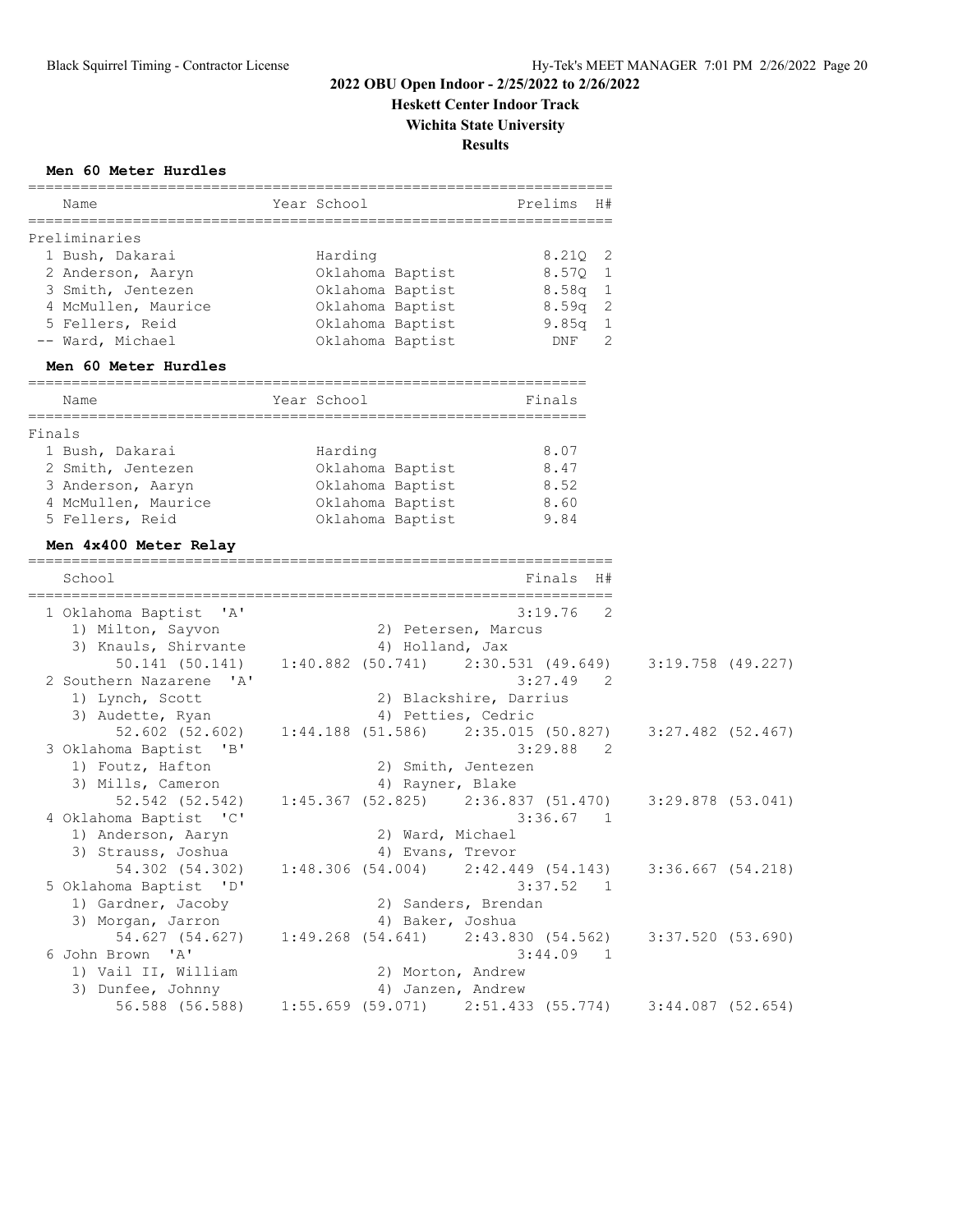**Heskett Center Indoor Track**

## **Wichita State University**

**Results**

**Men Distance Medley**

| School                                                                                         |  |                      |                        | Finals                                                       |  |
|------------------------------------------------------------------------------------------------|--|----------------------|------------------------|--------------------------------------------------------------|--|
| 1 Oklahoma Baptist 'A'                                                                         |  |                      |                        | 10:15.33                                                     |  |
| 1) Eskew, Noah                                                                                 |  | 2) Knauls, Shirvante |                        |                                                              |  |
| 3) Mills, Cameron                                                                              |  |                      | 4) Arenivar, Christian |                                                              |  |
| $3:07.393$ $(3:07.393)$ $3:56.711$ $(49.318)$ $5:55.730$ $(1:59.019)$ $10:15.324$ $(4:19.594)$ |  |                      |                        |                                                              |  |
| 2 Unattached 'A'                                                                               |  |                      |                        | 10:23.88                                                     |  |
| 1) Pkiach, Amos                                                                                |  | 2) Gustin, AJ        |                        |                                                              |  |
| 3) Parrish, Jackson                                                                            |  |                      | 4) Wells, Zachery      |                                                              |  |
| $3:07.967$ $(3:07.967)$ $4:02.786$ $(54.819)$ $6:02.560$ $(1:59.774)$ $10:23.871$ $(4:21.311)$ |  |                      |                        |                                                              |  |
| 3 John Brown 'A'                                                                               |  |                      |                        | 11:10.73                                                     |  |
| 1) Janzen, Andrew                                                                              |  |                      | 2) Morton, Andrew      |                                                              |  |
| 3) Roehr, Matt                                                                                 |  |                      | 4) Merte, Jean-Benoit  |                                                              |  |
| 3:30.303 (3:30.303)                                                                            |  |                      |                        | $4:23.963$ (53.660) 6:35.719 (2:11.756) 11:10.730 (4:35.011) |  |
| 4 Southern Nazarene 'A'                                                                        |  |                      |                        | 11:15.00                                                     |  |
| 1) Haynes, Joel                                                                                |  |                      | 2) Kletke, Matthew     |                                                              |  |
| 3) Green, Dennis                                                                               |  |                      | 4) Ramirez, William    |                                                              |  |
| $3:23.903$ $(3:23.903)$                                                                        |  |                      |                        | $4:18.784$ (54.881) 6:26.340 (2:07.556) 11:14.994 (4:48.654) |  |

#### **Men High Jump**

==========================================================================

| Name                                             | Year School                                        | Finals               |
|--------------------------------------------------|----------------------------------------------------|----------------------|
| 1 Jones, Antiwain                                | Harding<br>1.70 1.75 1.80 1.85 1.90 1.95 2.00 2.04 | $6 - 06.75$<br>2.00m |
| $\mathbb{P}$<br>$\mathbf{P}$<br>P                | $P$ 0<br>$\Omega$<br>XXX<br>$\circ$                |                      |
| 2 Cyrus, Marquez<br>1.70 1.75 1.80 1.85 1.90     | Oklahoma Baptist                                   | $6 - 00.75$<br>1.85m |
| $\circ$<br>$\mathsf{P}$<br>P                     | XO XXX                                             |                      |
| 3 Willis, Isaiah<br>1.70 1.75 1.80<br>XXX<br>XXO | Oklahoma Baptist                                   | $5 - 08.75$<br>1.75m |

#### **Men Pole Vault**

| Name                            |              |              |              | Year School                                       |       |                              |     | Finals       |          |                                                                  |                                                                     |
|---------------------------------|--------------|--------------|--------------|---------------------------------------------------|-------|------------------------------|-----|--------------|----------|------------------------------------------------------------------|---------------------------------------------------------------------|
| 1 Parrish, Austin               |              |              |              | Marding                                           |       |                              |     |              |          |                                                                  | $5.09m$ $16-08.25$                                                  |
|                                 |              |              |              |                                                   |       |                              |     |              |          | 3.94 4.09 4.24 4.39 4.54 4.69 4.74 4.84 4.89 4.94 4.99 5.04 5.09 |                                                                     |
| P                               |              | P P          |              | P P P P O P                                       |       |                              |     |              | $\Omega$ | $\mathbf{P}$<br>XO                                               | XXO                                                                 |
| 2 Hindman, Alex                 |              |              |              |                                                   |       |                              |     |              |          |                                                                  | Harding 5.94m 16-02.50                                              |
|                                 |              |              |              |                                                   |       |                              |     |              |          | 3.94 4.09 4.24 4.39 4.54 4.69 4.74 4.84 4.89 4.94 4.99 5.04      |                                                                     |
| P                               |              |              |              | P P P P P P                                       |       |                              |     |              | XO P O   | P XXX                                                            |                                                                     |
|                                 |              |              |              |                                                   |       |                              |     |              |          |                                                                  | 3 Aguilar, Kylor             Harding               4.89m   16-00.50 |
|                                 |              |              |              |                                                   |       |                              |     |              |          | 3.94 4.09 4.24 4.39 4.54 4.69 4.74 4.84 4.89 4.94 4.99 5.04      |                                                                     |
|                                 |              |              |              |                                                   |       |                              |     |              |          | P P P P P P P P P P XXX                                          |                                                                     |
| 4 Miller, Jack                  |              |              |              |                                                   |       |                              |     |              |          |                                                                  |                                                                     |
|                                 |              |              |              | 3.94 4.09 4.24 4.39 4.54 4.69 4.74 4.84 4.89 4.94 |       |                              |     |              |          |                                                                  |                                                                     |
| P                               | $\mathsf{P}$ | $\mathbf{P}$ | $\mathbf{P}$ |                                                   | P P P |                              | XO  | $\circ$      | XXX      |                                                                  |                                                                     |
| 5 Chaigneau, Dorian and Harding |              |              |              |                                                   |       |                              |     |              |          |                                                                  | $4.84m$ $15-10.50$                                                  |
|                                 |              |              |              |                                                   |       |                              |     |              |          | 3.94 4.09 4.24 4.39 4.54 4.69 4.74 4.84 4.89 4.94 4.99 5.04      |                                                                     |
| P                               | P            | P            | P            | P                                                 |       | $\mathbf{P}$<br>$\mathbf{P}$ | XO. | $\mathbf{P}$ | P        | XXX                                                              |                                                                     |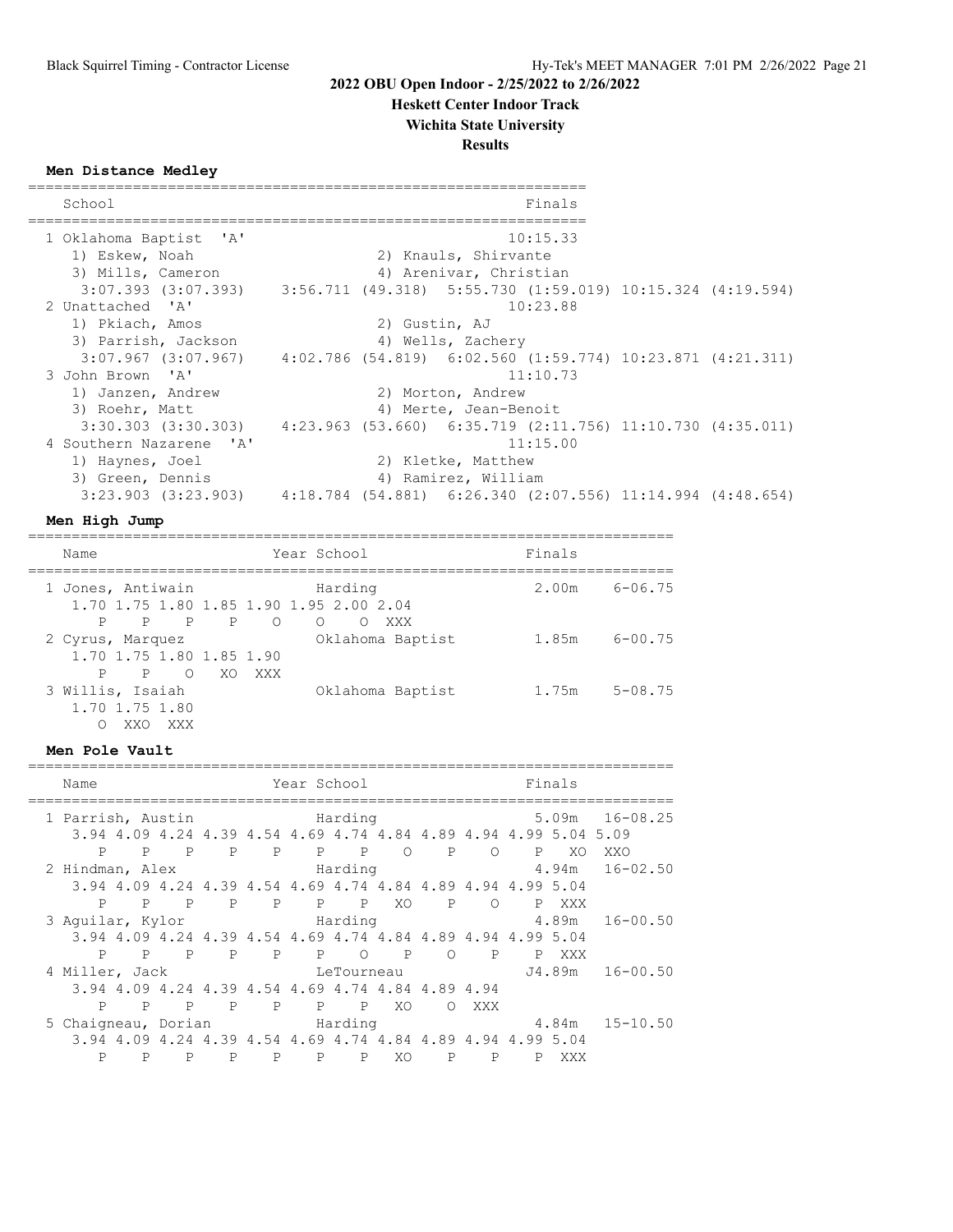**Heskett Center Indoor Track**

**Wichita State University**

#### **Results**

#### **....Men Pole Vault**

| 6 Phillips, Anthony   |              |                                    |       |         |     |            | Oklahoma Baptist | 4.54m | $14 - 10.75$       |
|-----------------------|--------------|------------------------------------|-------|---------|-----|------------|------------------|-------|--------------------|
|                       |              | 3.94 4.09 4.24 4.39 4.54 4.69      |       |         |     |            |                  |       |                    |
| P                     | P            |                                    | P XXO | $\circ$ | XXX |            |                  |       |                    |
| 7 Quillin, Paul David |              |                                    |       |         |     |            | Oklahoma Baptist |       | $4.24m$ $13-11.00$ |
|                       |              | 3.94 4.09 4.24 4.39                |       |         |     |            |                  |       |                    |
| P                     | $\mathbf{P}$ | $\Omega$                           | XXX   |         |     |            |                  |       |                    |
| 7 Keese, Cooper       |              |                                    |       |         |     | John Brown |                  | 4.24m | $13 - 11.00$       |
|                       |              | 3.94 4.09 4.24 4.39                |       |         |     |            |                  |       |                    |
| ∩                     | $\Omega$     | $\Omega$                           | XXX   |         |     |            |                  |       |                    |
| -- Wall, Jonathon     |              |                                    |       |         |     | Harding    |                  | NH    |                    |
|                       |              | 3.94 4.09 4.24 4.39 4.54 4.69 4.74 |       |         |     |            |                  |       |                    |
| P                     | P            | P                                  | P     | P       | P.  | XXX        |                  |       |                    |

#### **Men Long Jump**

========================================================================== Name Year School ========================================================================== 1 Vail II, William John Brown 7.03m 23-00.75 7.03m FOUL FOUL 6.80m FOUL 6.76m 2 Willis, Isaiah Oklahoma Baptist 6.97m 22-10.50 6.96m FOUL 6.97m 6.88m 6.79m FOUL 3 halliburton, Jaden Unattached 6.80m 22-03.75 FOUL FOUL 6.50m FOUL 6.80m FOUL 4 Moore, Jai Oklahoma Baptist 6.75m 22-01.75 6.59m 6.35m 6.71m 6.12m 6.72m 6.75m 5 Cyrus, Marquez Oklahoma Baptist 6.13m 20-01.50 5.84m 6.07m 6.13m 5.94m 5.98m 5.95m 6 Dolloff, Micah John Brown 6.03m 19-09.50 5.59m 5.59m 5.95m 6.03m FOUL 5.49m 7 Martin, Caden Oklahoma Baptist 6.00m 19-08.25 5.69m FOUL 6.00m 5.68m 5.54m

#### **Men Triple Jump**

========================================================================== Name Year School Finals ========================================================================== 1 Dolloff, Micah John Brown 12.63m 41-05.25 11.73m 11.99m 12.63m 11.55m 11.93m 11.85m 2 Martin, Caden Oklahoma Baptist 12.44m 40-09.75 12.19m 12.44m 12.14m 11.98m 12.40m 12.32m 3 Cyrus, Marquez Oklahoma Baptist 12.13m 39-09.75 11.14m 11.68m 1.69m 12.13m 11.04m 12.09m

#### **Men Shot Put**

========================================================================== Name Year School Finals

| Name                                      | Year School                               | Finals |                     |
|-------------------------------------------|-------------------------------------------|--------|---------------------|
| 1 Schovanec, Alexander 6 Oklahoma Baptist |                                           |        | $15.25m$ $50-00.50$ |
|                                           | 13.33m 14.42m FOUL 14.86m 15.00m 15.25m   |        |                     |
| 2 Higdon, Matthew                         | Oklahoma Baptist                          |        | 14.16m 46-05.50     |
| FOUL 13.21m FOUL FOUL 14.16m 14.11m       |                                           |        |                     |
| 3 Wood, Elijah                            | Oklahoma Baptist                          | 14.07m | 46-02.00            |
|                                           | 13.25m 14.07m 13.31m 12.91m 12.97m 13.46m |        |                     |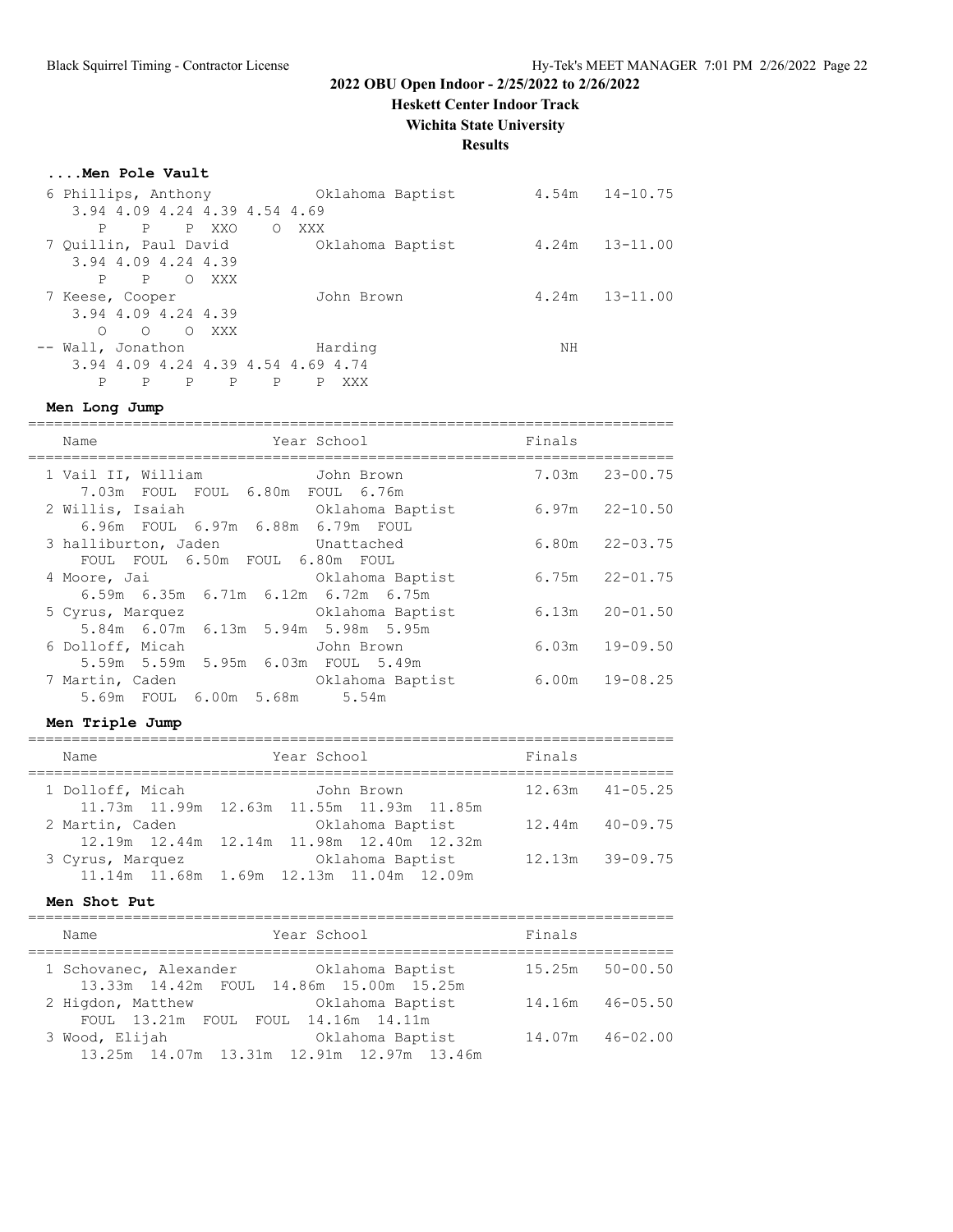**Heskett Center Indoor Track**

#### **Wichita State University**

## **Results**

#### **....Men Shot Put**

| 4 Williams, Doron |  |                                                | Oklahoma Baptist |  | $12.73m$ $41-09.25$ |
|-------------------|--|------------------------------------------------|------------------|--|---------------------|
|                   |  | 11.98m  11.90m  12.73m  12.06m  11.30m  12.28m |                  |  |                     |
| 5 Carey, Allen    |  |                                                | Oklahoma Baptist |  | $12.66m$ $41-06.50$ |
|                   |  | FOUL 11.21m 12.66m FOUL FOUL FOUL              |                  |  |                     |

#### **Men Weight Throw**

==========================================================================

|  | Name                                     | Year School      | Finals          |              |
|--|------------------------------------------|------------------|-----------------|--------------|
|  | 1 Higdon, Matthew                        | Oklahoma Baptist | 17.34m          | $56 - 10.75$ |
|  | 15.80m  17.34m  FOUL  FOUL               | FOUL<br>FOUL     |                 |              |
|  | 2 Williams, Doron                        | Oklahoma Baptist | 14.49m          | $47 - 06.50$ |
|  | 14.49m 12.96m 14.33m 14.15m FOUL 14.22m  |                  |                 |              |
|  | 3 Schovanec, Alexander Collahoma Baptist |                  | 13.65m          | $44 - 09.50$ |
|  | 13.31m 13.65m FOUL FOUL FOUL             | FOUL             |                 |              |
|  | 4 Wood, Elijah                           | Oklahoma Baptist | 11.59m          | $38 - 00.25$ |
|  | 11.24m 11.06m 11.04m 10.76m 11.59m       | FOUL.            |                 |              |
|  | 5 Carey, Allen                           | Oklahoma Baptist | 10.71m 35-01.75 |              |
|  | FOUL 9.75m FOUL 9.13m 10.71m             | FOUL.            |                 |              |
|  |                                          |                  |                 |              |

#### **Heptathlon: #1 Men 60 Meter Dash Heptathlon**

| Name               |  | Year School      | Finals Points |     |  |  |  |  |
|--------------------|--|------------------|---------------|-----|--|--|--|--|
|                    |  |                  |               |     |  |  |  |  |
| 1 Hipshire, Matt   |  | Harding          | 7.42          | 739 |  |  |  |  |
| 2 Cantrell, Jacob  |  | Harding          | 7.50          | 713 |  |  |  |  |
| 3 Fellers, Reid    |  | Oklahoma Baptist | 7.51          | 710 |  |  |  |  |
| 4 Collins, Cameron |  | Garden City CC   | 7.63          | 671 |  |  |  |  |
| 5 Nutter, Zane     |  | Oklahoma Baptist | 7.71          | 646 |  |  |  |  |

## **Heptathlon: #7 Men 1000 Meter Run Heptathlon**

| Name                  | Year School I                                                           | Finals Points |  |
|-----------------------|-------------------------------------------------------------------------|---------------|--|
|                       |                                                                         |               |  |
| 1 Hipshire, Matt      | Harding                                                                 | 2:47.24 795   |  |
|                       | 30.472 (30.472) 1:02.844 (32.372) 1:37.196 (34.352) 2:12.723 (35.527)   |               |  |
| 2:47.234 (34.511)     |                                                                         |               |  |
| 2 Nutter, Zane        | Oklahoma Baptist 3:01.57 649                                            |               |  |
|                       | 32.708 (32.708) 1:06.816 (34.108) 1:42.244 (35.428) 2:20.448 (38.204)   |               |  |
| $3:01.569$ $(41.121)$ |                                                                         |               |  |
| 3 Fellers, Reid       | Oklahoma Baptist 3:03.16 634                                            |               |  |
|                       | 34.488 (34.488) 1:10.674 (36.186) 1:47.405 (36.731) 2:25.389 (37.984)   |               |  |
| $3:03.151$ (37.762)   |                                                                         |               |  |
| 4 Cantrell, Jacob     | Harding 3:07.25 595                                                     |               |  |
|                       | $32.595$ (32.595) 1:08.449 (35.854) 1:46.462 (38.013) 2:27.413 (40.951) |               |  |
| $3:07.249$ (39.836)   |                                                                         |               |  |
| 5 Collins, Cameron    | Garden City CC                                                          | $3:10.69$ 563 |  |
|                       | 34.327 (34.327) 1:11.142 (36.815) 1:50.109 (38.967) 2:32.513 (42.404)   |               |  |
| $3:10.682$ (38.169)   |                                                                         |               |  |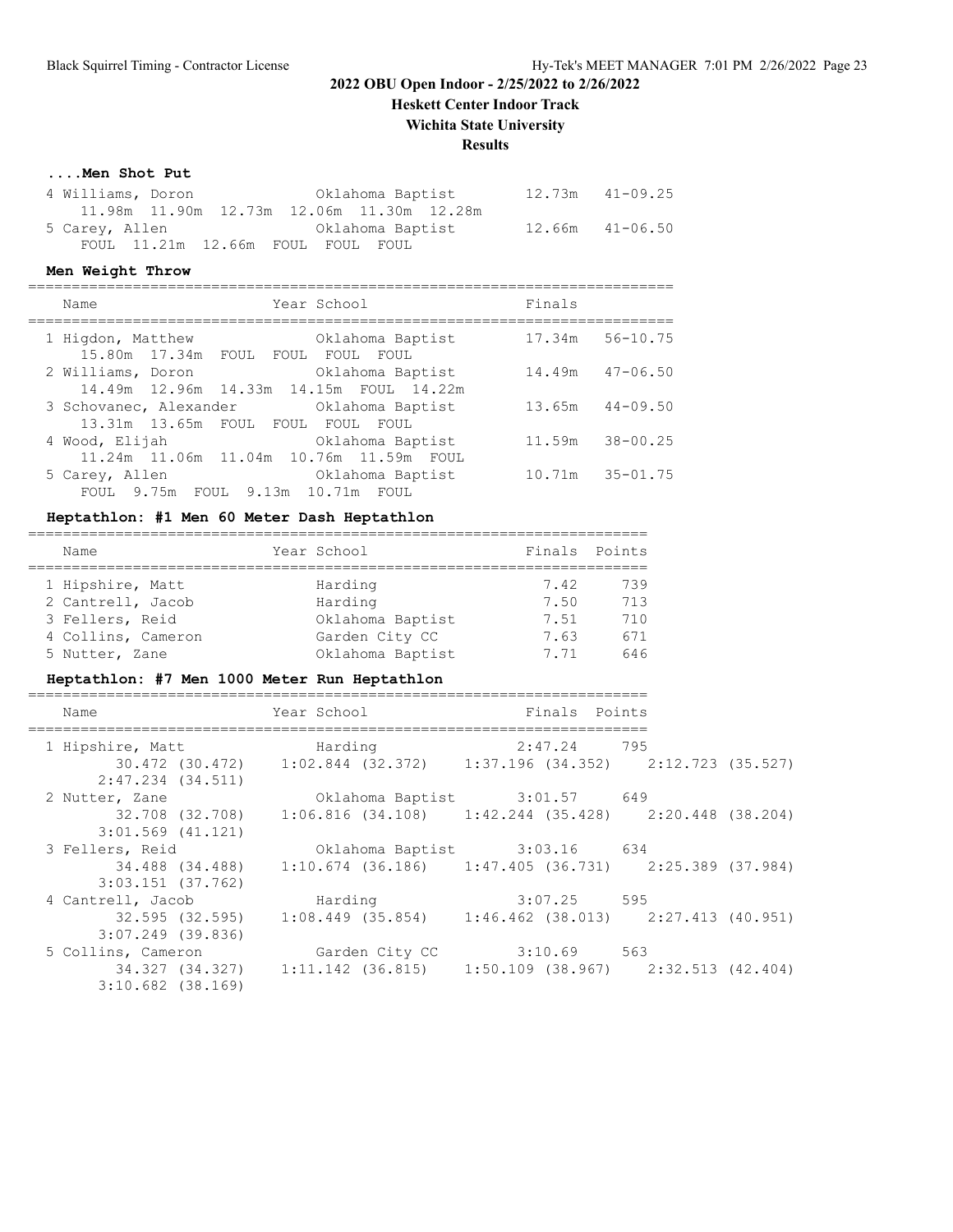**Heskett Center Indoor Track**

**Wichita State University**

**Results**

## **Heptathlon: #5 Men 60 Meter Hurdles Heptathlon**

| Name               |  | Year School      | Finals H# Points |                |     |  |  |
|--------------------|--|------------------|------------------|----------------|-----|--|--|
|                    |  |                  |                  |                |     |  |  |
| 1 Hipshire, Matt   |  | Harding          | $9.15 \quad 1$   |                | 713 |  |  |
| 2 Cantrell, Jacob  |  | Harding          | 9.19             | $\overline{2}$ | 704 |  |  |
| 3 Fellers, Reid    |  | Oklahoma Baptist | 9.50             |                | 639 |  |  |
| 4 Collins, Cameron |  | Garden City CC   | 9.57             | $\overline{2}$ | 625 |  |  |
| 5 Nutter, Zane     |  | Oklahoma Baptist | 9.75             |                | 589 |  |  |

#### **Heptathlon: #4 Men High Jump Heptathlon**

| Name                                         | Year School                                                    | Finals               | Points |
|----------------------------------------------|----------------------------------------------------------------|----------------------|--------|
| 1 Cantrell, Jacob                            | Marding                                                        | 1.92m<br>6-03.50     | 731    |
|                                              | 1.65 1.68 1.71 1.74 1.77 1.80 1.83 1.86 1.89 1.92 1.95         |                      |        |
| P<br>P<br>P                                  | P XO<br>$\circ$<br>$\circ$<br>XXO<br>$\circ$                   | XXO<br>XXX           |        |
| 1 Nutter, Zane                               | Oklahoma Baptist 1.92m                                         | 6-03.50              | 731    |
|                                              | 1.65 1.68 1.71 1.74 1.77 1.80 1.83 1.86 1.89 1.92 1.95 1.98    |                      |        |
| $\mathbf{P}$<br>$\mathbb{P}$<br>$\mathbf{P}$ | $\mathbb{P}$<br>$P$ $P$<br>$\circ$<br>$\mathbb{P}$<br>$\circ$  | XO.<br>P XXX         |        |
| 3 Fellers, Reid                              | Oklahoma Baptist                                               | 1.86m<br>$6 - 01.25$ | 679    |
|                                              | 1.65 1.68 1.71 1.74 1.77 1.80 1.83 1.86 1.89                   |                      |        |
| P<br>P<br>$\bigcirc$                         | $\circ$<br>$\Omega$<br>$\circ$<br>$\circ$<br>$\bigcirc$<br>XXX |                      |        |
|                                              | 4 Hipshire, Matt Marding                                       | $1.80m$ $5-10.75$    | 627    |
|                                              | 1.65 1.68 1.71 1.74 1.77 1.80 1.83                             |                      |        |
| $\mathbb{P}$<br>$\circ$<br>$\circ$           | $\circ$<br>$\Omega$<br>O XXX                                   |                      |        |
|                                              | 4 Collins, Cameron Garden City CC                              | 1.80m<br>$5 - 10.75$ | 627    |
|                                              | 1.65 1.68 1.71 1.74 1.77 1.80 1.83                             |                      |        |
| P<br>P<br>∩                                  | XXO<br>XXO.<br>XXX<br>∩                                        |                      |        |

=================================================================================

#### **Heptathlon: #6 Men Pole Vault Heptathlon**

| Name                                    | Year School                                                                               | Finals                           | Points                              |                 |
|-----------------------------------------|-------------------------------------------------------------------------------------------|----------------------------------|-------------------------------------|-----------------|
| 1 Hipshire, Matt                        | Marding                                                                                   |                                  | 4.50m 14-09.00<br>760               |                 |
|                                         | 2.90 3.00 3.10 3.20 3.30 3.40 3.50 3.60 3.70 3.80 3.90 4.00 4.10 4.20 4.30 4.40 4.50 4.60 |                                  |                                     |                 |
| P P<br>P                                | P P P P P P P P                                                                           | $P$ 0                            | $\mathbb{P}$<br>$\circ$<br>P XXO    | XXX<br>$\Omega$ |
| 2 Nutter, Zane                          |                                                                                           | Oklahoma Baptist 4.00m 13-01.50  | 617                                 |                 |
|                                         | 2.90 3.00 3.10 3.20 3.30 3.40 3.50 3.60 3.70 3.80 3.90 4.00 4.10                          |                                  |                                     |                 |
| $\mathbb{P}$<br>P                       | P P P P P                                                                                 | XO.<br>XO.<br>$\circ$<br>$\circ$ | XXX                                 |                 |
| 2 Fellers, Reid                         |                                                                                           |                                  | Oklahoma Baptist 4.00m 13-01.50 617 |                 |
|                                         | 2.90 3.00 3.10 3.20 3.30 3.40 3.50 3.60 3.70 3.80 3.90 4.00 4.10                          |                                  |                                     |                 |
|                                         | P P P P P P P P XO                                                                        | $\circ$<br>$\circ$<br>$\circ$    | XXX                                 |                 |
| 4 Cantrell, Jacob                       | Harding                                                                                   |                                  | $3.50m$ $11-05.75$<br>482           |                 |
|                                         | 2.90 3.00 3.10 3.20 3.30 3.40 3.50 3.60 3.70                                              |                                  |                                     |                 |
| $\mathbf{P}$<br>XO.<br>$\mathbb{P}$     | XO.<br>P O<br>$\circ$<br>P XXX                                                            |                                  |                                     |                 |
| 5 Collins, Cameron                      | Garden City CC                                                                            | 3.10m                            | 10-02.00<br>381                     |                 |
| 2.90 3.00 3.10 3.20                     |                                                                                           |                                  |                                     |                 |
| XXX<br>$\Omega$<br>$\Omega$<br>$\Omega$ |                                                                                           |                                  |                                     |                 |

#### **Heptathlon: #2 Men Long Jump Heptathlon**

| Name                   | Year School | Finals | Points                    |
|------------------------|-------------|--------|---------------------------|
| 1 Hipshire, Matt       | Harding     |        | 700<br>$6.51m$ $21-04.25$ |
| $6.51m$ $6.44m$ $FOUL$ |             |        |                           |